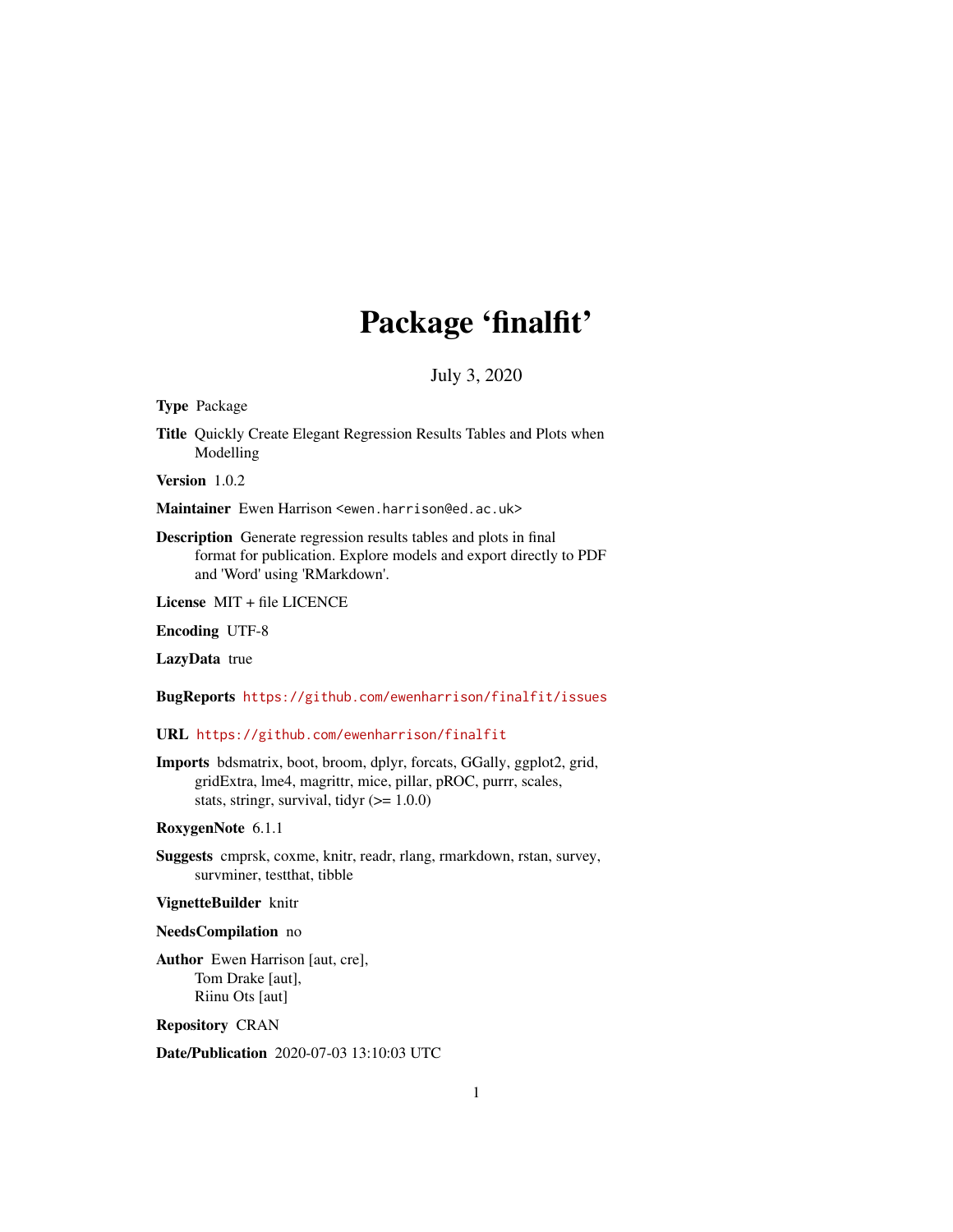# R topics documented:

|                 | 3              |
|-----------------|----------------|
|                 | $\overline{4}$ |
|                 | 5              |
|                 | $\overline{7}$ |
|                 | 8              |
|                 | 10             |
|                 | 10             |
|                 | 11             |
|                 | 12             |
|                 | 13             |
|                 | 15             |
|                 | 16             |
|                 | 17             |
|                 | 18             |
|                 | $-19$          |
|                 | 20             |
|                 | 21             |
|                 | 21             |
|                 | 23             |
|                 | 25             |
|                 | 26             |
|                 | 27             |
|                 | 28             |
|                 | 29             |
|                 | 30             |
|                 | 31             |
|                 | 32             |
|                 | 33             |
|                 | 34             |
|                 | 35             |
|                 | 38             |
|                 | 43             |
|                 | 44             |
|                 | 45             |
|                 | 46             |
|                 | 47             |
|                 | 48             |
|                 | 49             |
| labels to level | 50             |
|                 | 51             |
| <i>Immulti</i>  | 52             |
| <i>Imuni</i>    | 53             |
|                 | 54             |
|                 | 55             |
| missing glimpse | 56             |
|                 | 56             |
|                 |                |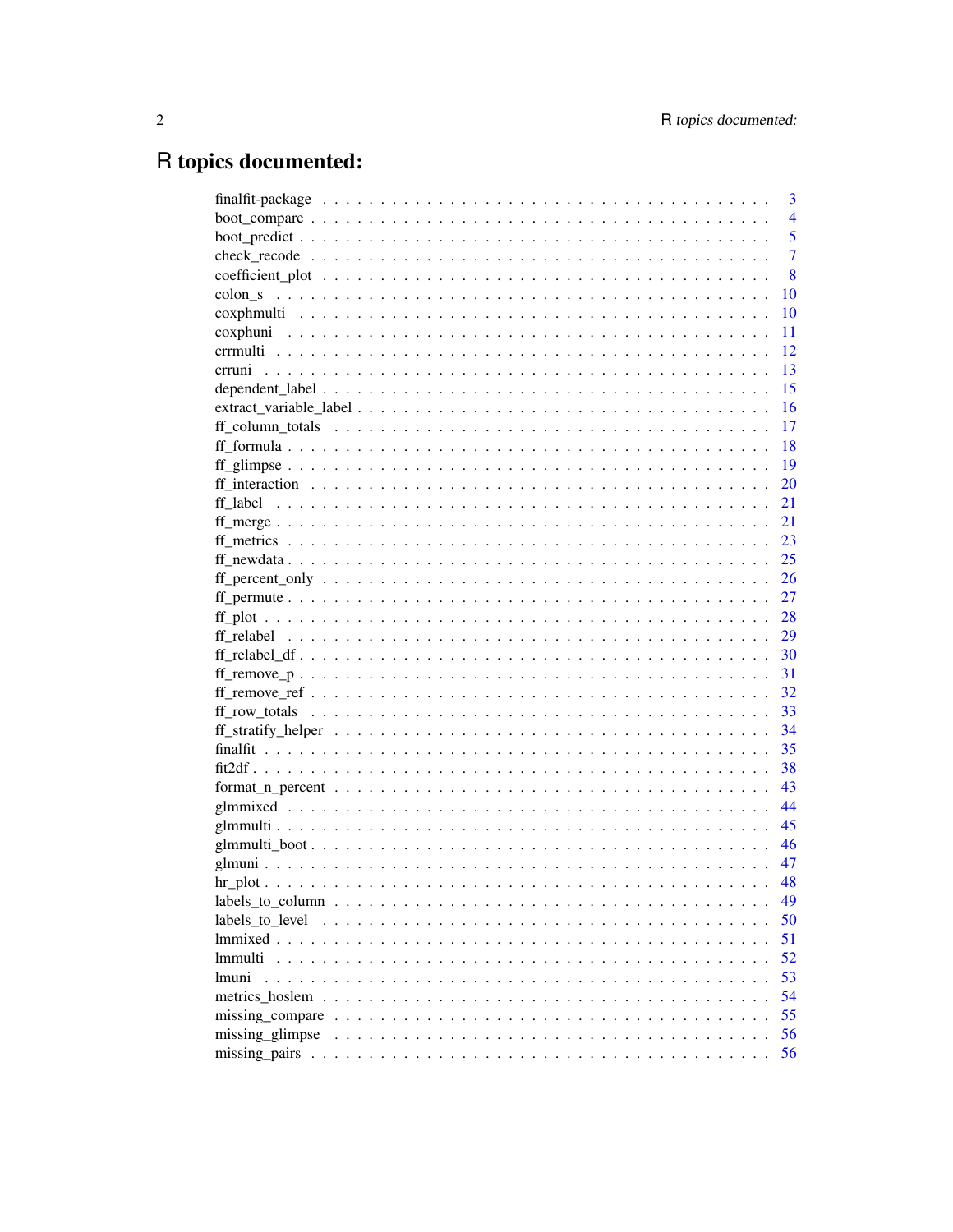# <span id="page-2-0"></span>finalfit-package 3

| Index | 73 |
|-------|----|

finalfit-package *finalfit: Quickly create elegant final results tables and plots when modelling.*

# Description

finalfit: Quickly create elegant final results tables and plots when modelling.

# finalfit model wrappers

[glmuni,](#page-46-1) [glmmulti,](#page-44-1) [glmmulti\\_boot,](#page-45-1) [glmmixed,](#page-43-1) [lmuni,](#page-52-1) [lmmulti,](#page-51-1) [lmmixed,](#page-50-1) [coxphuni,](#page-10-1) [coxphmulti,](#page-9-1) [crruni,](#page-12-1) [crrmulti,](#page-11-1) [svyglmuni,](#page-68-1) [svyglmmulti.](#page-66-1)

# finalfit model extractor

Generic: [fit2df](#page-37-1)

Methods (not called directly): [fit2df.glm,](#page-37-2) [fit2df.glmlist,](#page-37-2) [fit2df.glmboot,](#page-37-2) [fit2df.lm,](#page-37-2) [fit2df.lmlist,](#page-37-2) [fit2df.glmerMod,](#page-37-2) [fit2df.lmerMod,](#page-37-2) [fit2df.coxph,](#page-37-2) [fit2df.coxphlist,](#page-37-2) [fit2df.crr,](#page-37-2) [fit2df.crrlist,](#page-37-2) [fit2df.stanfit.](#page-37-2)

## finalfit all-in-one function

Generic: [finalfit.](#page-34-1) [finalfit\\_permute.](#page-26-1)

Methods (not called directly): [finalfit.glm,](#page-34-2) [finalfit.lm,](#page-34-2) [finalfit.coxph.](#page-34-2)

# finalfit plotting functions

[coefficient\\_plot,](#page-7-1) [or\\_plot,](#page-59-1) [hr\\_plot,](#page-47-1) [surv\\_plot,](#page-65-1) [ff\\_plot.](#page-27-1)

# finalfit helper functions

[ff\\_glimpse,](#page-18-1) [ff\\_label,](#page-20-1) [ff\\_merge,](#page-20-2) [ff\\_interaction.](#page-19-1)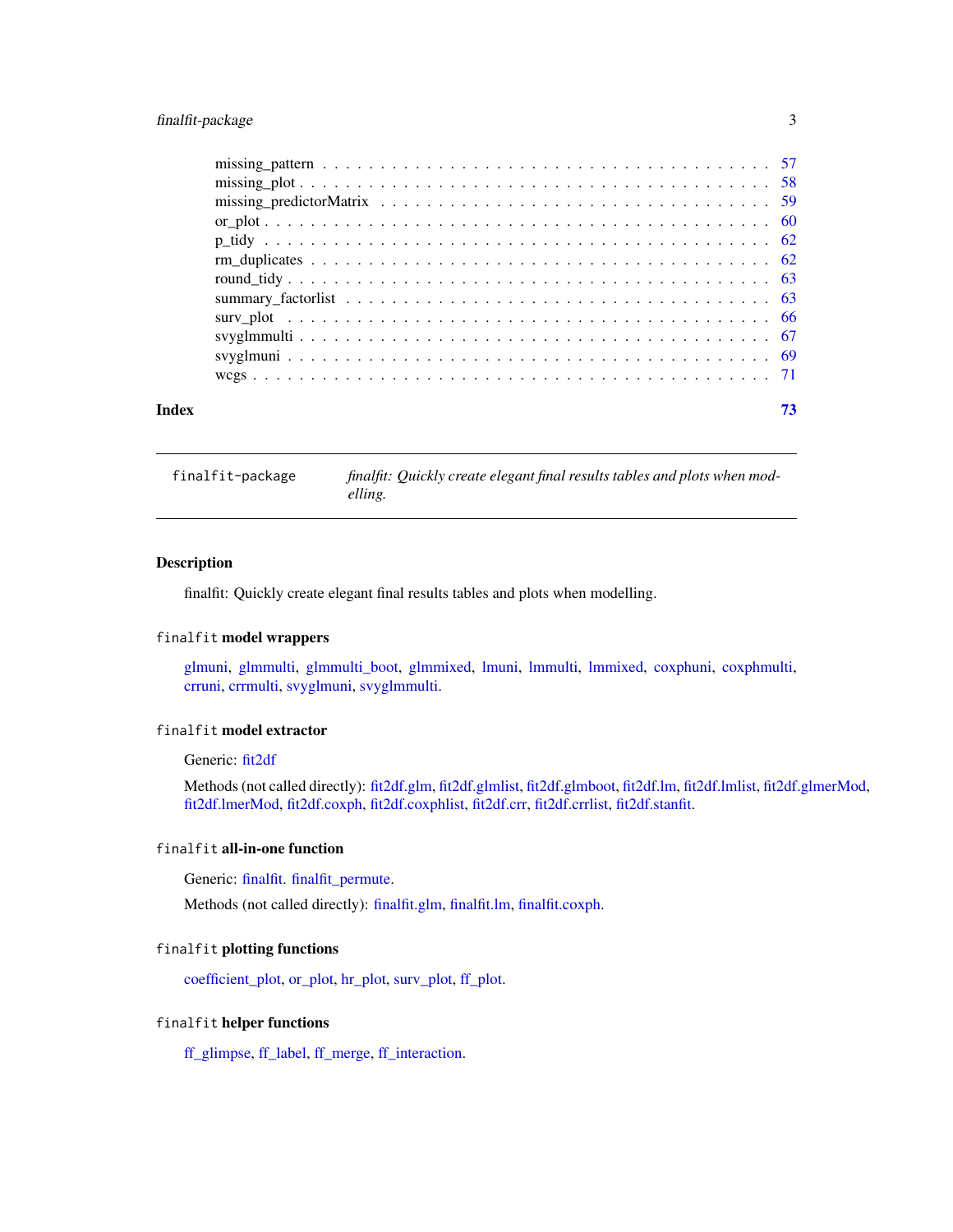#### <span id="page-3-0"></span>finalfit prediction functions

[boot\\_predict,](#page-4-1) [finalfit\\_newdata.](#page-24-1)

Methods (not called directly): [boot\\_compare.](#page-3-1)

# finalfit missing data functions

[missing\\_glimpse,](#page-55-1) [missing\\_pattern,](#page-56-1) [missing\\_compare,](#page-54-1) [missing\\_plot,](#page-57-1) [missing\\_pairs.](#page-55-2)

<span id="page-3-1"></span>boot\_compare *Compare bootstrapped distributions*

#### Description

Not usually called directly. Included in [boot\\_predict](#page-4-1). Usually used in combination with A function that takes the output from [summary\\_factorlist\(](#page-62-1)...,fit\_id=TRUE) and merges with any number of model dataframes, usually produced with a model wrapper followed by the [fit2df\(](#page-37-1)) function (see examples).

#### Usage

```
boot_compare(bs.out, confint_sep = " to ", comparison = "difference",
  condense = TRUE, compare_name = NULL, digits = c(2, 3),
  ref\_symbol = 1)
```
#### Arguments

| bs.out       | Output from boot:: boot,                                                                         |
|--------------|--------------------------------------------------------------------------------------------------|
| confint_sep  | String separating lower and upper confidence interval                                            |
| comparison   | Either "difference" or "ratio".                                                                  |
| condense     | Logical. FALSE gives numeric values, usually for plotting. TRUE gives table<br>for final output. |
| compare_name | Name to be given to comparison metric.                                                           |
| digits       | Rounding for estimate values and p-values, default $c(2,3)$ .                                    |
| ref_symbol   | Reference level symbol                                                                           |

#### Value

A dataframe of first differences or ratios for boostrapped distributions of a metric of interest. finalfit predict functions

#### See Also

[boot\\_predict](#page-4-1) [finalfit\\_newdata](#page-24-1)

#### Examples

# See boot\_predict.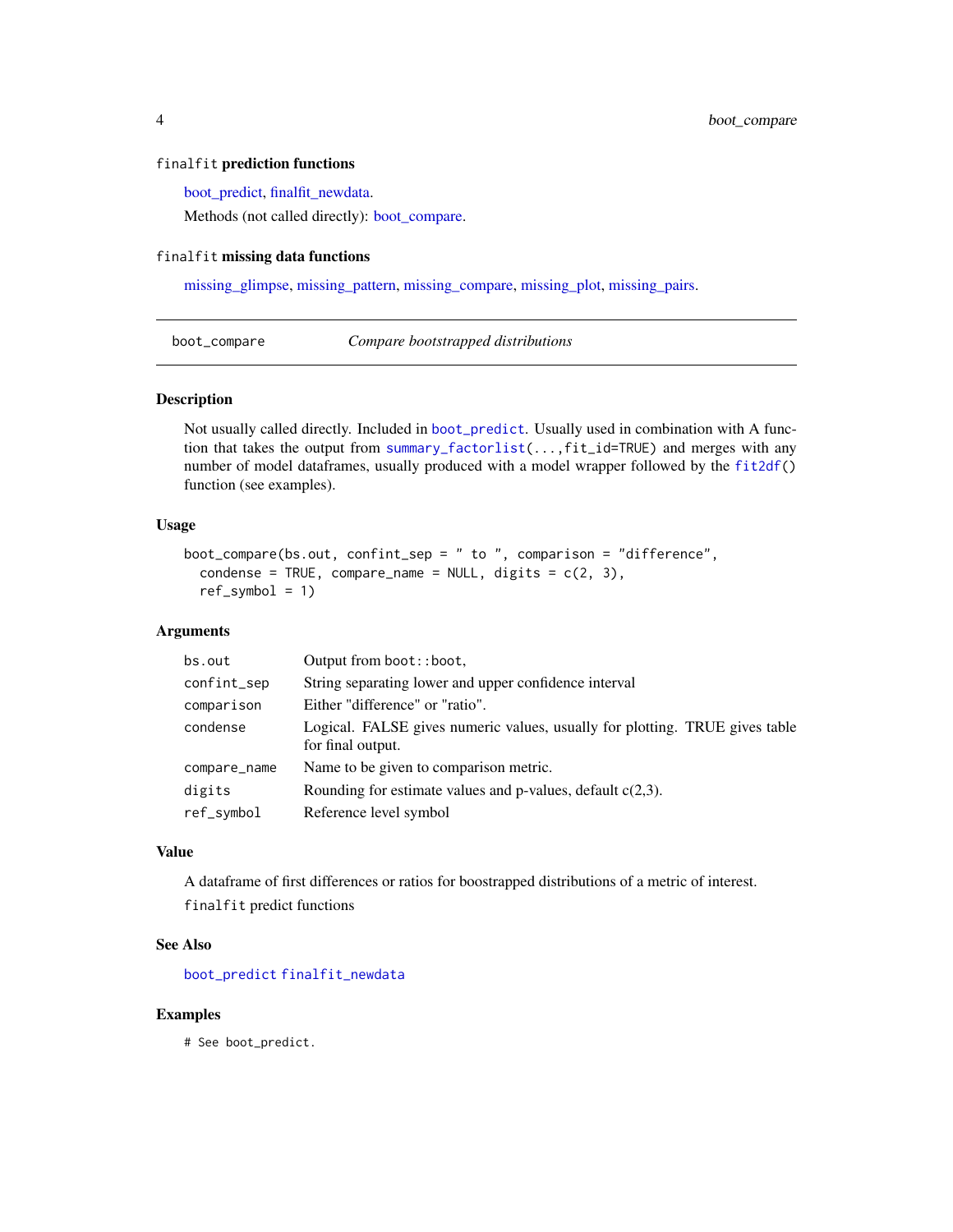<span id="page-4-1"></span><span id="page-4-0"></span>Generate model predictions against a specified set of explanatory levels with bootstrapped confidence intervals. Add a comparison by difference or ratio of the first row of newdata with all subsequent rows.

#### Usage

```
boot_predict(fit, newdata, type = "response", R = 100,
  estimate_name = NULL, confint_sep = " to ", condense = TRUE,
 boot_compare = TRUE, compare_name = NULL,
 comparison = "difference", ref_symbol = "-", digits = c(2, 3))
```
# Arguments

| A model generated using lm, glm, lmmulti, and glmmulti.                                                                                                                                                     |
|-------------------------------------------------------------------------------------------------------------------------------------------------------------------------------------------------------------|
| Dataframe usually generated with finalfit_newdata.                                                                                                                                                          |
| the type of prediction required, see predict.glm. The default for glm models<br>is on the scale of the response variable. Thus for a binomial model the default<br>predictions are predicted probabilities. |
| Number of simulations. Note default $R=100$ is very low.                                                                                                                                                    |
| Name to be given to prediction variable y-hat.                                                                                                                                                              |
| String separating lower and upper confidence interval                                                                                                                                                       |
| Logical. FALSE gives numeric values, usually for plotting. TRUE gives table<br>for final output.                                                                                                            |
| Include a comparison with the first row of newdata with all subsequent rows.<br>See boot_compare.                                                                                                           |
| Name to be given to comparison metric.                                                                                                                                                                      |
| Either "difference" or "ratio".                                                                                                                                                                             |
| Reference level symbol                                                                                                                                                                                      |
| Rounding for estimate values and p-values, default $c(2,3)$ .                                                                                                                                               |
|                                                                                                                                                                                                             |

# Details

To use this, first generate newdata for specified levels of explanatory variables using [finalfit\\_newdata](#page-24-1). Pass model objects from lm, glm, [lmmulti](#page-51-1), and [glmmulti](#page-44-1). The comparison metrics are made on individual bootstrap samples distribution returned as a mean with confidence intervals. A p-value is generated on the proportion of values on the other side of the null from the mean, e.g. for a ratio greater than 1.0, p is the number of bootstrapped predictions under 1.0, multiplied by two so is two-sided.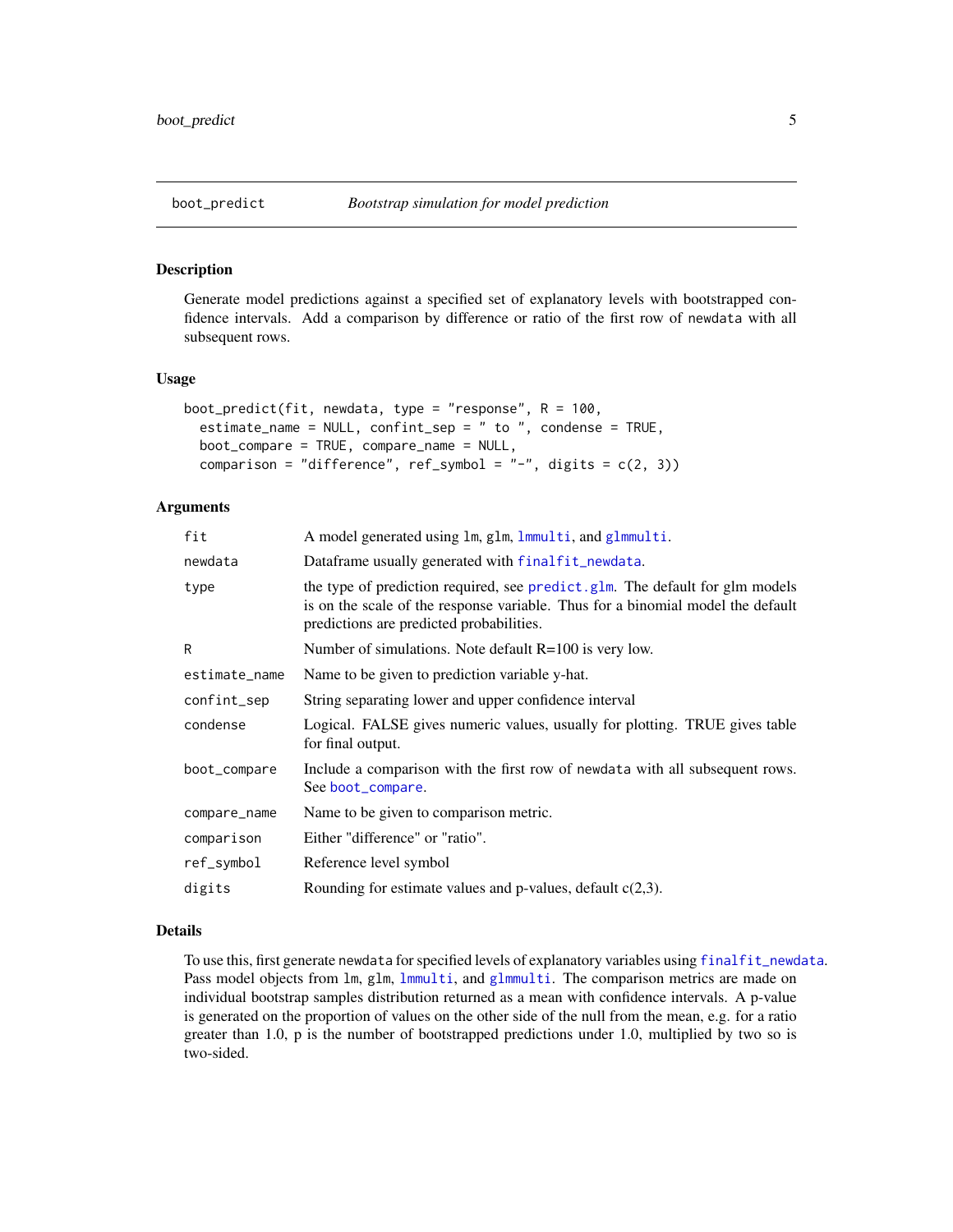A dataframe of predicted values and confidence intervals, with the option of including a comparison of difference between first row and all subsequent rows of newdata.

#### See Also

#### [finalfit\\_newdata](#page-24-1)

/codefinalfit predict functions

```
library(finalfit)
library(dplyr)
# Predict probability of death across combinations of factor levels
explanatory = c("age.factor", "extent.factor", "perfor.factor")
dependent = 'mort_5yr'
# Generate combination of factor levels
colon_s %>%
 finalfit_newdata(explanatory = explanatory, newdata = list(
    c("<40 years", "Submucosa", "No"),
    c("<40 years", "Submucosa", "Yes"),
   c("<40 years", "Adjacent structures", "No"),
   c("<40 years", "Adjacent structures", "Yes")
  )) -> newdata
# Run simulation
colon_s %>%
 glmmulti(dependent, explanatory) %>%
 boot_predict(newdata, estimate_name = "Predicted probability of death",
   compare_name = "Absolute risk difference", R=100, digits = c(2,3))
# Plotting
explanatory = c("nodes", "extent.factor", "perfor.factor")
colon_s %>%
 finalfit_newdata(explanatory = explanatory, rowwise = FALSE, newdata = list(
 rep(seq(0, 30), 4),
 c(rep("Muscle", 62), rep("Adjacent structures", 62)),
 c(rep("No", 31), rep("Yes", 31), rep("No", 31), rep("Yes", 31))
)) -> newdata
colon_s %>%
 glmmulti(dependent, explanatory) %>%
 boot_predict(newdata, boot_compare = FALSE, R=100, condense=FALSE) -> plot
 library(ggplot2)
 theme_set(theme_bw())
 plot %>%
   ggplot(aes(x = nodes, y = estimate, ymin = estimate_{cond}.low,ymax = estimate_conf.high, fill=extent.factor))+
```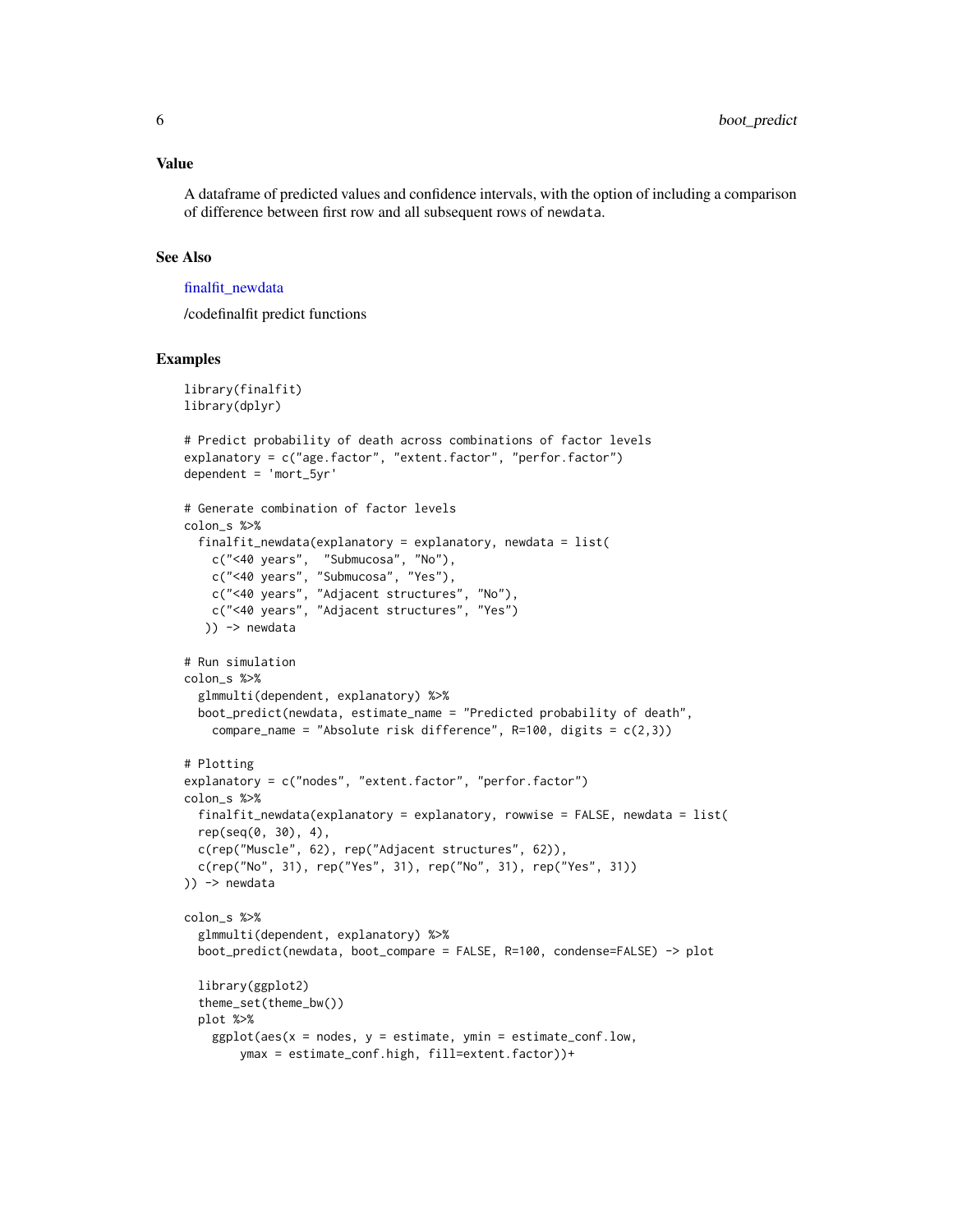# <span id="page-6-0"></span>check\_recode 7

```
geom_line(aes(colour = extent.factor))+
geom_ribbon(alpha=0.1)+
facet_grid(.~perfor.factor)+
xlab("Number of postive lymph nodes")+
ylab("Probability of death")+
labs(fill = "Extent of tumour", colour = "Extent of tumour")+
ggtitle("Probability of death by lymph node count")
```
check\_recode *Check accurate recoding of variables*

#### Description

This was written a few days after the retraction of a paper in JAMA due to an error in recoding the treatment variable (<https://jamanetwork.com/journals/jama/fullarticle/2752474>). This takes a data frame or tibble, fuzzy matches variable names, and produces crosstables of all matched variables. A visual inspection should reveal any miscoding.

#### Usage

```
check_recode(.data, dependent = NULL, explanatory = NULL,
  include_numerics = TRUE, ...)
```
#### Arguments

| .data            | Data frame or tibble.                                           |
|------------------|-----------------------------------------------------------------|
| dependent        | Optional character vector: $name(s)$ of depdendent variable(s). |
| explanatory      | Optional character vector: name(s) of explanatory variable(s).  |
| include_numerics |                                                                 |
|                  | Logical. Include numeric variables in function.                 |
|                  | Pass other arguments to agrep.                                  |

#### Value

List of length two. The first is an index of variable combiations. The second is a nested list of crosstables as tibbles.

```
library(dplyr)
data(colon_s)
colon_s_small = colon_s %>%
  select(-id, -rx, -rx.factor) %>%
  mutate(
    age.factor2 = forcats::fct_collapse(age.factor,
      "<60 years" = c("<40 years", "40-59 years")),
    sex.factor2 = forcats::fct_recode(sex.factor,
    # Intentional miscode
```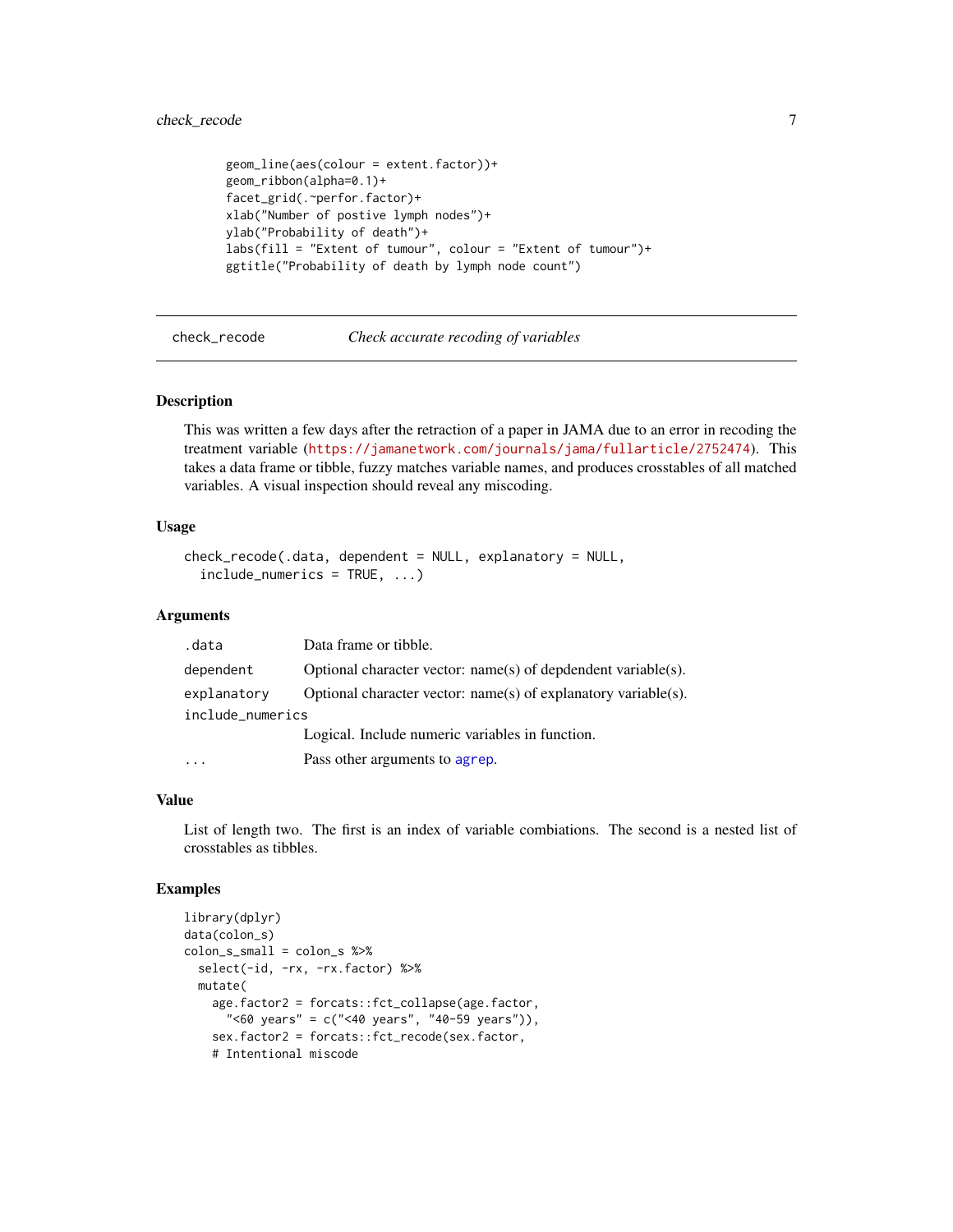```
"F" = "Male",M'' = "Female"))
# Check
colon_s_small %>%
  check_recode(include_numerics = FALSE)
out = colon_s_small %>%
  select(-extent, -extent.factor,-time, -time.years) %>%
  check_recode()
out
# Select a tibble and expand
out$counts[[9]]
# Note this variable (node4) appears miscoded in original dataset survival::colon.
# Choose to only include variables that you actually use.
# This uses standard Finalfit grammar.
dependent = "mort_5yr"
explanatory = c("age.factor2", "sex.factor2")
colon_s_small %>%
  check_recode(dependent, explanatory)
```
<span id="page-7-1"></span>coefficient\_plot *Produce a coefficient table and plot*

#### Description

Produce a coefficient and plot from a lm() model.

# Usage

```
coefficient_plot(.data, dependent, explanatory, random_effect = NULL,
  factorlist = NULL, lmfit = NULL, confint_type = "default",
  remove_ref = FALSE, breaks = NULL, column_space = c(-0.5, -0.1,0.5), dependent_label = NULL, prefix = "",
  suffix = ": Coefficient, 95% CI, p-value)", table_text_size = 5,
  title_text_size = 18, plot_opts = NULL, table_opts = NULL, ...)
```
#### Arguments

| .data         | Dataframe.                                                                              |
|---------------|-----------------------------------------------------------------------------------------|
| dependent     | Character vector of length 1: name of depdendent variable (must be numeric/continuous). |
| explanatory   | Character vector of any length: name(s) of explanatory variables.                       |
| random effect | Character vector of length 1, name of random effect variable.                           |
| factorlist    | Option to provide output directly from summary_factorlist().                            |
| lmfit         | Option to provide output directly from $lmmulti()$ and $lmmixed()$ .                    |

<span id="page-7-0"></span>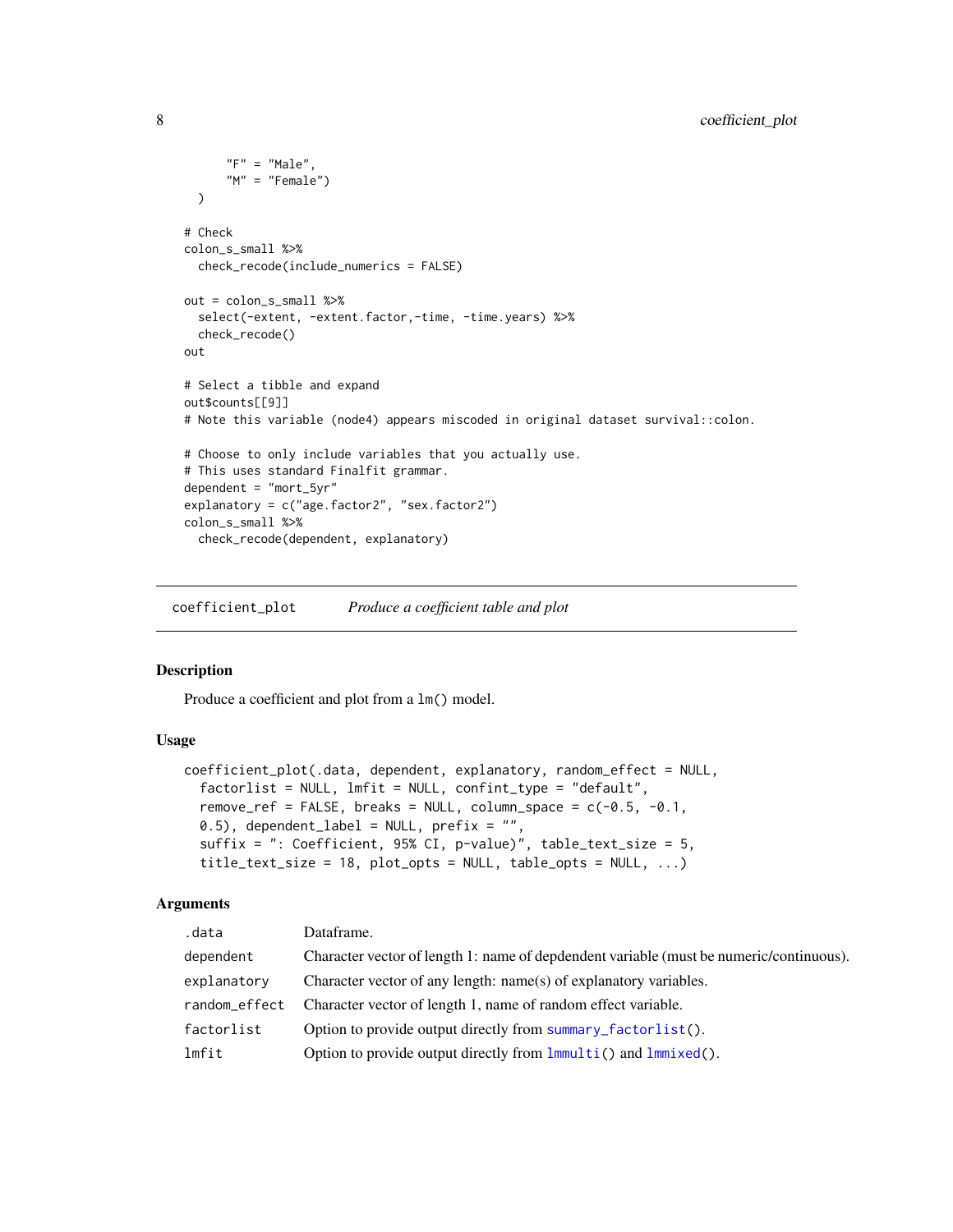coefficient\_plot 9

| confint_type    | For for lmer models, one of c("default", "Wald", "profile", "boot") Note<br>"default" == "Wald". |
|-----------------|--------------------------------------------------------------------------------------------------|
| remove_ref      | Logical. Remove reference level for factors.                                                     |
| breaks          | Manually specify x-axis breaks in format $c(0.1, 1, 10)$ .                                       |
| column_space    | Adjust table column spacing.                                                                     |
| dependent_label |                                                                                                  |
|                 | Main label for plot.                                                                             |
| prefix          | Plots are titled by default with the dependent variable. This adds text before that<br>label.    |
| suffix          | Plots are titled with the dependent variable. This adds text after that label.                   |
| table_text_size |                                                                                                  |
|                 | Alter font size of table text.                                                                   |
| title_text_size |                                                                                                  |
|                 | Alter font size of title text.                                                                   |
| plot_opts       | A list of arguments to be appended to the ggplot call by "+".                                    |
| table_opts      | A list of arguments to be appended to the ggplot table call by "+".                              |
| .               | Other parameters.                                                                                |

# Value

Returns a table and plot produced in ggplot2.

# See Also

Other finalfit plot functions: [ff\\_plot](#page-27-1), [hr\\_plot](#page-47-1), [or\\_plot](#page-59-1), [surv\\_plot](#page-65-1)

```
library(finalfit)
library(ggplot2)
# Coefficient plot
explanatory = c("age.factor", "sex.factor", "obstruct.factor", "perfor.factor")
dependent = "nodes"
colon_s %>%
  coefficient_plot(dependent, explanatory)
colon_s %>%
  coefficient_plot(dependent, explanatory, table_text_size=4, title_text_size=14,
   plot_opts=list(xlab("Beta, 95% CI"), theme(axis.title = element_text(size=12))))
```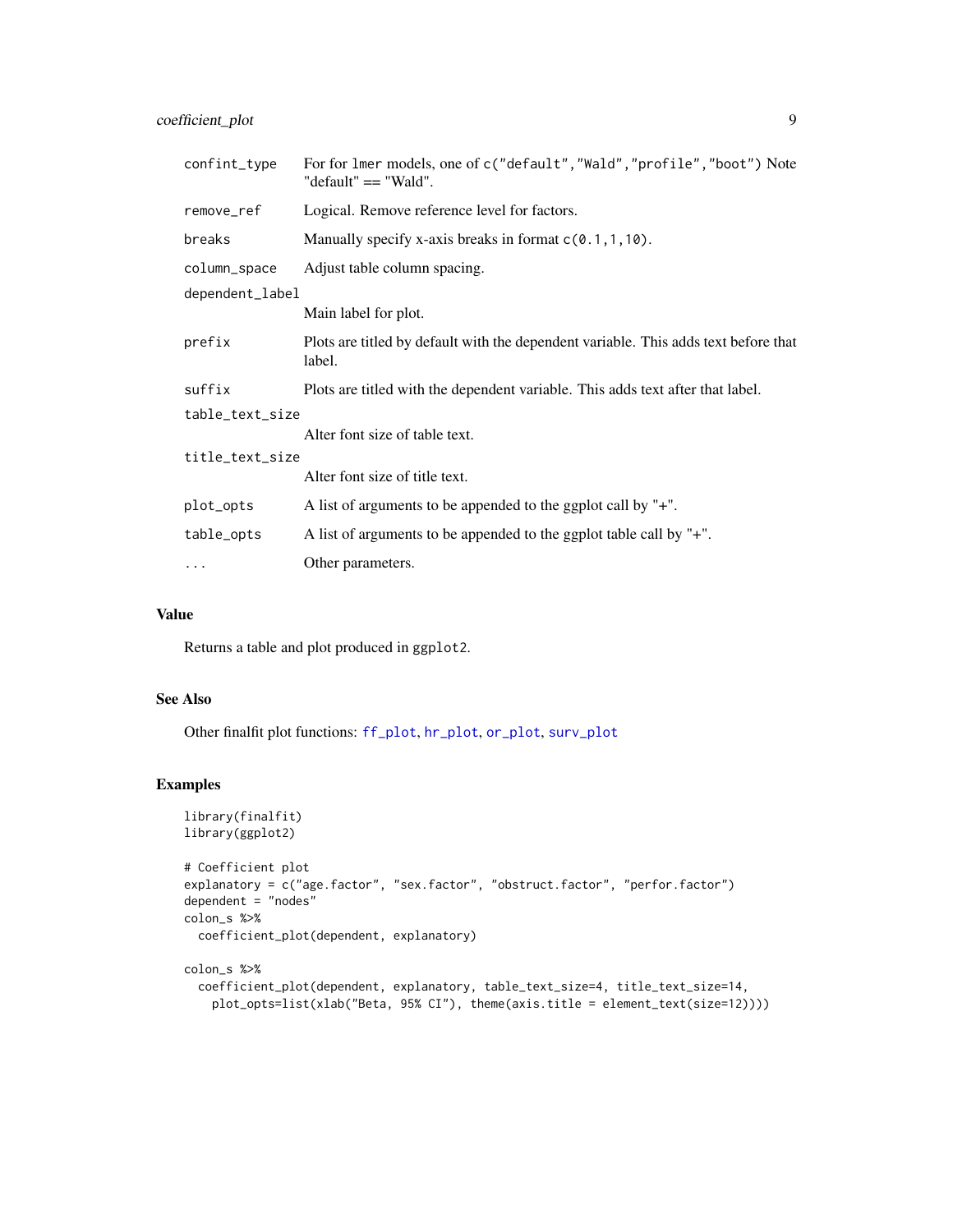<span id="page-9-0"></span>

This is a modified version of survival:[:colon](#page-0-0).These are data from one of the first successful trials of adjuvant chemotherapy for colon cancer. Levamisole is a low-toxicity compound previously used to treat worm infestations in animals; 5-FU is a moderately toxic (as these things go) chemotherapy agent. There are two records per person, one for recurrence and one for death

#### Usage

data(colon\_s)

# Format

A data frame with 929 rows and 33 variables

# Source

[colon](#page-0-0)

<span id="page-9-1"></span>

| coxphmulti | Cox proprotional hazards multivariable models: finalfit model |  |
|------------|---------------------------------------------------------------|--|
|            | wrapper                                                       |  |

# Description

Using finalfit conventions, produces multivariable Cox Proportional Hazard regression models for a set of explanatory variables against a survival object.

#### Usage

coxphmulti(.data, dependent, explanatory)

# Arguments

| .data       | Data frame.                                                                       |
|-------------|-----------------------------------------------------------------------------------|
| dependent   | Character vector of length 1: name of survival object in form Surv(time, status). |
| explanatory | Character vector of any length: name(s) of explanatory variables.                 |

# Details

Uses [coxph](#page-0-0) with finalfit modelling conventions. Output can be passed to [fit2df](#page-37-1).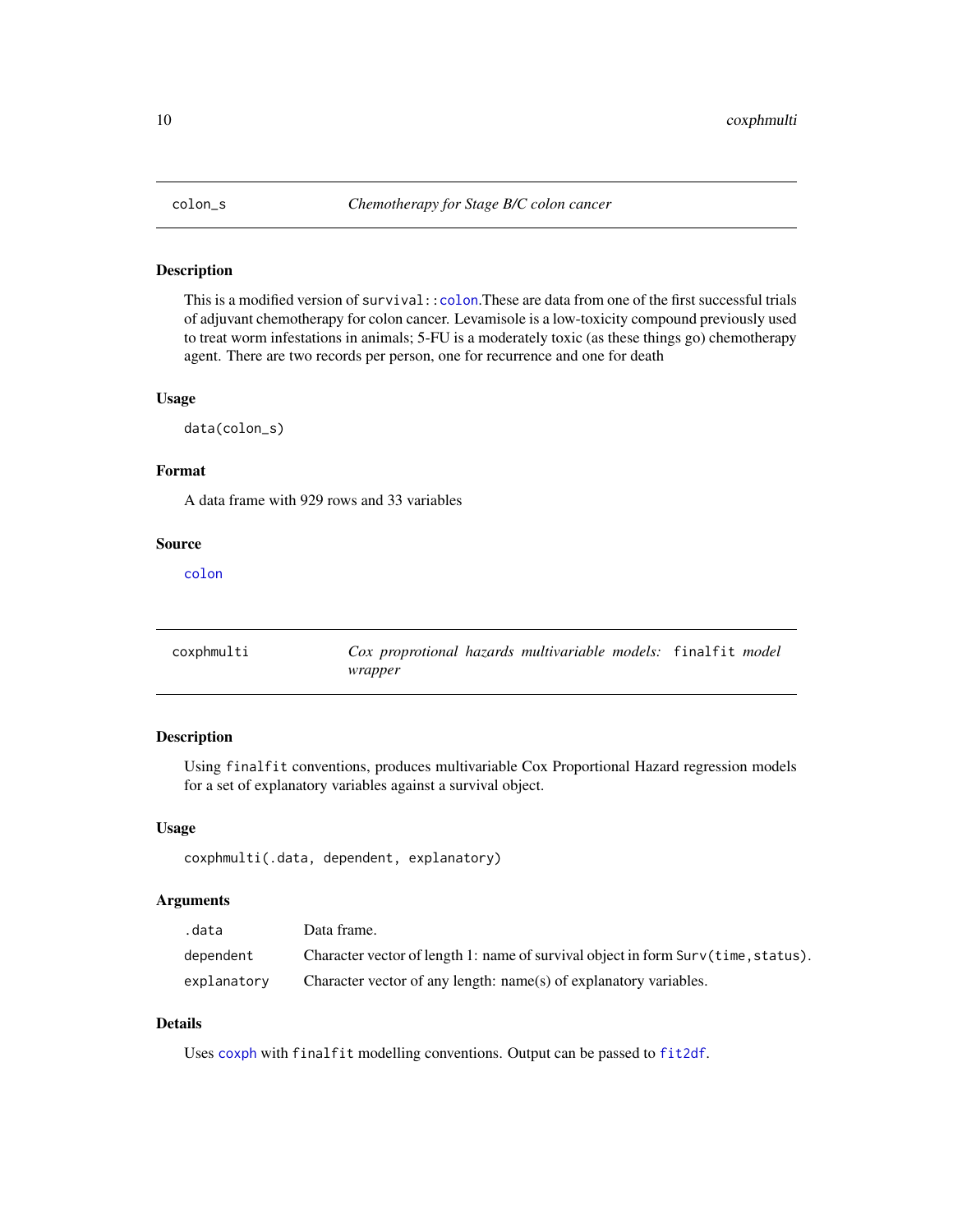#### <span id="page-10-0"></span>coxphuni 11

# Value

A multivariable [coxph](#page-0-0) fitted model output. Output is of class coxph.

#### See Also

[fit2df](#page-37-1)[,finalfit\\_merge](#page-20-3)

Other finalfit model wrappers: [coxphuni](#page-10-1), [crrmulti](#page-11-1), [crruni](#page-12-1), [glmmixed](#page-43-1), [glmmulti\\_boot](#page-45-1), [glmmulti](#page-44-1), [glmuni](#page-46-1), [lmmixed](#page-50-1), [lmmulti](#page-51-1), [lmuni](#page-52-1), [svyglmmulti](#page-66-1), [svyglmuni](#page-68-1)

#### Examples

```
# Cox Proportional Hazards multivariable analysis.
library(finalfit)
library(dplyr)
explanatory = c("age.factor", "sex.factor", "obstruct.factor", "perfor.factor")
dependent = "Surv(time, status)"
colon_s %>%
coxphmulti(dependent, explanatory) %>%
fit2df()
```
<span id="page-10-1"></span>

| coxphuni | Cox proprotional hazards univariable models: finalfit model wrap- |  |
|----------|-------------------------------------------------------------------|--|
|          | per                                                               |  |

#### Description

Using finalfit conventions, produces multiple univariable Cox Proportional Hazard regression models for a set of explanatory variables against a survival object.

# Usage

coxphuni(.data, dependent, explanatory)

#### Arguments

| .data       | Data frame.                                                                       |
|-------------|-----------------------------------------------------------------------------------|
| dependent   | Character vector of length 1: name of survival object in form Surv(time, status). |
| explanatory | Character vector of any length: name(s) of explanatory variables.                 |

#### Details

Uses [coxph](#page-0-0) with finalfit modelling conventions. Output can be passed to [fit2df](#page-37-1).

# Value

A list of univariable [coxph](#page-0-0) fitted model outputs. Output is of class coxphlist.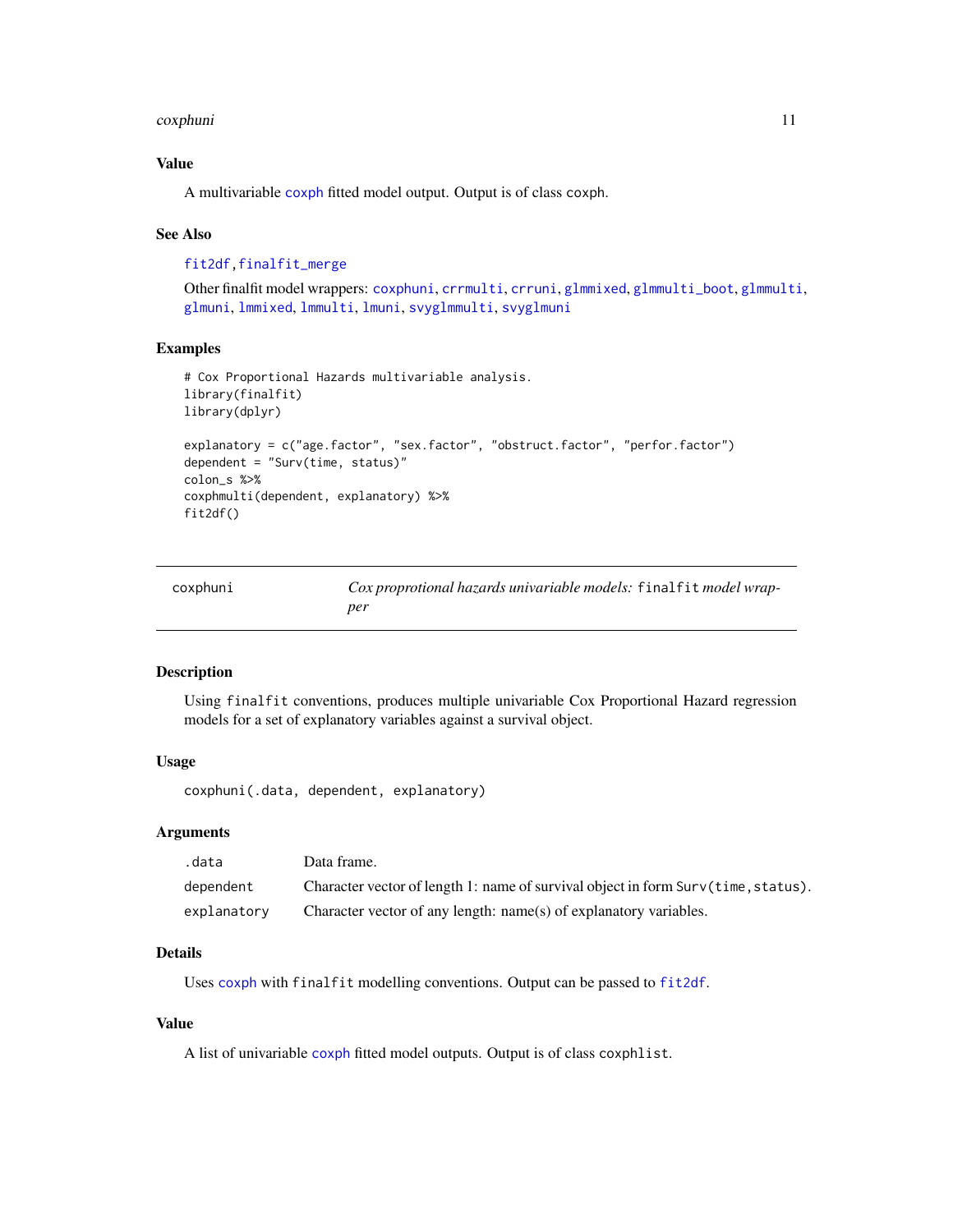12 crrmulti

# See Also

#### [fit2df](#page-37-1)[,finalfit\\_merge](#page-20-3)

```
coxphmulticrrmulticrruniglmmixedglmmulti_bootglmmulti,
glmuni, lmmixed, lmmulti, lmuni, svyglmmulti, svyglmuni
```
# Examples

```
# Cox Proportional Hazards univariable analysis.
library(finalfit)
library(dplyr)
explanatory = c("age.factor", "sex.factor", "obstruct.factor", "perfor.factor")
dependent = "Surv(time, status)"
colon_s %>%
coxphuni(dependent, explanatory) %>%
fit2df()
```
<span id="page-11-1"></span>crrmulti *Competing risks multivariable regression:* finalfit *model wrapper*

#### Description

Using finalfit conventions, produces multivariable Competing Risks Regression models for a set of explanatory variables.

#### Usage

```
crrmulti(.data, dependent, explanatory, ...)
```
# Arguments

| .data       | Data frame or tibble.                                                                                                                                                                                                                                  |
|-------------|--------------------------------------------------------------------------------------------------------------------------------------------------------------------------------------------------------------------------------------------------------|
| dependent   | Character vector of length 1: name of survival object in form Surv(time, status).<br>Status default values should be 0 censored (e.g. alive), 1 event of interest (e.g.<br>died of disease of interest), 2 competing event (e.g. died of other cause). |
| explanatory | Character vector of any length: name(s) of explanatory variables.                                                                                                                                                                                      |
| $\ddots$ .  | Other arguments to crr                                                                                                                                                                                                                                 |

# Details

Uses [crr](#page-0-0) with finalfit modelling conventions. Output can be passed to [fit2df](#page-37-1).

#### Value

A multivariable [crr](#page-0-0) fitted model class crr.

<span id="page-11-0"></span>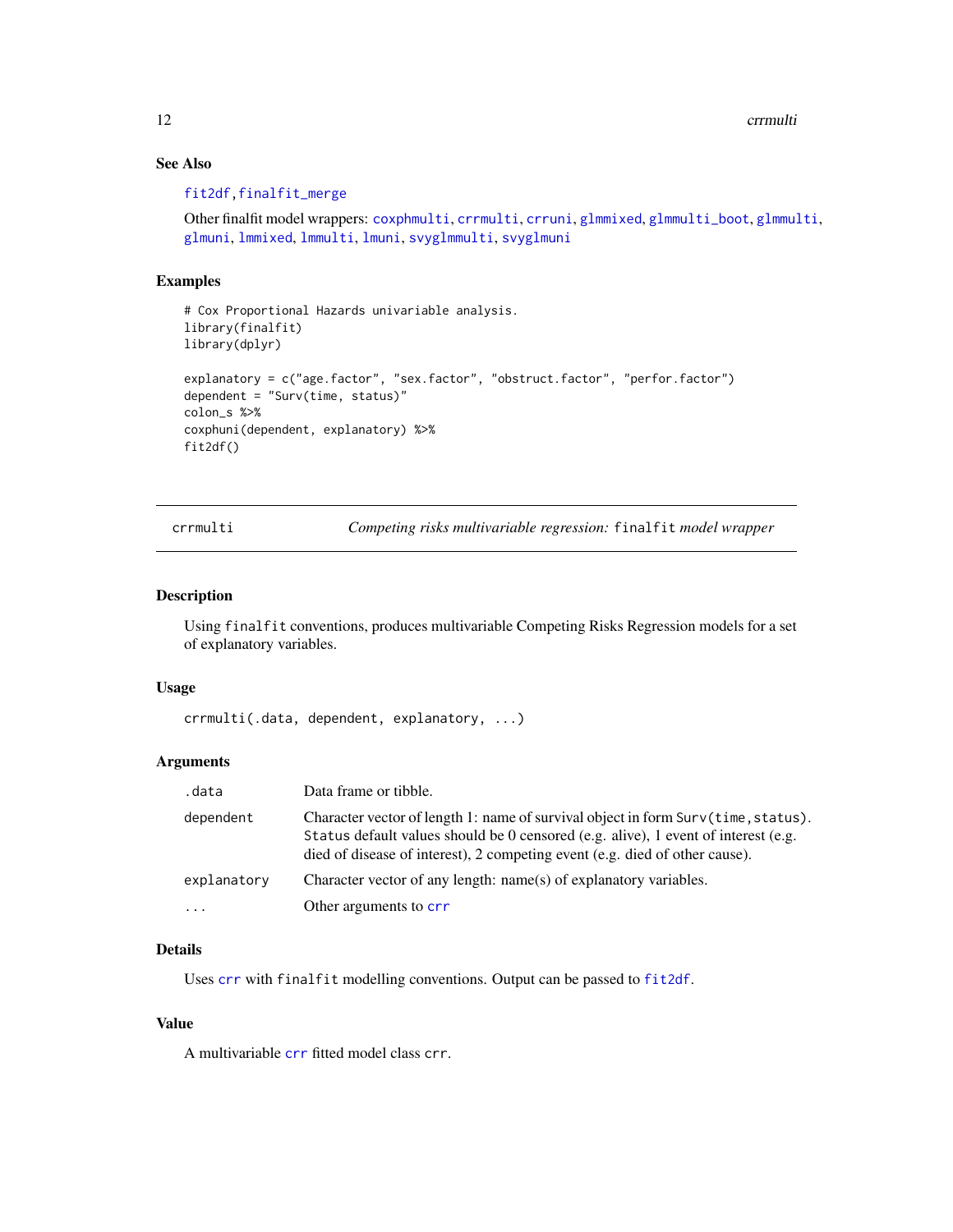#### <span id="page-12-0"></span>crruni and the contract of the contract of the contract of the contract of the contract of the contract of the contract of the contract of the contract of the contract of the contract of the contract of the contract of the

# See Also

# [fit2df](#page-37-1)[,finalfit\\_merge](#page-20-3)

Other finalfit model wrappers: [coxphmulti](#page-9-1), [coxphuni](#page-10-1), [crruni](#page-12-1), [glmmixed](#page-43-1), [glmmulti\\_boot](#page-45-1), [glmmulti](#page-44-1), [glmuni](#page-46-1), [lmmixed](#page-50-1), [lmmulti](#page-51-1), [lmuni](#page-52-1), [svyglmmulti](#page-66-1), [svyglmuni](#page-68-1)

# Examples

```
library(dplyr)
melanoma = boot::melanoma
melanoma = melanoma %>%
  mutate(
    # Cox PH to determine cause-specific hazards
    status_coxph = ifelse(status == 2, 0, # "still alive"
      ifelse(status == 1, 1, # "died of melanoma"
        0)), # "died of other causes is censored"
    # Fine and Gray to determine subdistribution hazards
    status_crr = ifelse(status == 2, 0, # "still alive"ifelse(status == 1, 1, # "died of melanoma"
        2)), # "died of other causes"
    sex = factor(sex),
    ulcer = factor(ulcer)
  )
dependent_coxph = c("Surv(time, status_coxph)")
dependent_crr = c("Surv(time, status_crr)")
explanatory = c("sex", "age", "ulcer")
# Create single well-formatted table
melanoma %>%
  summary_factorlist(dependent_crr, explanatory, column = TRUE, fit_id = TRUE) %>%
  ff_merge(
    melanoma %>%
      coxphmulti(dependent_coxph, explanatory) %>%
      fit2df(estimate_suffix = " (Cox PH multivariable)")
   ) %>%
  ff_merge(
    melanoma %>%
      crrmulti(dependent_crr, explanatory) %>%
      fit2df(estimate_suffix = " (competing risks multivariable)")
   ) %>%
  select(-fit_id, -index) %>%
  dependent_label(melanoma, dependent_crr)
```
<span id="page-12-1"></span>crruni *Competing risks univariable regression:* finalfit *model wrapper*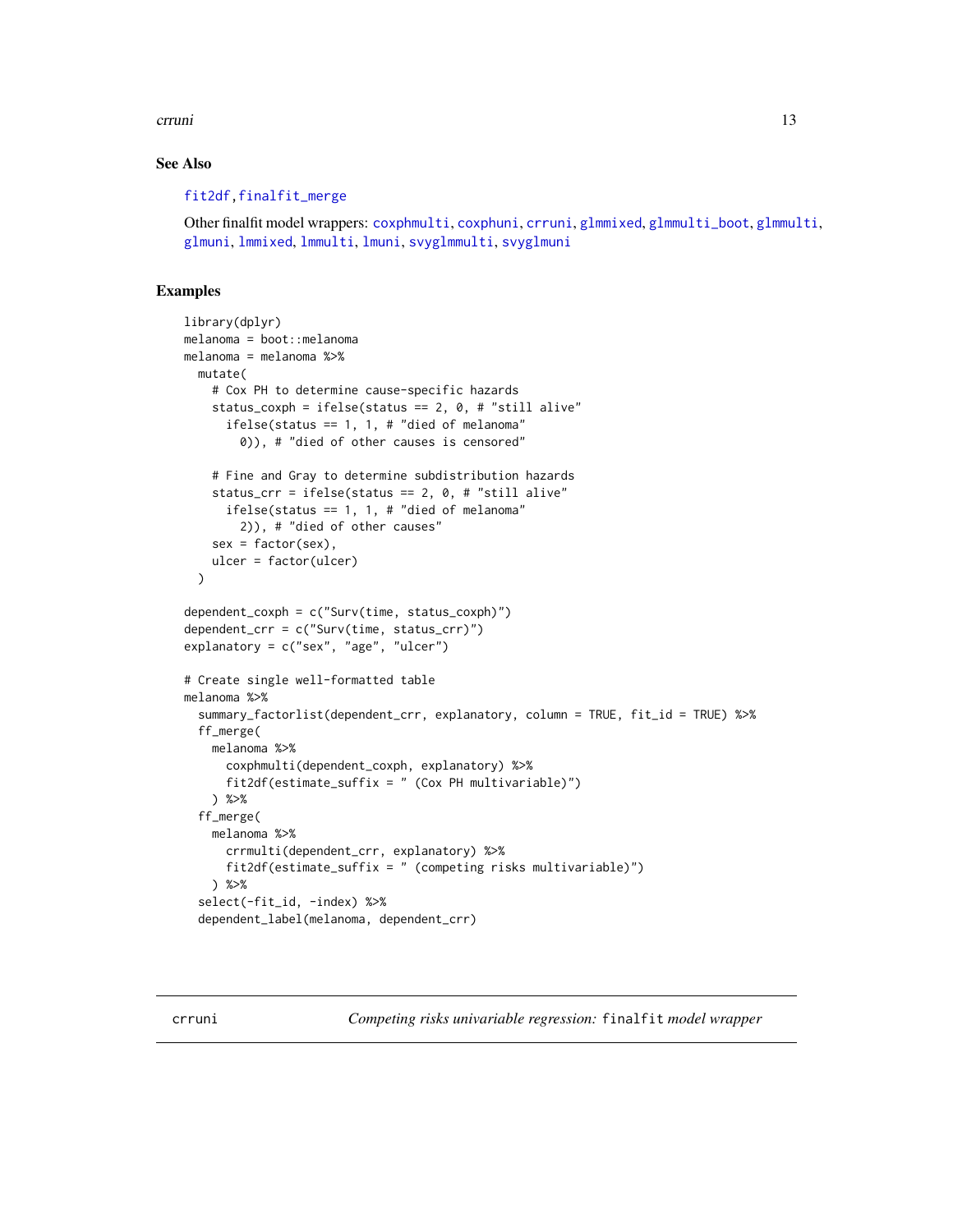Using finalfit conventions, produces univariable Competing Risks Regression models for a set of explanatory variables.

#### Usage

```
crruni(.data, dependent, explanatory, ...)
```
#### Arguments

| .data       | Data frame or tibble.                                                                                                                                                                                                                                  |
|-------------|--------------------------------------------------------------------------------------------------------------------------------------------------------------------------------------------------------------------------------------------------------|
| dependent   | Character vector of length 1: name of survival object in form Surv(time, status).<br>Status default values should be 0 censored (e.g. alive), 1 event of interest (e.g.<br>died of disease of interest), 2 competing event (e.g. died of other cause). |
| explanatory | Character vector of any length: name(s) of explanatory variables.                                                                                                                                                                                      |
| $\ddots$ .  | Other arguments to crr                                                                                                                                                                                                                                 |
|             |                                                                                                                                                                                                                                                        |

# Details

Uses [crr](#page-0-0) with finalfit modelling conventions. Output can be passed to [fit2df](#page-37-1).

# Value

A list of univariable [crr](#page-0-0) fitted models class crrlist.

# See Also

# [fit2df](#page-37-1)[,finalfit\\_merge](#page-20-3)

Other finalfit model wrappers: [coxphmulti](#page-9-1), [coxphuni](#page-10-1), [crrmulti](#page-11-1), [glmmixed](#page-43-1), [glmmulti\\_boot](#page-45-1), [glmmulti](#page-44-1), [glmuni](#page-46-1), [lmmixed](#page-50-1), [lmmulti](#page-51-1), [lmuni](#page-52-1), [svyglmmulti](#page-66-1), [svyglmuni](#page-68-1)

```
library(dplyr)
melanoma = boot::melanoma
melanoma = melanoma %>%
  mutate(
    # Cox PH to determine cause-specific hazards
    status_coxph = ifelse(status == 2, 0, # "still alive"
      ifelse(status == 1, 1, # "died of melanoma"
        0)), # "died of other causes is censored"
    # Fine and Gray to determine subdistribution hazards
    status_crr = ifelse(status == 2, 0, # "still alive"
      ifelse(status == 1, 1, # "died of melanoma"
       2)), # "died of other causes"
   sex = factor(sex),
   ulcer = factor(ulcer)
  )
```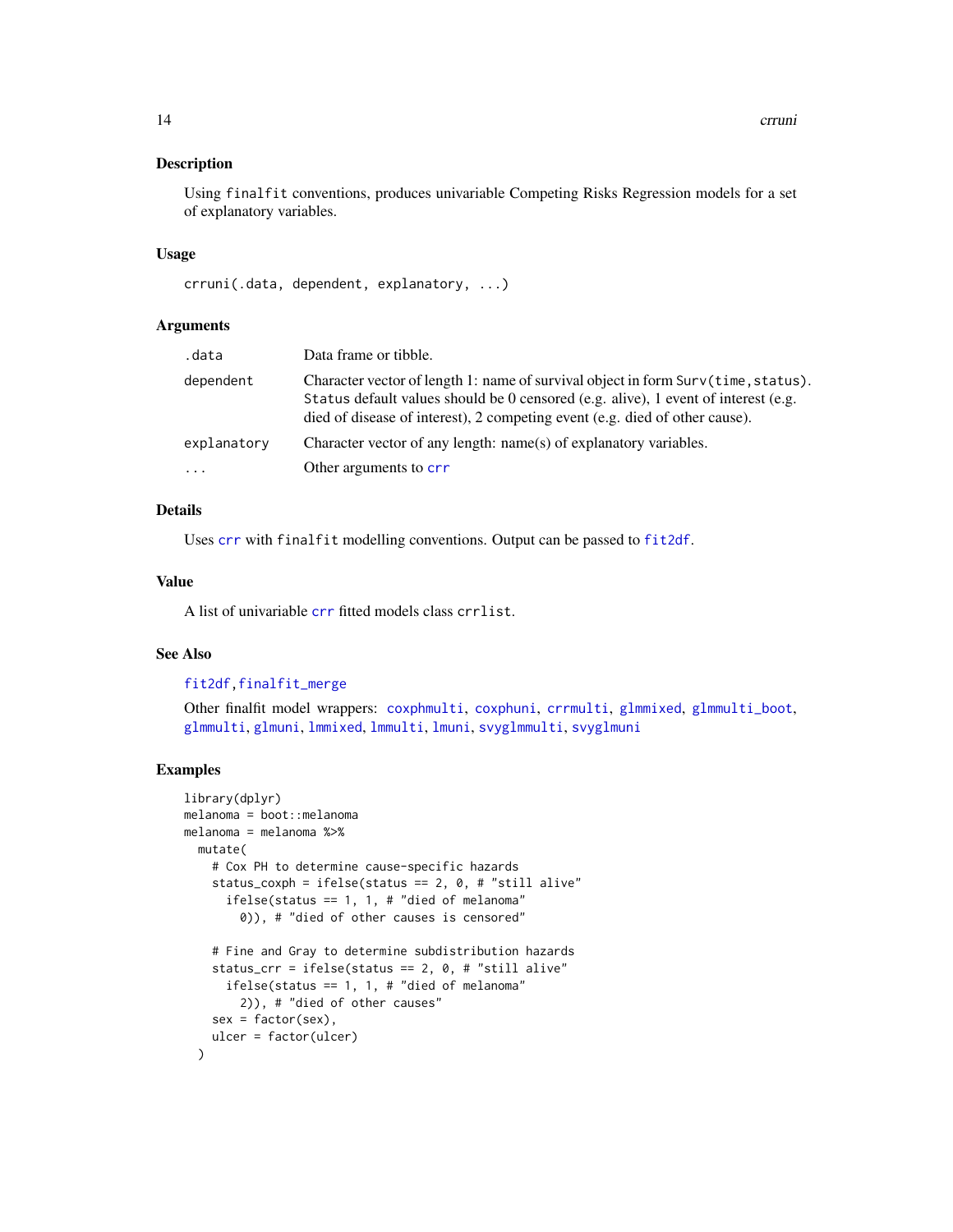```
dependent_coxph = c("Surv(time, status_coxph)")
dependent_crr = c("Surv(time, status_crr)")
explanatory = c("sex", "age", "ulcer")
# Create single well-formatted table
melanoma %>%
 summary_factorlist(dependent_crr, explanatory, column = TRUE, fit_id = TRUE) %>%
 ff_merge(
   melanoma %>%
     coxphmulti(dependent_coxph, explanatory) %>%
     fit2df(estimate_suffix = " (Cox PH multivariable)")
   ) %>%
 ff_merge(
   melanoma %>%
     crrmulti(dependent_crr, explanatory) %>%
     fit2df(estimate_suffix = " (competing risks multivariable)")
   ) %>%
 select(-fit_id, -index) %>%
 dependent_label(melanoma, dependent_crr)
```
dependent\_label *Make a label for the dependent variable*

# Description

Can be add dependent label to final results dataframe.

#### Usage

```
dependent_label(df.out, .data, dependent, prefix = "Dependent: ",
 suffix = "")
```
# Arguments

| df.out    | Dataframe (results table) to be altered.                                                                                                                   |
|-----------|------------------------------------------------------------------------------------------------------------------------------------------------------------|
| .data     | Original dataframe.                                                                                                                                        |
| dependent | Character vector of length 1: quoted name of depdendent variable. Can be con-<br>tinuous, a binary factor, or a survival object of form Surv(time, status) |
| prefix    | Prefix for dependent label                                                                                                                                 |
| suffix    | Suffix for dependent label                                                                                                                                 |

# Value

Returns the label for the dependent variable, if specified.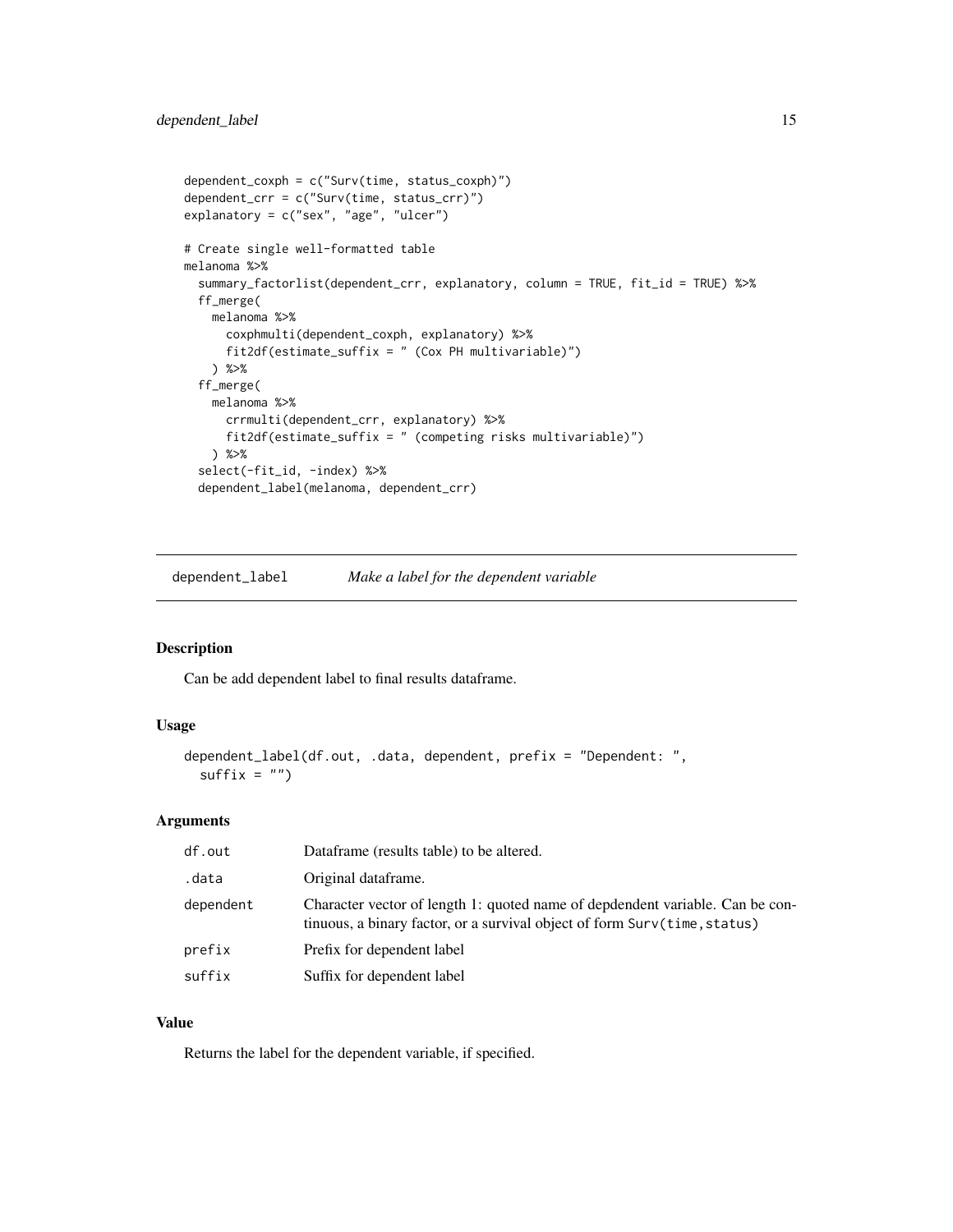# Examples

```
library(dplyr)
explanatory = c("age.factor", "sex.factor", "obstruct.factor", "perfor.factor")
explanatory_multi = c("age.factor", "obstruct.factor")
random_effect = "hospital"
dependent = 'mort_5yr'
# Separate tables
colon_s %>%
summary_factorlist(dependent, explanatory, fit_id=TRUE) -> example.summary
colon_s %>%
glmuni(dependent, explanatory) %>%
fit2df(estimate_suffix=" (univariable)") -> example.univariable
colon_s %>%
glmmulti(dependent, explanatory) %>%
fit2df(estimate_suffix=" (multivariable)") -> example.multivariable
colon_s %>%
 glmmixed(dependent, explanatory, random_effect) %>%
 fit2df(estimate_suffix=" (multilevel") -> example.multilevel
# Pipe together
example.summary %>%
 finalfit_merge(example.univariable) %>%
 finalfit_merge(example.multivariable) %>%
 finalfit_merge(example.multilevel) %>%
 select(-c(fit_id, index)) %>%
 dependent_label(colon_s, dependent) -> example.final
 example.final
```
<span id="page-15-1"></span>extract\_variable\_label

*Extract variable labels from dataframe*

#### Description

Variable labels can be created using [ff\\_label](#page-20-1). Some functions strip variable labels (variable attributes), e.g. forcats::fct\_recode. Use this function to create a vector of variable labels from a data frame. Then use [ff\\_relabel](#page-28-1) to relabel variables in data frame.

#### Usage

```
extract_variable_label(.data)
```
# Arguments

.data Dataframe containing labelled variables.

<span id="page-15-0"></span>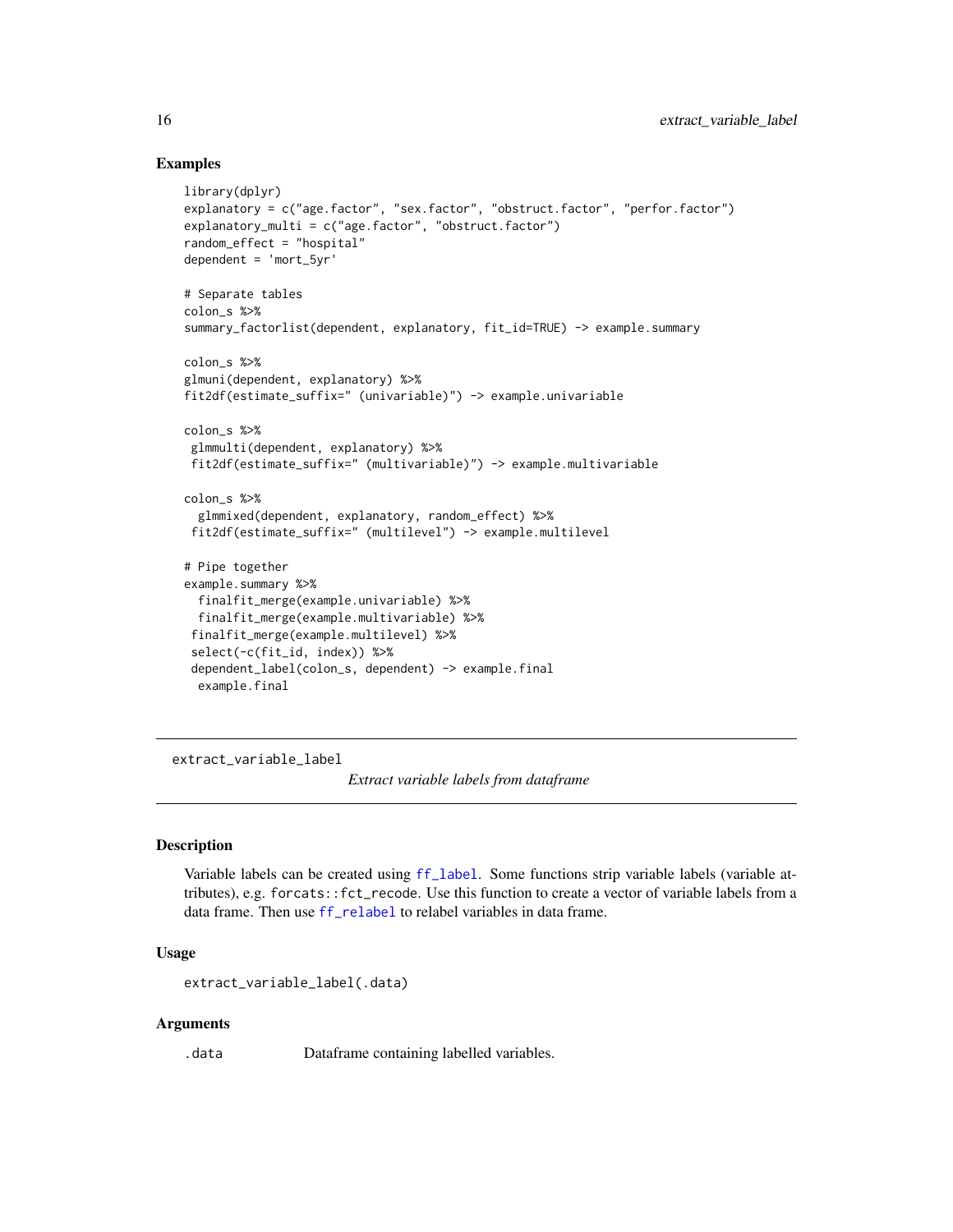# <span id="page-16-0"></span>ff\_column\_totals 17

#### Examples

```
colon_s %>%
  extract_variable_label
```
ff\_column\_totals *Add column totals to* summary\_factorlist() *output*

# Description

Add column totals to summary\_factorlist() output

#### Usage

```
ff_column_totals(df.in, .data, dependent, na_include_dependent = FALSE,
 percent = TRUE, digits = 1, label = NULL, prefix = "")
```
finalfit\_column\_totals(df.in, .data, dependent,  $na\_include\_dependent = FALSE, percent = TRUE, digits = 1,$  $label = NULL, prefix = ''")$ 

# Arguments

| df.in                | summary_factorlist() output.                                                         |
|----------------------|--------------------------------------------------------------------------------------|
| .data                | Data frame used to create summary_factorlist().                                      |
| dependent            | Character. Name of dependent variable.                                               |
| na_include_dependent |                                                                                      |
|                      | Logical. When TRUE, missing data in the dependent variable is included in<br>totals. |
| percent              | Logical. Include percentage.                                                         |
| digits               | Integer length 1. Number of digits for percentage.                                   |
| label                | Character. Label for total row.                                                      |
| prefix               | Character. Prefix for column totals, e.g " $N =$ ".                                  |

# Value

Data frame.

# Examples

```
explanatory = c("age.factor", "sex.factor", "obstruct.factor", "perfor.factor")
dependent = 'mort_5yr'
colon_s %>%
 summary_factorlist(dependent, explanatory) %>%
ff_column_totals(colon_s, dependent)
```
# Ensure works with missing data in dependent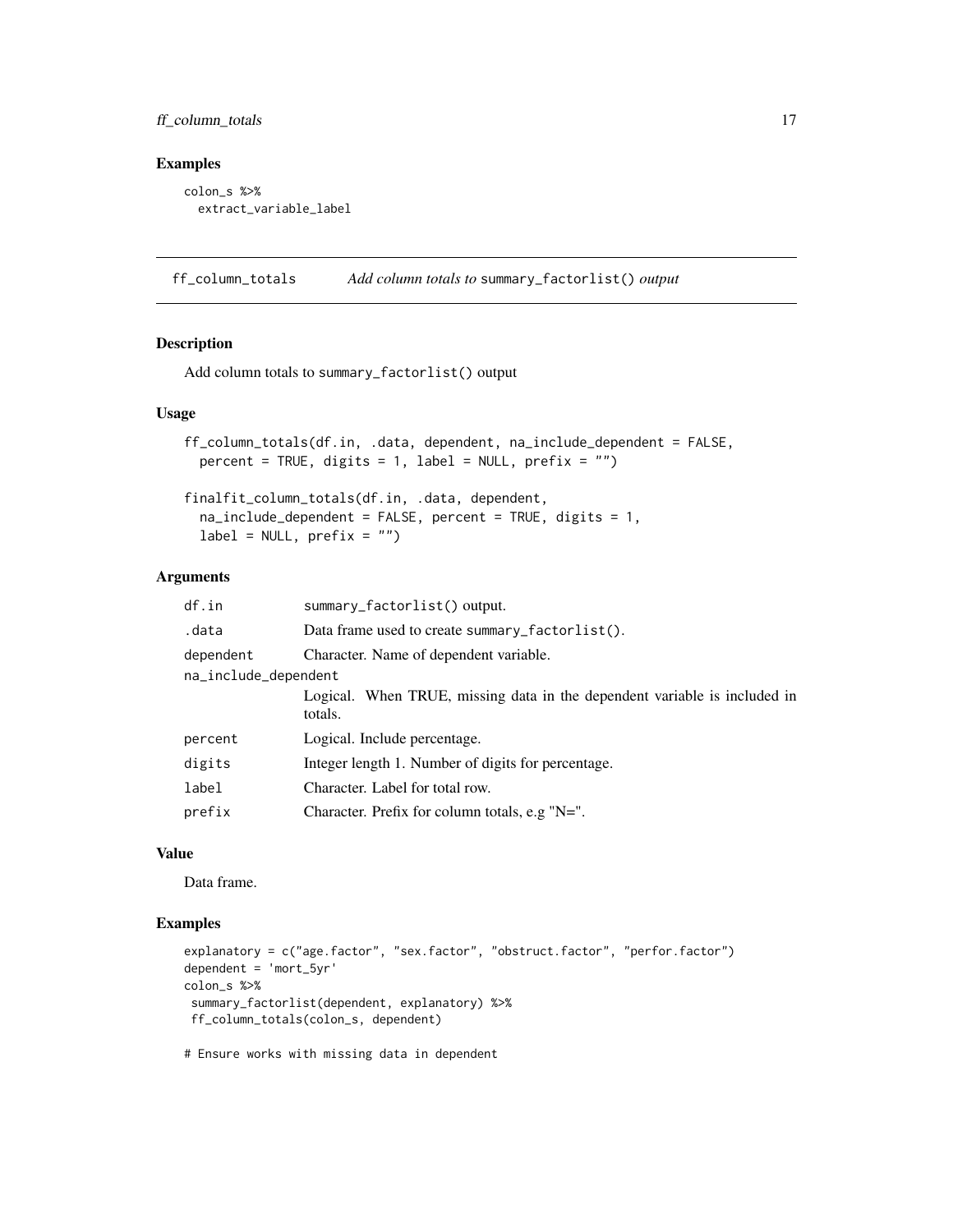```
colon_s = colon_s %>%
dplyr::mutate(
 mort_5yr = forcats::fct_explicit_na(mort_5yr)
\mathcal{L}colon_s %>%
summary_factorlist(dependent, explanatory) %>%
ff_column_totals(colon_s, dependent)
```
ff\_formula *Generate formula as character string*

# Description

Useful when passing finalfit dependent and explanatory lists to base R functions

# Usage

```
ff_formula(dependent, explanatory, random_effect = NULL)
```
finalfit\_formula(dependent, explanatory, random\_effect = NULL)

# Arguments

| dependent     | Optional character vector: $name(s)$ of depdendent variable(s).  |
|---------------|------------------------------------------------------------------|
| explanatory   | Optional character vector: $name(s)$ of explanatory variable(s). |
| random effect | Optional character vector: name(s) of random effect variable(s). |

# Value

Character vector

```
explanatory = c("age", "nodes", "sex.factor", "obstruct.factor", "perfor.factor")
dependent = "mort_5yr"
ff_formula(dependent, explanatory)
explanatory = c("age", "nodes", "sex.factor", "obstruct.factor", "perfor.factor")
dependent = "mort_5yr"
random_effect = "(age.factor | hospital)"
ff_formula(dependent, explanatory)
```
<span id="page-17-0"></span>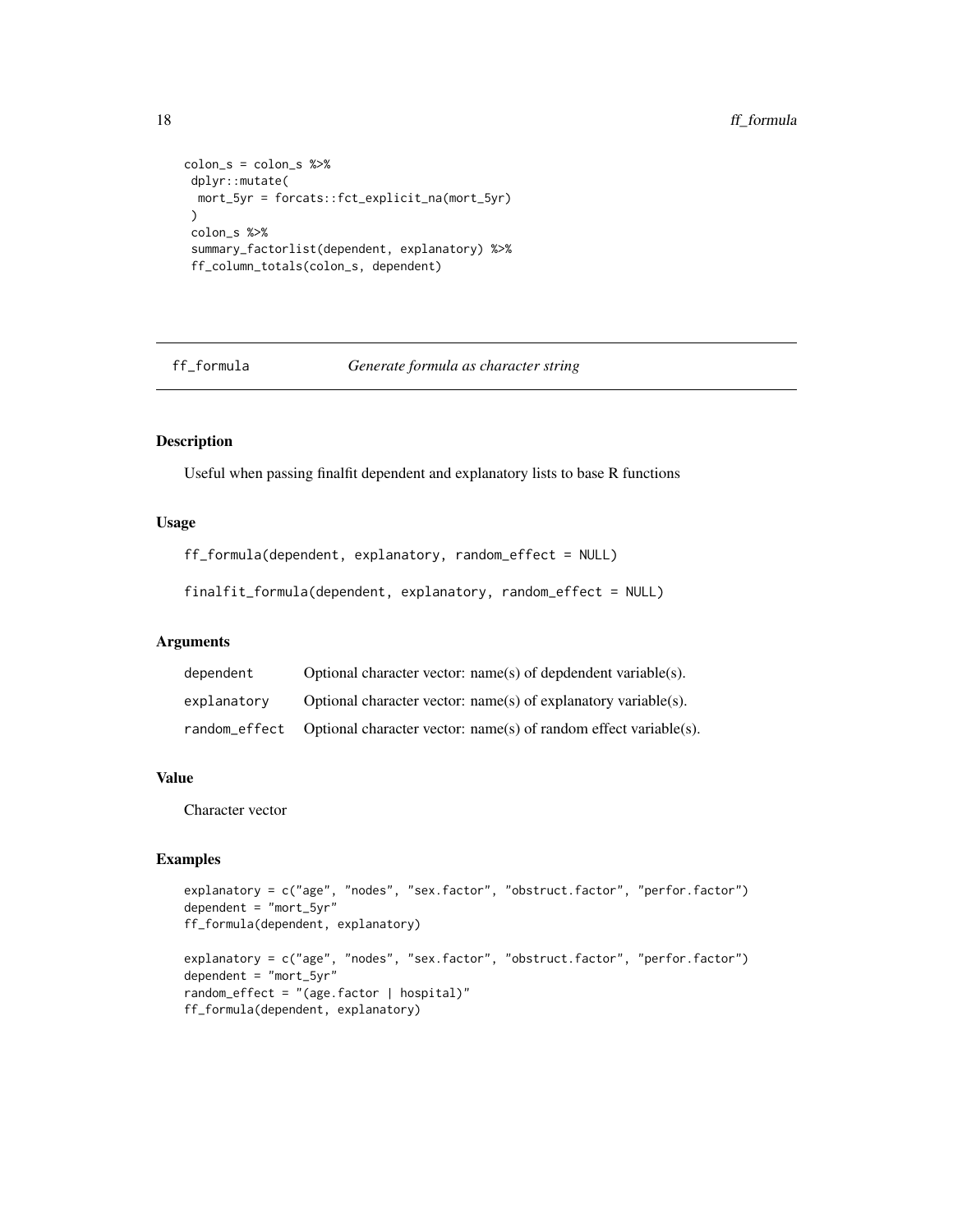<span id="page-18-1"></span><span id="page-18-0"></span>

Everyone has a funcion like this, str, glimpse, glance etc. This one is specifically designed for use with finalfit language. It is different in dividing variables by numeric vs factor.

# Usage

```
ff_glimpse(.data, dependent = NULL, explanatory = NULL, digits = 1,
 levels_cut = 5)finalfit_glimpse(.data, dependent = NULL, explanatory = NULL,
  digits = 1, levels_cut = 5)
```
# Arguments

| .data       | Dataframe.                                                                                                                               |
|-------------|------------------------------------------------------------------------------------------------------------------------------------------|
| dependent   | Optional character vector: $name(s)$ of depdendent variable(s).                                                                          |
| explanatory | Optional character vector: $name(s)$ of explanatory variable(s).                                                                         |
| digits      | Significant digits for continuous variable summaries                                                                                     |
| levels_cut  | Max number of factor levels to include in factor levels summary (in order to<br>avoid the long printing of variables with many factors). |

#### Value

Dataframe on summary data.

```
library(finalfit)
dependent = 'mort_5yr'
explanatory = c("age", "nodes", "age.factor", "extent.factor", "perfor.factor")
colon_s %>%
  finalfit_glimpse(dependent, explanatory)
```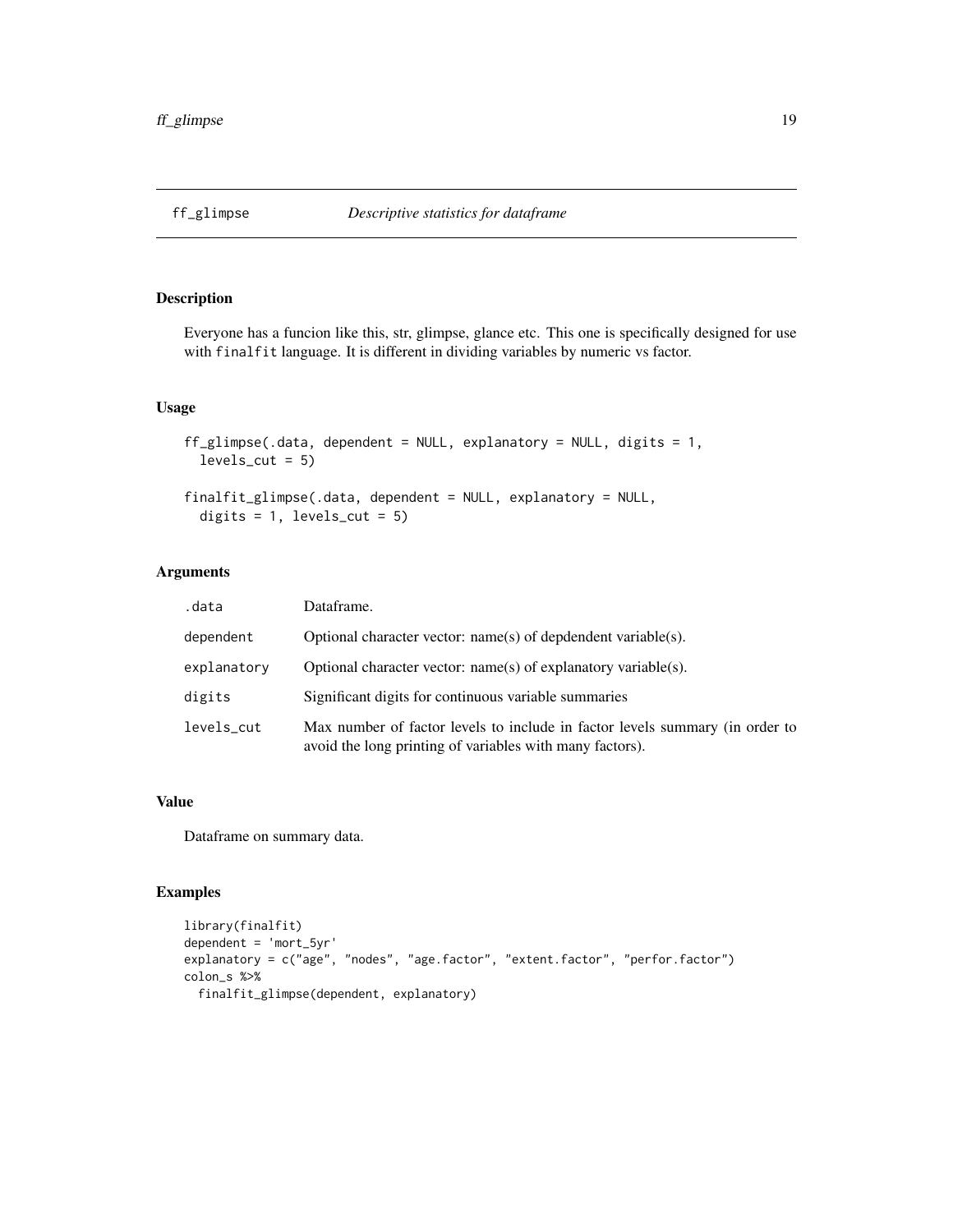<span id="page-19-1"></span><span id="page-19-0"></span>

Combine two factor variables to make an interaction variable. Factor level order is determined by the order in the variables themselves. Note, names of the factor variables should not be quoted. The name of the variable is created from the names of the two factors. The variable is also labelled with a name derived from any pre-existing labels.

# Usage

```
ff_interaction(.data, ..., levels_sep = "|", var_sep = "__",
  label\_sep = ":"')
```

```
finalfit_interaction(.data, ..., levels_sep = "|", var_sep = "__",
  label\_sep = ":"')
```
#### Arguments

| .data      | Data frame.                                                 |
|------------|-------------------------------------------------------------|
| $\cdot$    | The unquoted names of two factors.                          |
| levels_sep | Quoted character: how levels are separated in new variable. |
| var_sep    | Quoted character: how variable name is separated.           |
| label_sep  | Quoted character: how variable label is spearated           |

#### Value

Original data frame with new variable added via 'dplyr::mutate'.

```
colon_s %>%
  ff_interaction(sex.factor, perfor.factor) %>%
    summary_factorlist("mort_5yr", "sex.factor__perfor.factor")
```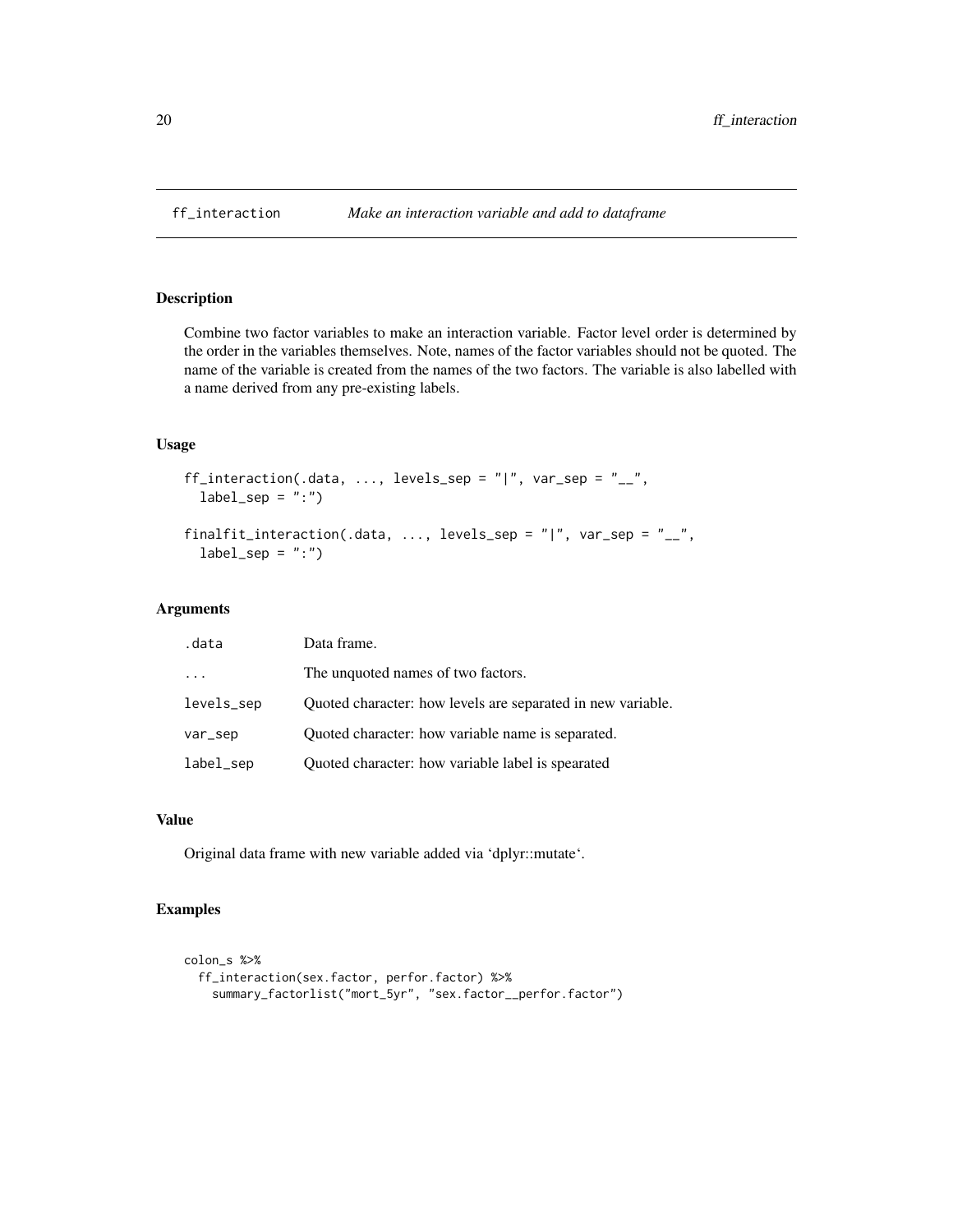<span id="page-20-1"></span><span id="page-20-0"></span>

Label a variable

# Usage

ff\_label(.var, variable\_label)

finalfit\_label(.var, variable\_label)

# Arguments

| . var | Quoted variable name                 |
|-------|--------------------------------------|
|       | variable_label Quoted variable label |

#### Value

Labelled variable

# See Also

[extract\\_variable\\_label](#page-15-1) [ff\\_relabel](#page-28-1)

# Examples

```
colon_s$sex.factor %>%
  ff_label("Sex") %>%
  str()
```
<span id="page-20-2"></span>

| ff_merge | Merge a summary_factorlist() table with any number of model re- |  |  |
|----------|-----------------------------------------------------------------|--|--|
|          | sults tables.                                                   |  |  |

# <span id="page-20-3"></span>Description

A function that takes the output from [summary\\_factorlist\(](#page-62-1)...,fit\_id=TRUE) and merges with any number of model dataframes, usually produced with a model wrapper followed by the [fit2df\(](#page-37-1)) function (see examples).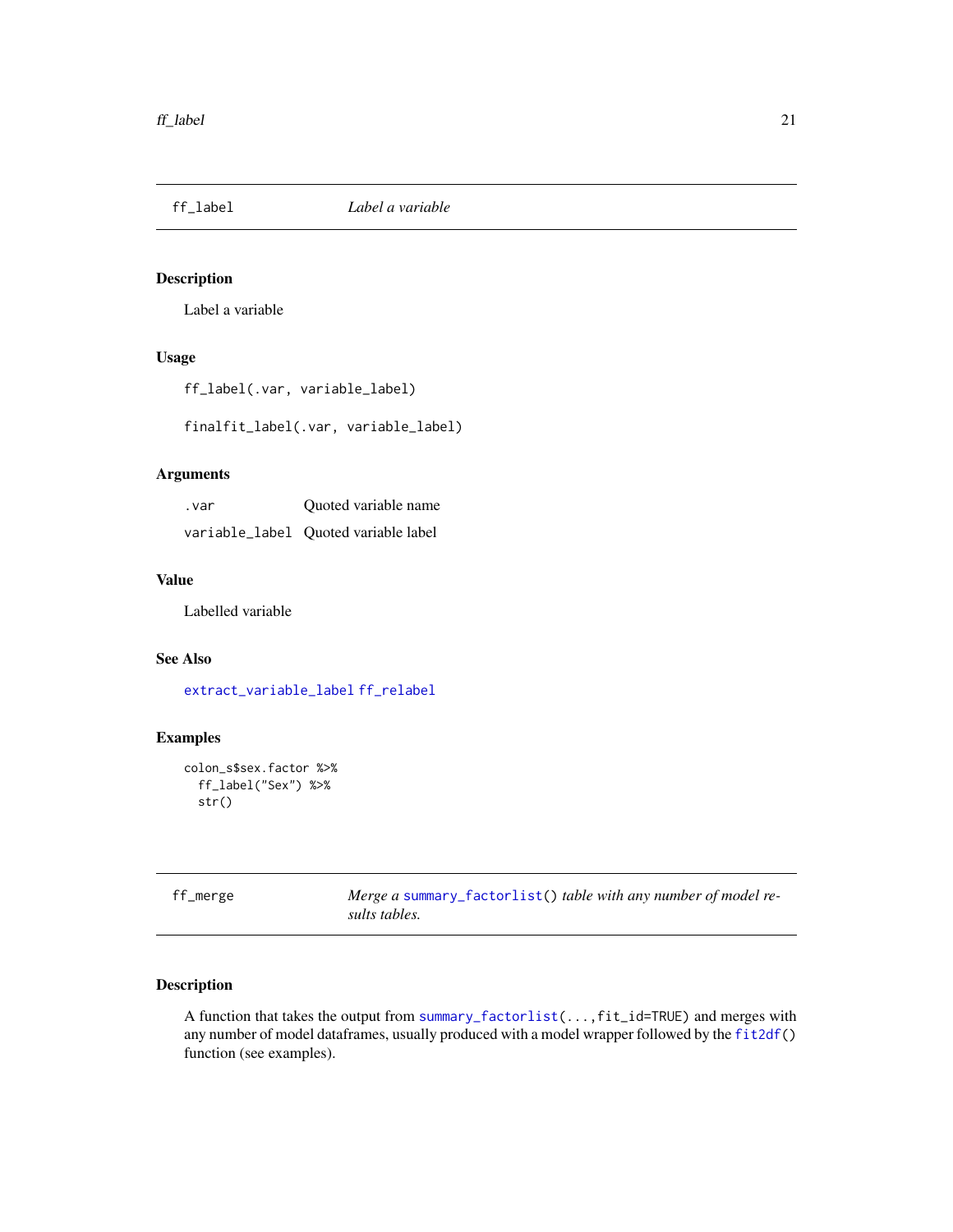# Usage

```
ff_merge(factorlist, fit2df_df, ref_symbol = "-", estimate_name = NULL,
 last_merge = FALSE)
```

```
finalfit_merge(factorlist, fit2df_df, ref_symbol = "-",
 estimate_name = NULL, last_merge = FALSE)
```
# Arguments

| factorlist    | Output from summary_factorlist(, fit_id=TRUE).                                                                                                                                                                                     |
|---------------|------------------------------------------------------------------------------------------------------------------------------------------------------------------------------------------------------------------------------------|
| fit2df_df     | Output from model wrappers followed by fit2df().                                                                                                                                                                                   |
| ref_symbol    | Reference symbol for model reference levels, typically "-" or "1.0".                                                                                                                                                               |
| estimate_name | If you have chosen a new 'estimate name' (e.g. "Odds ratio") when running a<br>model wrapper (e.g. 'glmuni'), then you need to pass this new name to 'final-<br>fit merge to generate correct table. Defaults to OR/HR/Coefficient |
| last_merge    | Logical. Set to try for the final merge in a series to remove index and fit_id<br>columns.                                                                                                                                         |

# Value

Returns a dataframe of combined tables.

#### See Also

[summary\\_factorlist](#page-62-1) [fit2df](#page-37-1)

```
library(finalfit)
library(dplyr)
data(colon_s)
explanatory = c("age.factor", "sex.factor", "obstruct.factor", "perfor.factor")
explanatory_multi = c("age.factor", "obstruct.factor")
random_effect = "hospital"
dependent = "mort_5yr"
# Create separate tables
colon_s %>%
 summary_factorlist(dependent, explanatory, fit_id=TRUE) -> example.summary
colon_s %>%
 glmuni(dependent, explanatory) %>%
 fit2df(estimate_suffix=" (univariable)") -> example.univariable
colon_s %>%
 glmmulti(dependent, explanatory) %>%
 fit2df(estimate_suffix=" (multivariable)") -> example.multivariable
```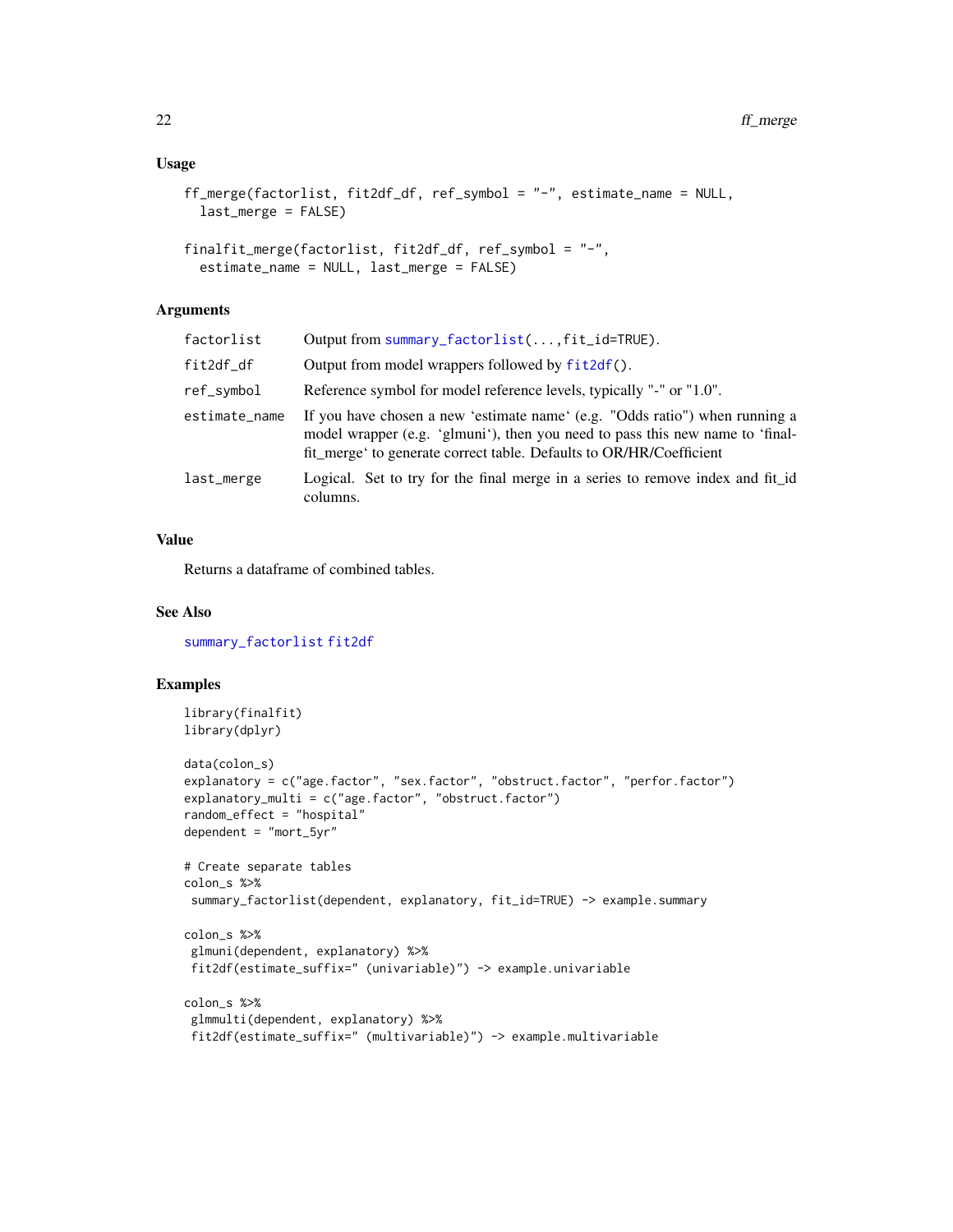#### <span id="page-22-0"></span>ff\_metrics 23

```
colon_s %>%
glmmixed(dependent, explanatory, random_effect) %>%
fit2df(estimate_suffix=" (multilevel)") -> example.multilevel
# Pipe together
example.summary %>%
ff_merge(example.univariable) %>%
 ff_merge(example.multivariable) %>%
ff_merge(example.multilevel, last_merge = TRUE)
# Using finalfit()
colon_s %>%
 finalfit(dependent, explanatory, keep_fit_id = TRUE) %>%
 ff_merge(example.multilevel, last_merge = TRUE)
```
ff\_metrics *Generate common metrics for regression model results*

#### Description

Generate common metrics for regression model results

#### Usage

```
ff_metrics(.data)
## S3 method for class 'lm'
ff_metrics(.data)
## S3 method for class 'lmlist'
ff_metrics(.data)
## S3 method for class 'glm'
ff_metrics(.data)
## S3 method for class 'glmlist'
ff_metrics(.data)
## S3 method for class 'lmerMod'
ff_metrics(.data)
## S3 method for class 'glmerMod'
ff_metrics(.data)
## S3 method for class 'coxph'
ff_metrics(.data)
## S3 method for class 'coxphlist'
ff_metrics(.data)
```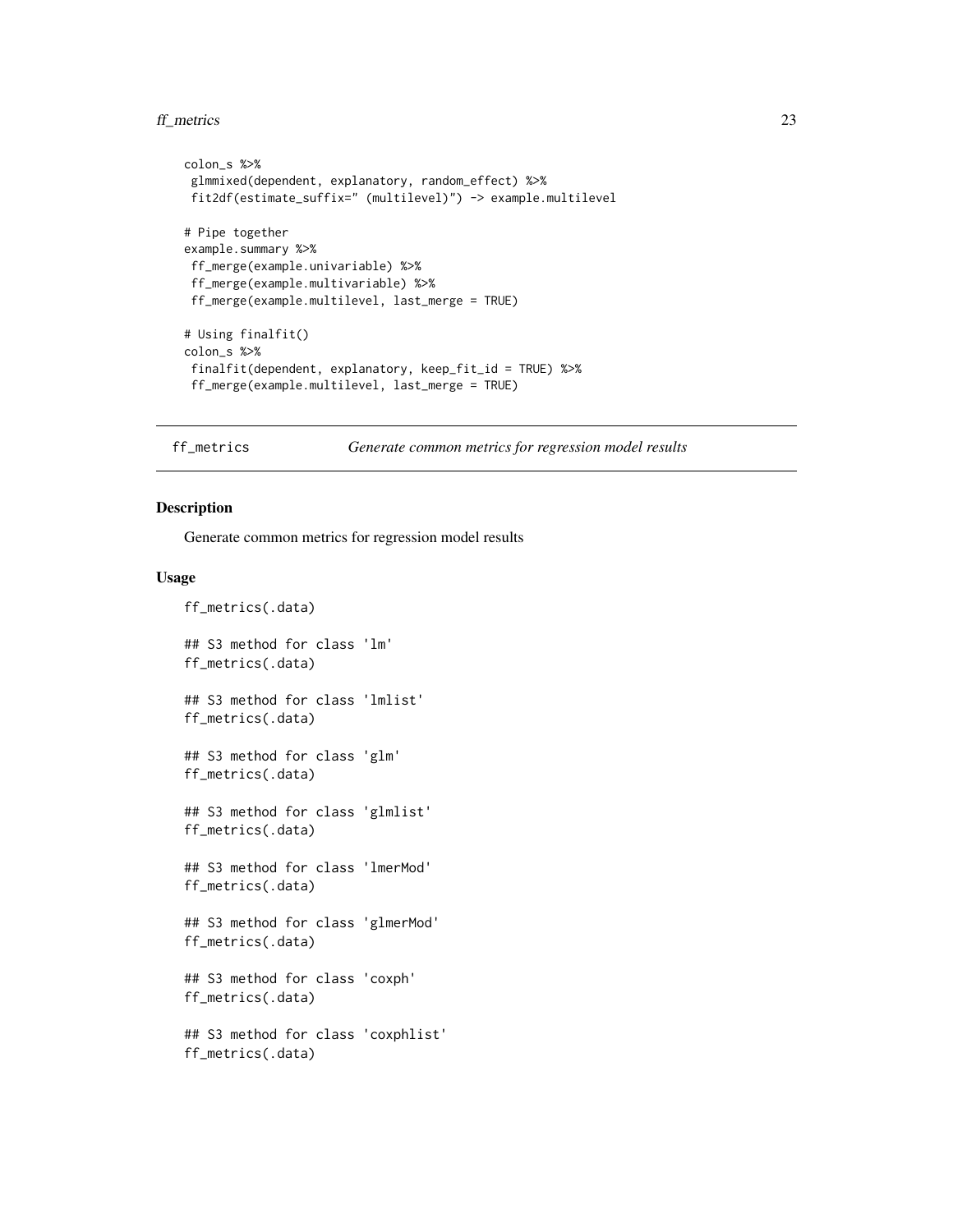#### **Arguments**

.data Model output.

## Value

Model metrics vector for output.

```
library(finalfit)
# glm
fit = glm(mort_5yr ~ age.factor + sex.factor + obstruct.factor + perfor.factor,
  data=colon_s, family="binomial")
fit %>%
  ff_metrics()
# glmlist
explanatory = c("age.factor", "sex.factor", "obstruct.factor", "perfor.factor")
dependent = "mort_5yr"colon_s %>%
  glmmulti(dependent, explanatory) %>%
  ff_metrics()
# glmerMod
explanatory = c("age.factor", "sex.factor", "obstruct.factor", "perfor.factor")
random_effect = "hospital"
dependent = "mort5yr"colon_s %>%
  glmmixed(dependent, explanatory, random_effect) %>%
  ff_metrics()
# lm
fit = lm(nodes ~ age.factor ~ + sex.factor ~ + obstruct.factor ~ + perfor.factor,data=colon_s)
fit %>%
  ff_metrics()
# lmerMod
explanatory = c("age.factor", "sex.factor", "obstruct.factor", "perfor.factor")
random_effect = "hospital"
dependent = "nodes"
colon_s %>%
  lmmixed(dependent, explanatory, random_effect) %>%
  ff_metrics()
# coxphlist
explanatory = c("age.factor", "sex.factor", "obstruct.factor", "perfor.factor")
dependent = "Surv(time, status)"
```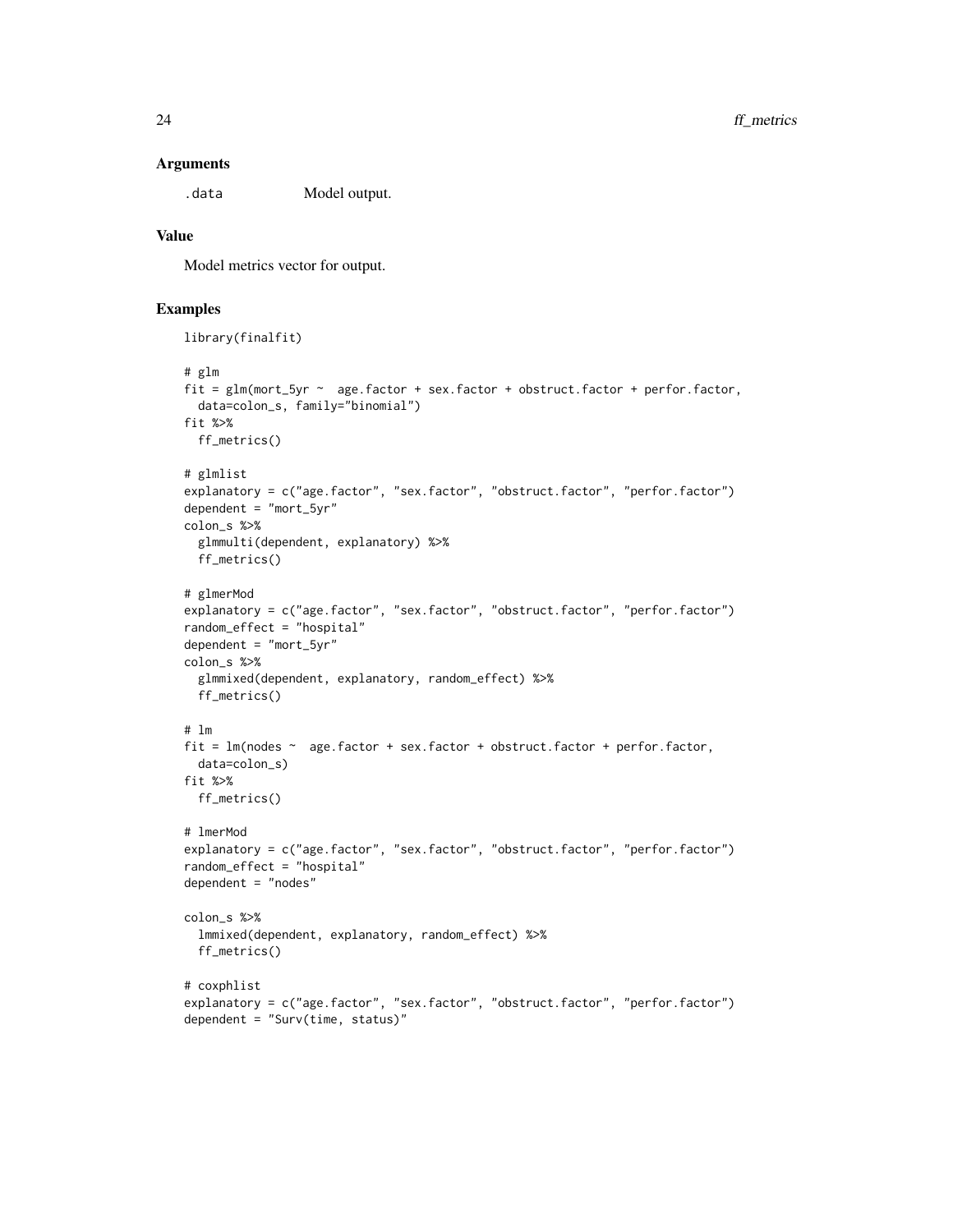#### <span id="page-24-0"></span>ff\_newdata 25

```
colon_s %>%
  coxphmulti(dependent, explanatory) %>%
  ff_metrics()
# coxph
fit = survival::coxph(survival::Surv(time, status) ~ age.factor + sex.factor +
  obstruct.factor + perfor.factor,
  data = colon_s)
fit %>%
  ff_metrics()
```
ff\_newdata *Generate newdata for simulations*

# <span id="page-24-1"></span>Description

Generate newdata while respecting the variable types and factor levels in the primary data frame used to run model.

# Usage

```
ff_newdata(.data, dependent = NULL, explanatory = NULL,
 rowwise = TRUE, newdata)
```

```
finalfit_newdata(.data, dependent = NULL, explanatory = NULL,
  rowwise = TRUE, newdata)
```
#### Arguments

| .data       | Dataframe.                                                                                                                                       |
|-------------|--------------------------------------------------------------------------------------------------------------------------------------------------|
| dependent   | Optional character vector of length 1: name of depdendent variable. Not usually<br>specified in bootstrapping model predictions.                 |
| explanatory | Character vector of any length: name(s) of explanatory variables.                                                                                |
| rowwise     | Logical. Format newdata is provided in.                                                                                                          |
| newdata     | A list of rows or columns coresponding exactly to the order of explanatory vari-<br>ables. Useful errors generated if requirements not fulfilled |

# Details

Generate model predictions against a specified set of explanatory levels with bootstrapped confidence intervals. Add a comparison by difference or ratio of the first row of newdata with all subsequent rows.

# Value

A list of multivariable [glm](#page-0-0) fitted model outputs. Output is of class glmlist.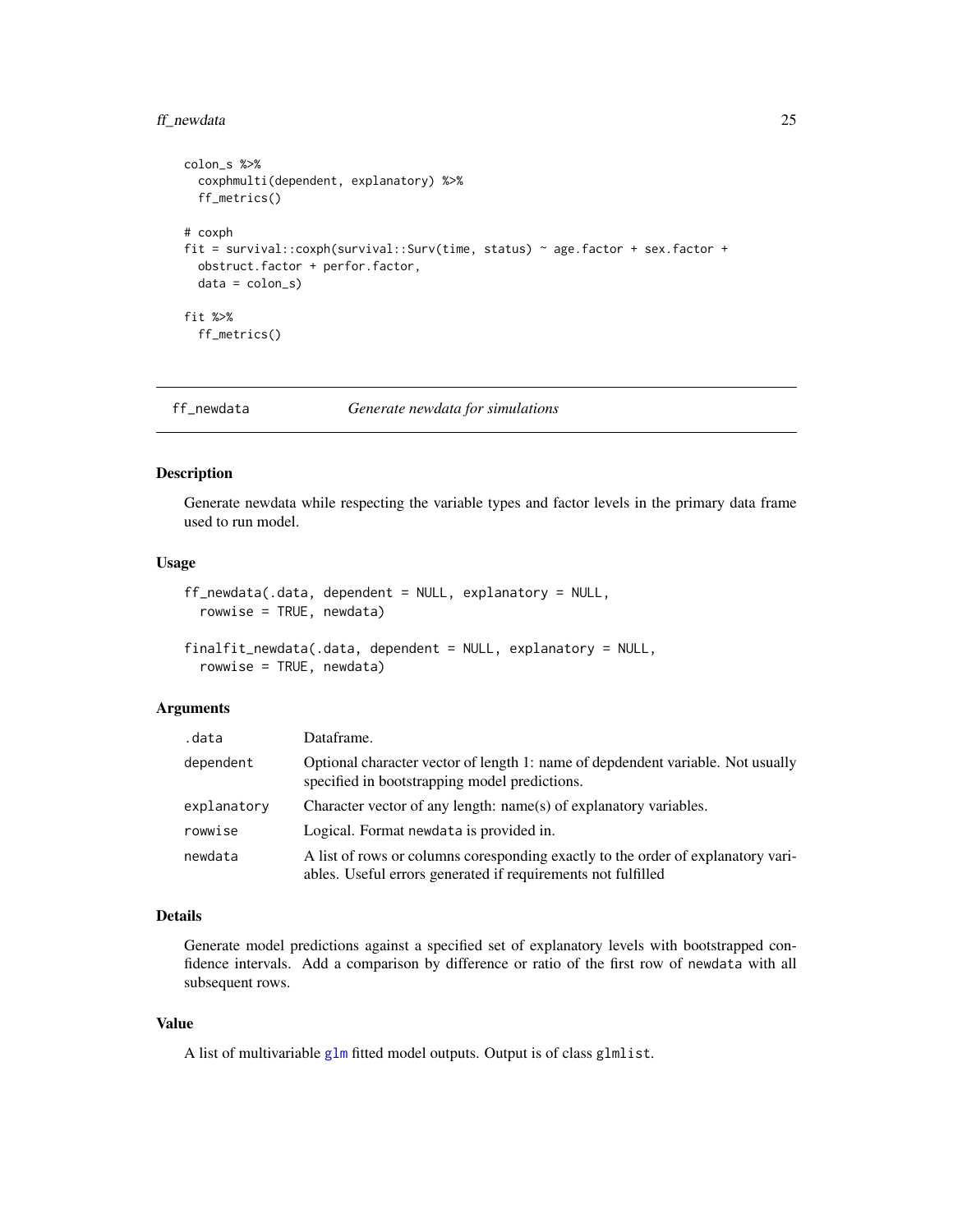# See Also

[boot\\_predict](#page-4-1) [boot\\_compare](#page-3-1)

#### Examples

```
# See boot_predict.
library(finalfit)
library(dplyr)
```

```
# Predict probability of death across combinations of factor levels
explanatory = c("age.factor", "extent.factor", "perfor.factor")
dependent = 'mort_5yr'
```

```
# Generate combination of explanatory variable levels rowwise
colon_s %>%
 finalfit_newdata(explanatory = explanatory, newdata = list(
    c("<40 years", "Submucosa", "No"),
    c("<40 years", "Submucosa", "Yes"),
    c("<40 years", "Adjacent structures", "No"),
   c("<40 years", "Adjacent structures", "Yes")
  )) -> newdata
# Generate combination of explanatory variable levels colwise.
explanatory = c("nodes", "extent.factor", "perfor.factor")
colon_s %>%
 finalfit_newdata(explanatory = explanatory, rowwise = FALSE, newdata = list(
 rep(seq(0, 30), 4),
 c(rep("Muscle", 62), rep("Adjacent structures", 62)),
 c(rep("No", 31), rep("Yes", 31), rep("No", 31), rep("Yes", 31))
```

```
)) -> newdata
```
ff\_percent\_only *Include only percentages for factors in* [summary\\_factorlist](#page-62-1) *output*

#### Description

Include only percentages for factors in [summary\\_factorlist](#page-62-1) output

#### Usage

ff\_percent\_only(.data)

finalfit\_percent\_only(.data)

#### Arguments

.data Output from [finalfit](#page-34-1) or similar.

<span id="page-25-0"></span>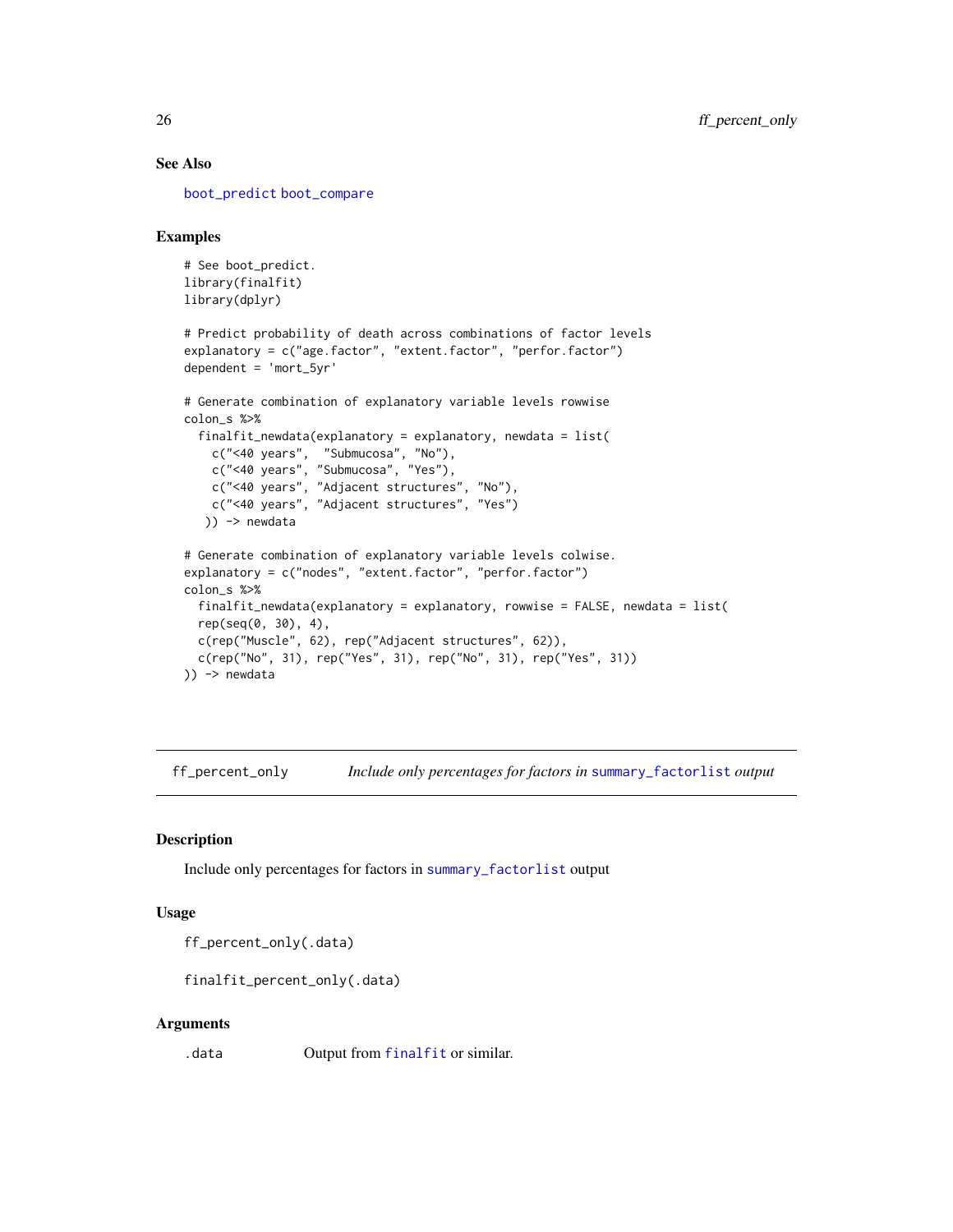# <span id="page-26-0"></span>ff\_permute 27

# Value

Data frame.

#### Examples

```
explanatory = c("age.factor", "sex.factor", "obstruct.factor", "perfor.factor")
dependent = 'mort_5yr'
colon_s %>%
  summary_factorlist(dependent, explanatory) %>%
  ff_percent_only()
```

| ff_permute | Permuate explanatory variables to produce multiple output tables for |
|------------|----------------------------------------------------------------------|
|            | common regression models                                             |

# <span id="page-26-1"></span>Description

Permuate explanatory variables to produce multiple output tables for common regression models

#### Usage

```
ff_permute(.data, dependent = NULL, explanatory_base = NULL,
 explanatory_permute = NULL, multiple_tables = FALSE,
  include_base_model = TRUE, include_full_model = TRUE,
 base\_on\_top = TRUE, ...finalfit_permute(.data, dependent = NULL, explanatory_base = NULL,
  explanatory_permute = NULL, multiple_tables = FALSE,
  include_base_model = TRUE, include_full_model = TRUE,
 base\_on\_top = TRUE, ...
```
# Arguments

| .data               | Data frame or tibble.                                                                                                                                      |  |
|---------------------|------------------------------------------------------------------------------------------------------------------------------------------------------------|--|
| dependent           | Character vector of length 1: quoted name of dependent variable. Can be con-<br>tinuous, a binary factor, or a survival object of form Surv(time, status). |  |
| explanatory_base    |                                                                                                                                                            |  |
|                     | Character vector of any length: quoted name(s) of base model explanatory vari-                                                                             |  |
|                     | ables.                                                                                                                                                     |  |
| explanatory_permute |                                                                                                                                                            |  |
|                     | Character vector of any length: quoted name(s) of explanatory variables to per-<br>mute through models.                                                    |  |
| multiple_tables     |                                                                                                                                                            |  |
|                     | Logical. Multiple model tables as a list, or a single table including multiple<br>models.                                                                  |  |
| include_base_model  |                                                                                                                                                            |  |
|                     | Logical. Include model using explanatory_base variables only.                                                                                              |  |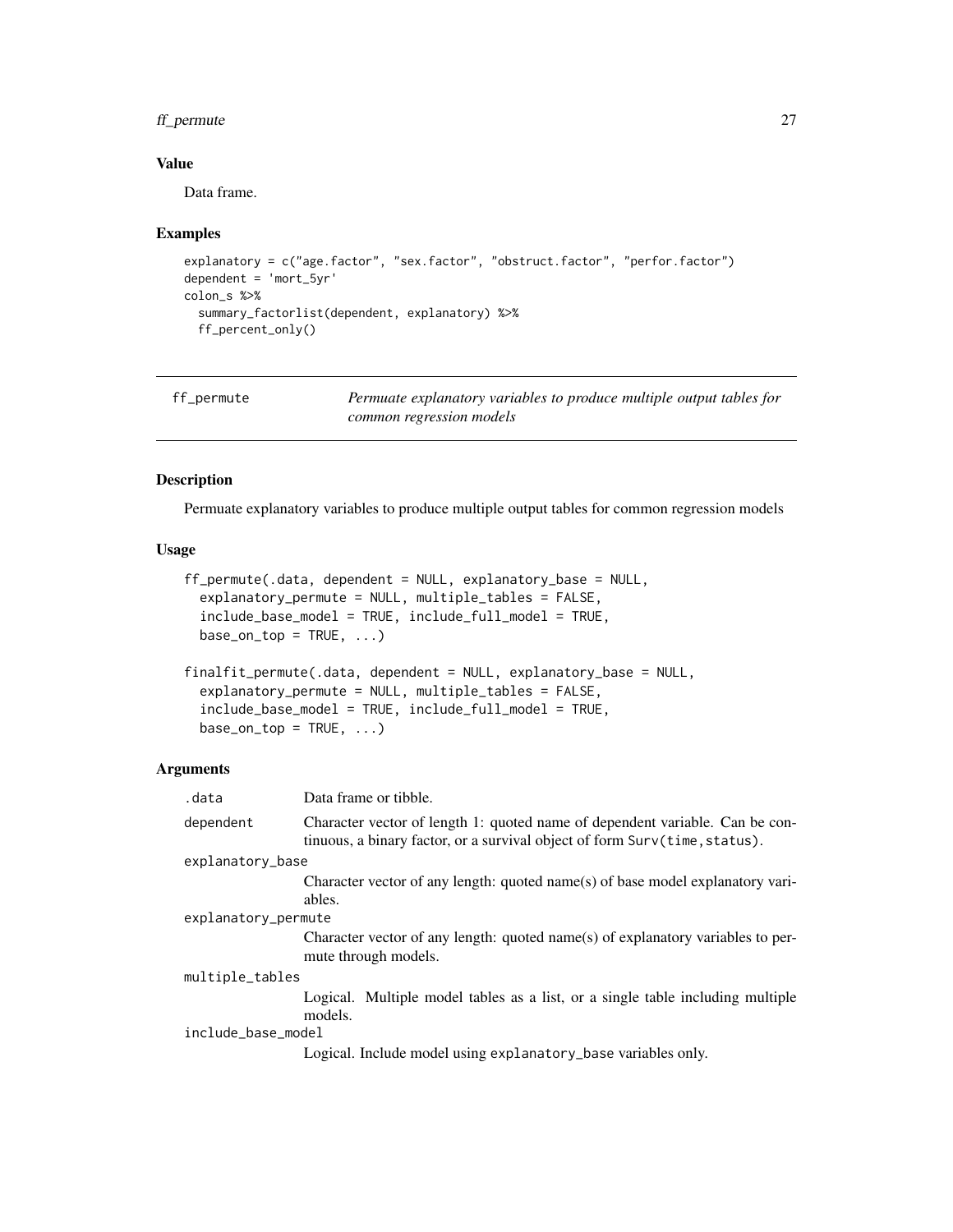<span id="page-27-0"></span>include\_full\_model Logical. Include model using all explanatory\_base and explanatory\_permute variables. base\_on\_top Logical. Base variables at top of table, or bottom of table. ... Other arguments to [finalfit](#page-34-1)

# Value

Returns a list of data frame with the final model table.

#### Examples

```
explanatory_base = c("age.factor", "sex.factor")
explanatory_permute = c("obstruct.factor", "perfor.factor", "node4.factor")
# Linear regression
colon_s %>%
 finalfit_permute("nodes", explanatory_base, explanatory_permute)
# Cox proportional hazards regression
colon_s %>%
 finalfit_permute("Surv(time, status)", explanatory_base, explanatory_permute)
# Logistic regression
# colon_s %>%
# finalfit_permute("mort_5yr", explanatory_base, explanatory_permute)
# Logistic regression with random effect (glmer)
# colon_s %>%
# finalfit_permute("mort_5yr", explanatory_base, explanatory_permute,
# random_effect = "hospital")
```
<span id="page-27-1"></span>

ff\_plot *Produce a table and plot*

#### Description

Wraps [or\\_plot](#page-59-1), [hr\\_plot](#page-47-1), and [coefficient\\_plot](#page-7-1) and sends to the appropriate method depending on the dependent variable type.

#### Usage

ff\_plot(.data, dependent, explanatory, ...)

finalfit\_plot(.data, dependent, explanatory, ...)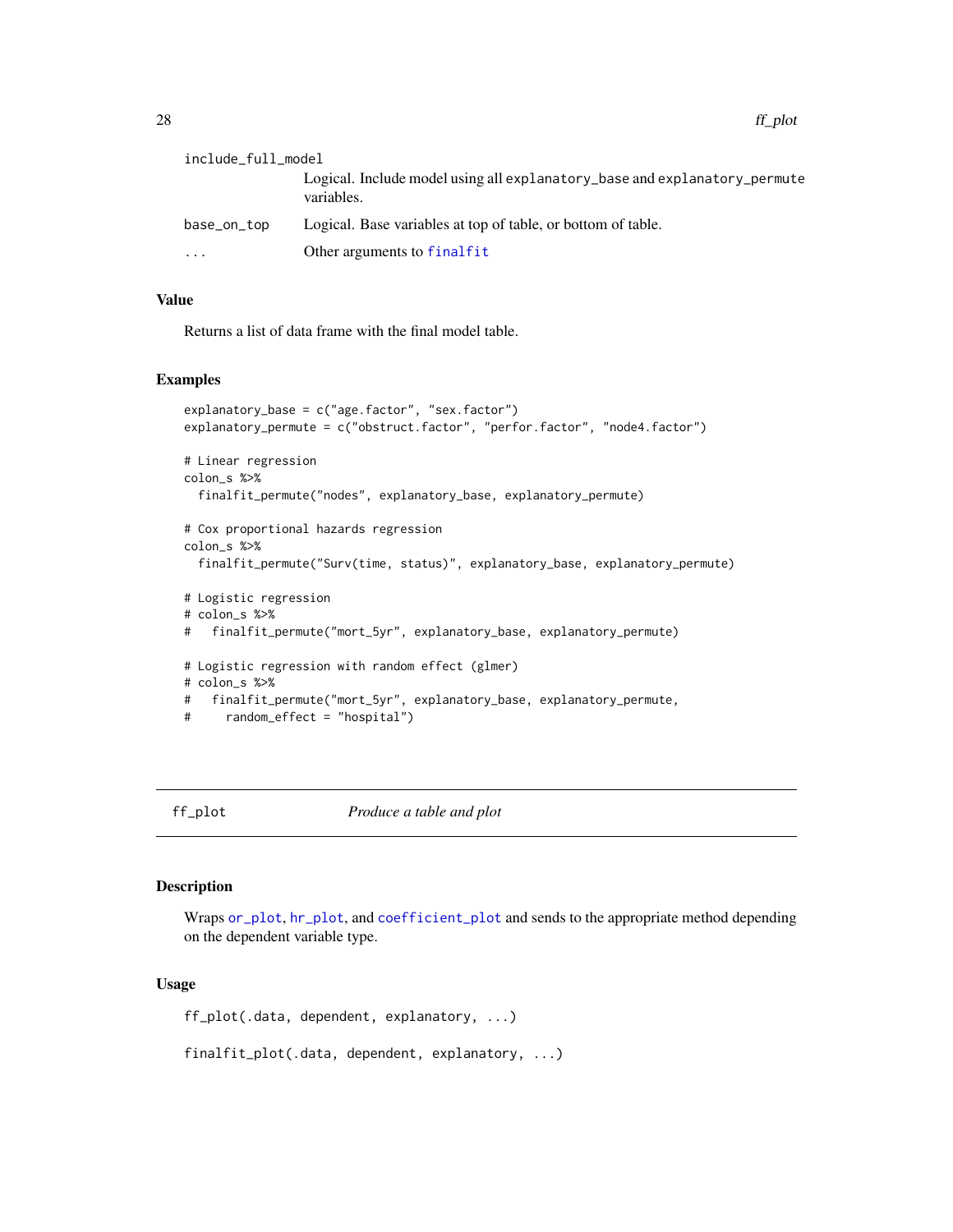#### <span id="page-28-0"></span>ff\_relabel 29

#### **Arguments**

| .data                   | Data frame.                                                       |
|-------------------------|-------------------------------------------------------------------|
| dependent               | Character vector of length 1.                                     |
| explanatory             | Character vector of any length: name(s) of explanatory variables. |
| $\cdot$ $\cdot$ $\cdot$ | Pass arguments or_plot, hr_plot, or coefficient_plot              |

# Value

A table and a plot using [ggplot2](#page-0-0)

# See Also

Other finalfit plot functions: [coefficient\\_plot](#page-7-1), [hr\\_plot](#page-47-1), [or\\_plot](#page-59-1), [surv\\_plot](#page-65-1)

# Examples

```
# Coefficient plot
explanatory = c("age.factor", "sex.factor", "obstruct.factor", "perfor.factor")
dependent = "nodes"
colon_s %>%
ff_plot(dependent, explanatory)
# Odds ratio plot
dependent = "mort_5yr"
colon_s %>%
ff_plot(dependent, explanatory)
# Hazard ratio plot
dependent = "Surv(time, status)"
colon_s %>%
ff_plot(dependent, explanatory, dependent_label = "Survival")
```
<span id="page-28-1"></span>ff\_relabel *Relabel variables in a data frame*

#### Description

Variable labels can be created using [ff\\_label](#page-20-1). Some functions strip variable labels (variable attributes), e.g. forcats::fct\_recode. Use this function to create a vector of variable labels from a data frame. Then use [ff\\_relabel](#page-28-1) to relabel variables in data frame.

#### Usage

ff\_relabel(.data, .labels)

finalfit\_relabel(.data, .labels)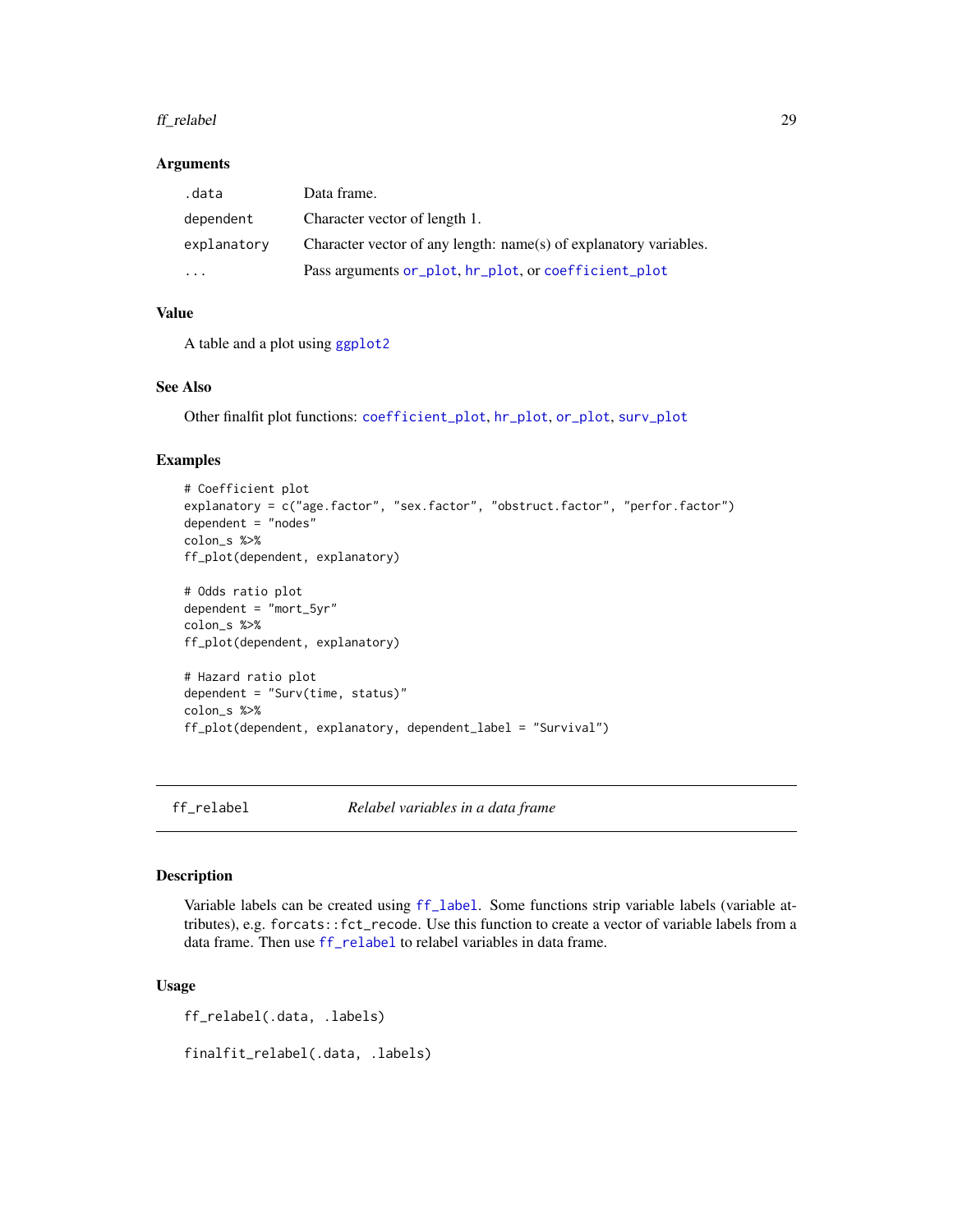# <span id="page-29-0"></span>Arguments

| .data    | Data frame to be relabelled                                                                          |
|----------|------------------------------------------------------------------------------------------------------|
| .labels. | Vector of variable labels (usually created using extract_variable_label) of<br>same length as .data. |

# Examples

```
# Label variable
colon_s$sex.factor %>%
 ff_label("Sex") %>%
  str()
# Make factor level "Unknown" NA
colon_s %>%
  dplyr::mutate_if(is.factor, forcats::fct_recode,
 NULL = "Unknown") %>%
 str()
# Reset data
data(colon_s)
# Extract variable labels
vlabels = colon_s %>% extract_variable_label()
# Run function where labels are lost
colon_s %>%
  dplyr::mutate_if(is.factor, forcats::fct_recode,
  NULL = "Unknown") %>%
  str()
# Relabel
colon_s %<>% ff_relabel(vlabels)
colon_s %>% str()
```
# Description

Relabel variables from data frame after tidyverse functions

# Usage

ff\_relabel\_df(.data, .df)

finalfit\_relabel\_df(.data, .df)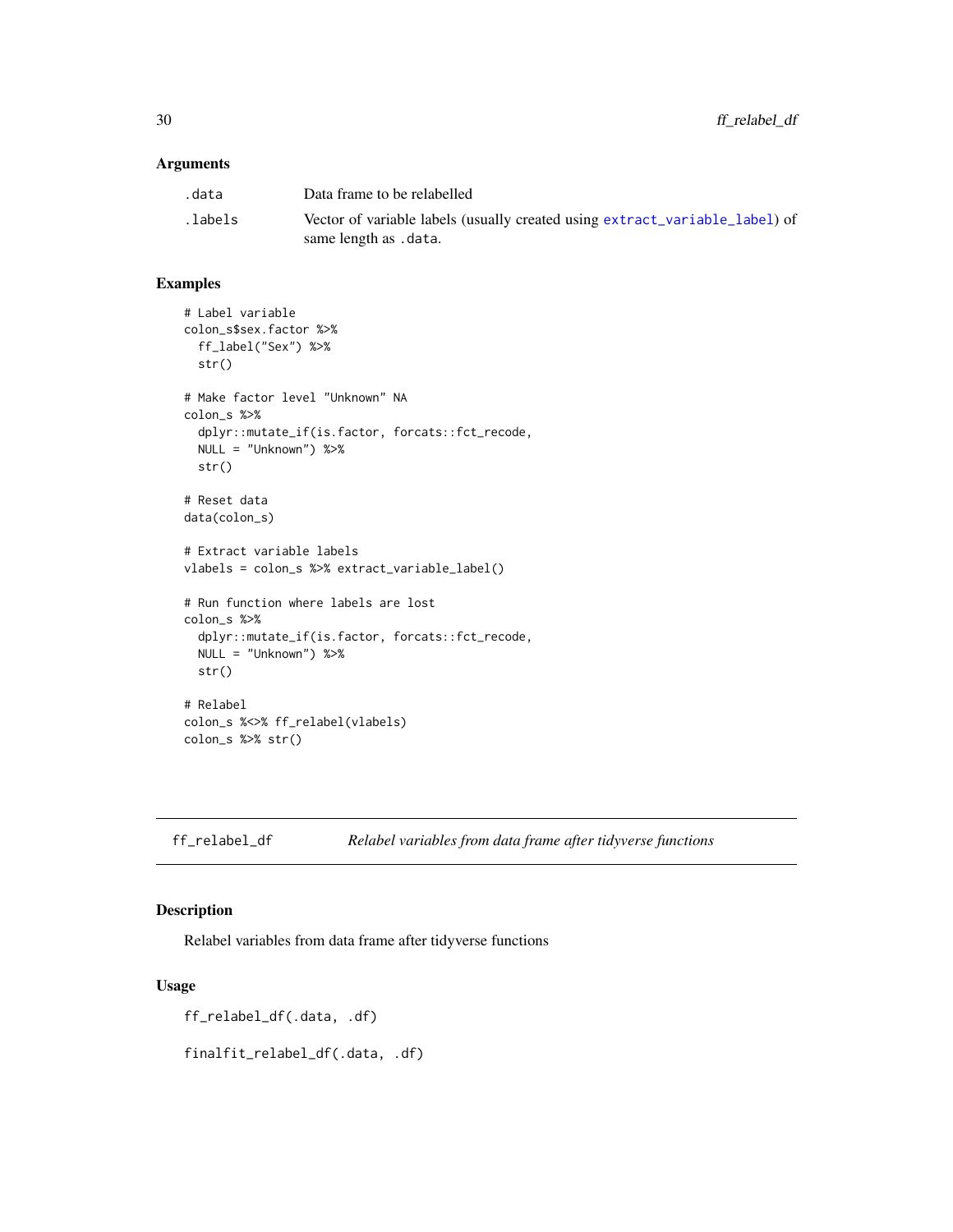# <span id="page-30-0"></span> $f_1$  remove\_p 31

# Arguments

| .data | Data frame or tibble after applicaton of label stripping functions. |
|-------|---------------------------------------------------------------------|
| .df   | Original data frame which contains labels.                          |

# Value

Data frame or tibble

ff\_remove\_p *Remove p-value from output*

# Description

This will work with [finalfit](#page-34-1) and any [fit2df](#page-37-1) output.

# Usage

ff\_remove\_p(.data)

finalfit\_remove\_p(.data)

# Arguments

.data Output from [finalfit](#page-34-1) or similar.

# Value

Data frame.

```
explanatory = c("age.factor", "sex.factor", "obstruct.factor", "perfor.factor")
dependent = 'mort_5yr'
colon_s %>%
  finalfit(dependent, explanatory) %>%
  ff_remove_p()
```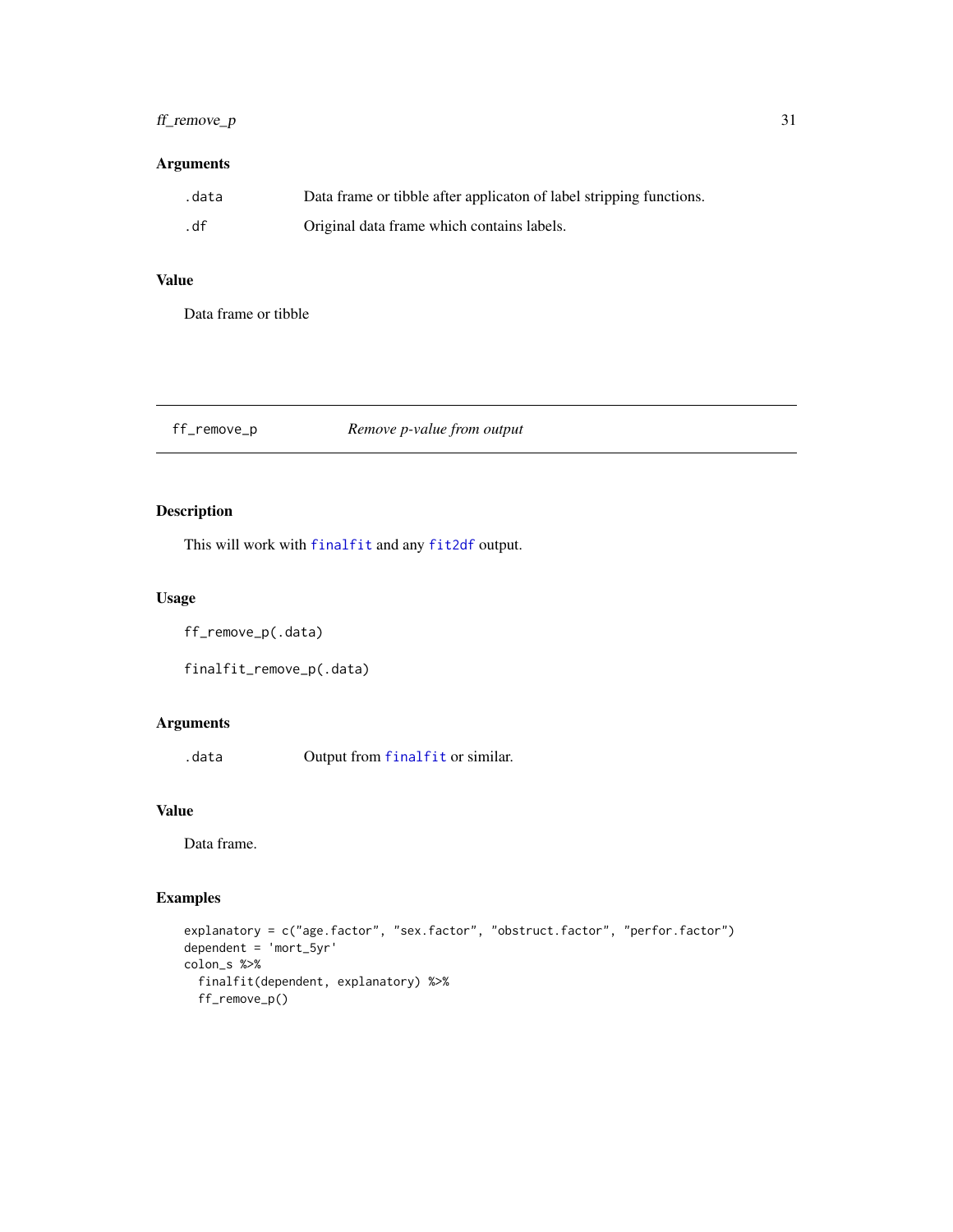<span id="page-31-0"></span>

This looks for a column with a name including "Coefficient", "OR", or "HR" ([finalfit](#page-34-1) defaults) and removes any rows with "-" (the default for the reference level). Can also be combined to produce an [or\\_plot](#page-59-1), see below.

#### Usage

```
ff_remove_ref(.data, only_binary = TRUE)
```

```
finalfit_remove_ref(.data, only_binary = TRUE)
```
#### Arguments

| .data       | Output from finalfit or similar.                                                                                           |
|-------------|----------------------------------------------------------------------------------------------------------------------------|
| onlv_binarv | Logical. Remove reference level only for two-level factors. When set to false,<br>reference level for all factors removed. |

#### Value

Data frame.

```
# Table example
explanatory = c("age.factor", "age", "sex.factor", "nodes", "obstruct.factor", "perfor.factor")
dependent = 'mort_5yr'
colon_s %>%
finalfit(dependent, explanatory, add_dependent_label = FALSE) %>%
ff_remove_ref() %>%
dependent_label(colon_s, dependent)
# Plot example
explanatory = c("age.factor", "age", "sex.factor", "nodes", "obstruct.factor", "perfor.factor")
dependent = 'mort_5yr'
colon_s %>%
 summary_factorlist(dependent, explanatory, total_col = TRUE, fit_id=TRUE) %>%
 ff_merge(
   glmuni(colon_s, dependent, explanatory) %>%
   fit2df()) %>%
 ff_remove_ref() %>%
 dplyr::select(-`OR`) -> factorlist_plot
colon_s %>%
  or_plot(dependent, explanatory, factorlist = factorlist_plot)
```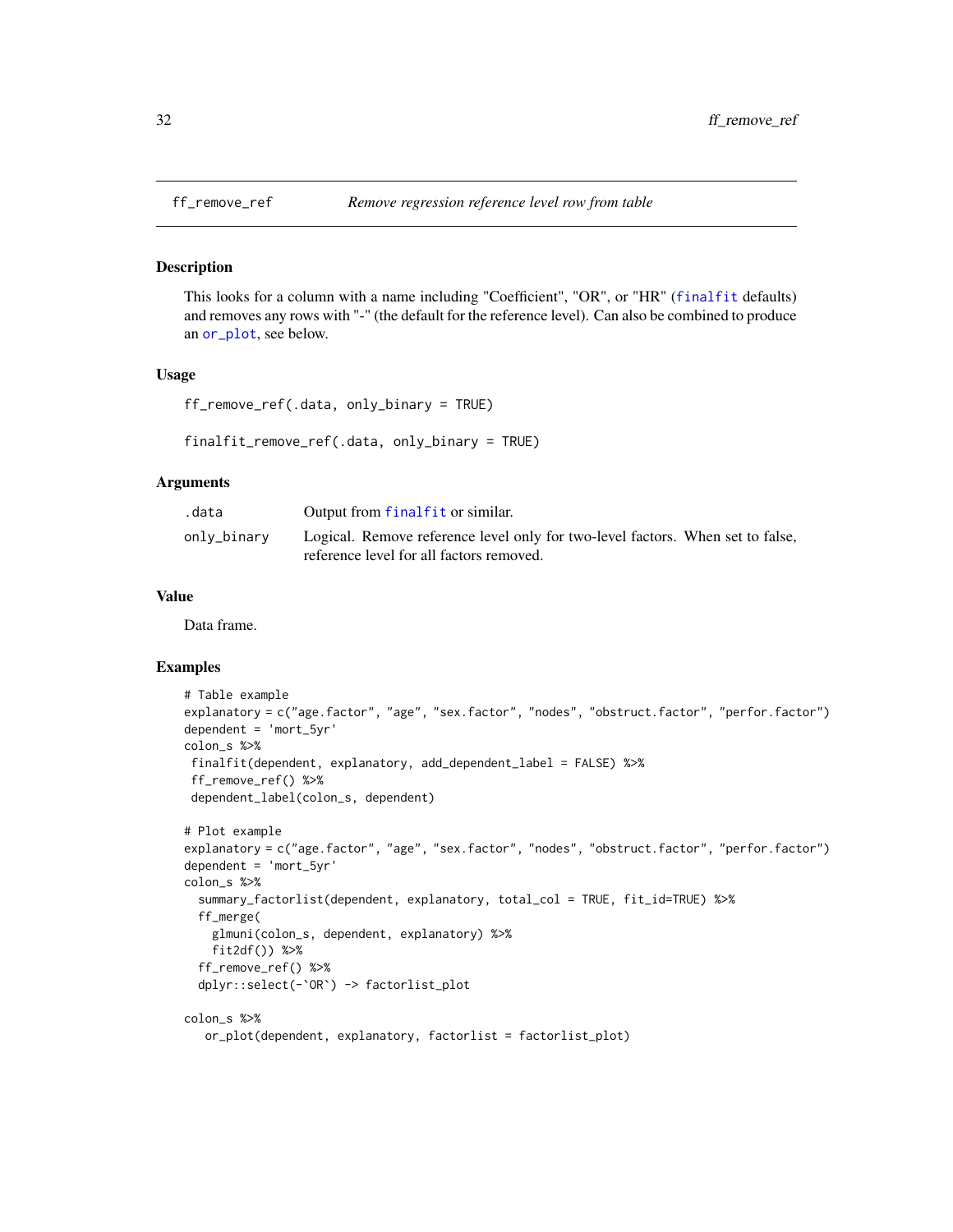<span id="page-32-0"></span>

This adds a total and missing count to variables. This is useful for continuous variables. Compare this to summary\_factorlist(total\_col = TRUE) which includes a count for each dummy variable as a factor and mean (sd) or median (iqr) for continuous variables.

# Usage

```
ff_row_totals(df.in, .data, dependent, explanatory,
 missing_column = TRUE, na_include_dependent = FALSE,
 na_complete_cases = FALSE, total_name = "Total N",
 na_name = "Missing N")
```

```
finalfit_row_totals(df.in, .data, dependent, explanatory,
 missing_column = TRUE, na_include_dependent = FALSE,
 na_complete_cases = FALSE, total_name = "Total N",
 na_name = "Missing N")
```
# Arguments

| df.in                | summary_factorlist() output.                                                                                   |
|----------------------|----------------------------------------------------------------------------------------------------------------|
| .data                | Data frame used to create summary_factorlist().                                                                |
| dependent            | Character. Name of dependent variable.                                                                         |
| explanatory          | Character vector of any length: name(s) of explanatory variables.                                              |
|                      | missing_column Logical. Include a column of counts of missing data.                                            |
| na_include_dependent |                                                                                                                |
|                      | Logical. When TRUE, missing data in the dependent variable is included in<br>totals.                           |
| na_complete_cases    |                                                                                                                |
|                      | Logical. When TRUE, missing data counts for variables are for compelte cases<br>across all included variables. |
| total_name           | Character. Name of total column.                                                                               |
| na_name              | Character. Name of missing column.                                                                             |

#### Value

Data frame.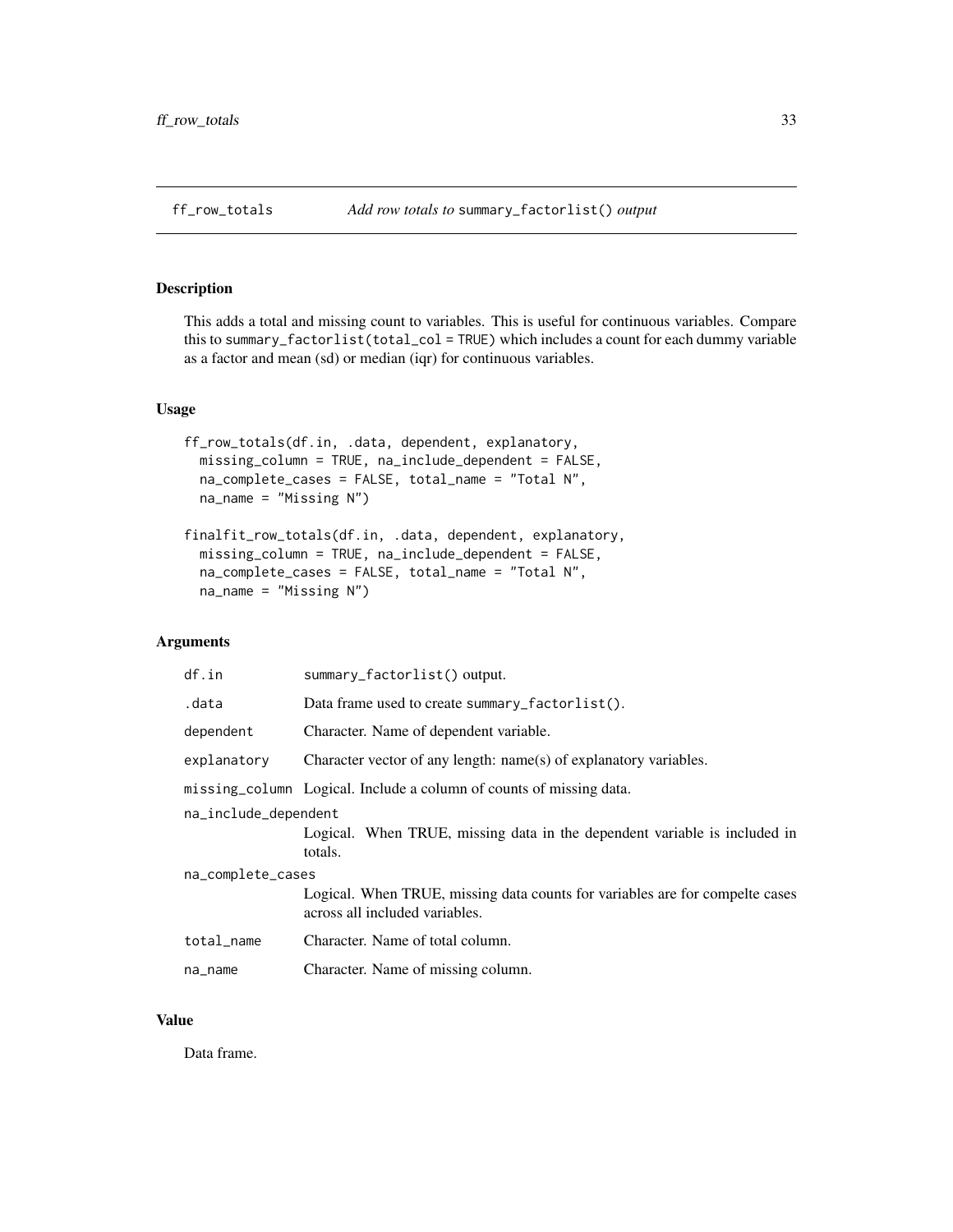#### Examples

```
explanatory = c("age.factor", "sex.factor", "obstruct.factor", "perfor.factor")
dependent = 'mort_5yr'
colon_s %>%
summary_factorlist(dependent, explanatory) %>%
ff_row_totals(colon_s, dependent, explanatory)
```
ff\_stratify\_helper *Help making stratified summary\_factorlist tables*

# Description

Help making stratified summary\_factorlist tables

#### Usage

ff\_stratify\_helper(df.out, .data)

# Arguments

| df.out | Output from summary_factorlist                   |
|--------|--------------------------------------------------|
| .data  | Original data frame used for summary_factorlist. |

```
library(dplyr)
explanatory = c("age.factor", "sex.factor")
dependent = "perfor.factor"
# Pick option below
split = "rx.factor"
split = c("rx.factor", "node4.factor")
# Piped function to generate stratified crosstabs table
colon_s %>%
  group_by(!!! syms(split)) %>% #Looks awkward, but avoids unquoted var names
  group_modify(~ summary_factorlist(.x, dependent, explanatory)) %>%
  ff_stratify_helper(colon_s)
```
<span id="page-33-0"></span>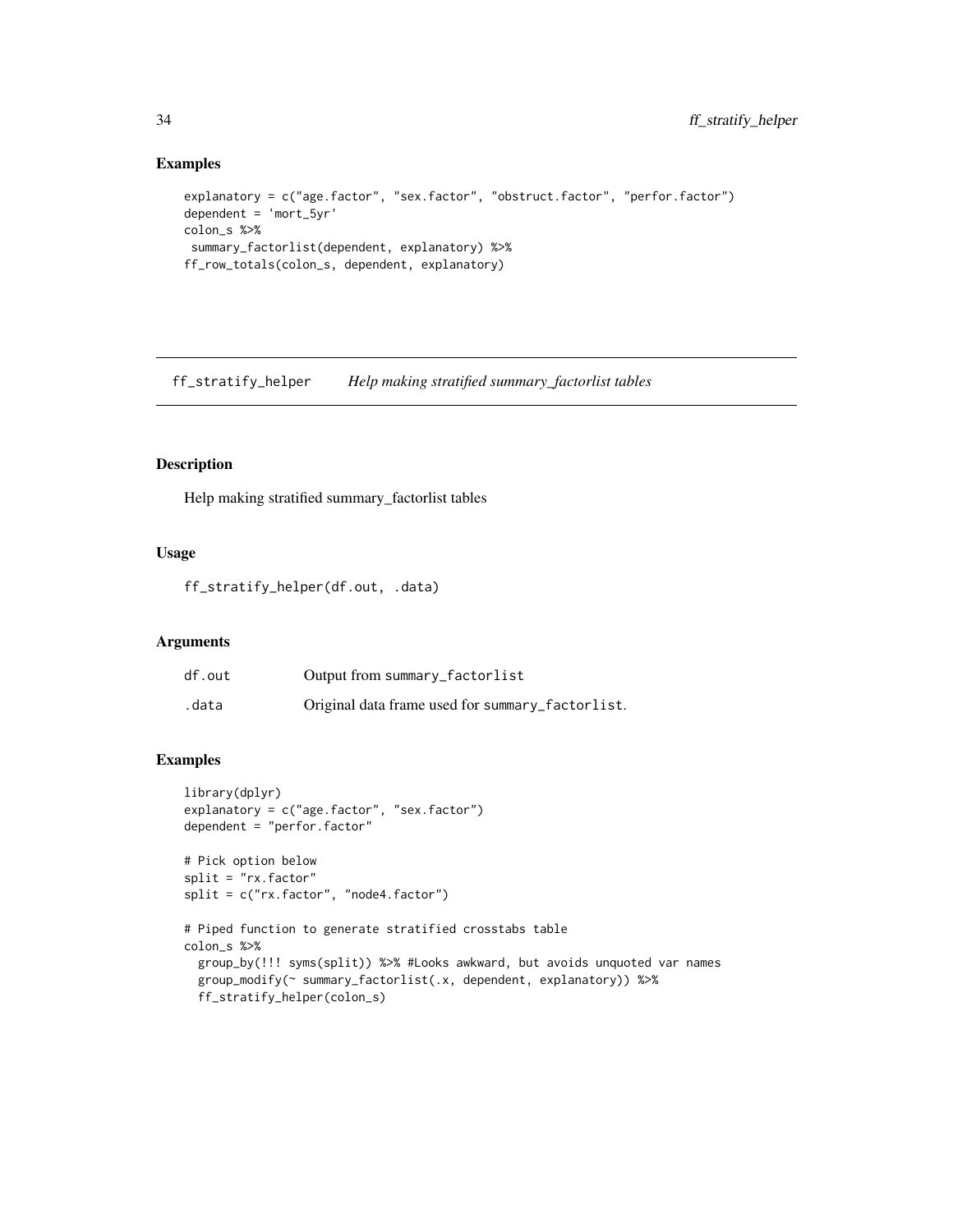<span id="page-34-2"></span><span id="page-34-1"></span><span id="page-34-0"></span>An "all-in-one" function that takes a single dependent variable with a vector of explanatory variable names (continuous or categorical variables) to produce a final table for publication including summary statistics. The appropriate model is selected on the basis of dependent variable and whether a random effect is specified.

finalfit.lm method (not called directly)

finalfit.glm method (not called directly)

finalfit.coxph method (not called directly)

# Usage

```
finalfit(.data, dependent, explanatory, explanatory_multi = NULL,
 random_effect = NULL, column = FALSE, keep_models = FALSE,
 metrics = FALSE, add_dependent_label = TRUE,
 dependent_label_prefix = "Dependent: ", dependent_label_suffix = "",
 keep\_fit\_id = FALSE, ...)finalfit.lm(.data, dependent, explanatory, explanatory_multi = NULL,
 random_effect = NULL, column = FALSE, keep_models = FALSE,
 metrics = FALSE, add_dependent_label = TRUE,
 dependent_label_prefix = "Dependent: ", dependent_label_suffix = "",
 keep\_fit\_id = FALSE, ...)finalfit.glm(.data, dependent, explanatory, explanatory_multi = NULL,
 random_effect = NULL, column = FALSE, keep_models = FALSE,
 metrics = FALSE, add_dependent_label = TRUE,
 dependent_label_prefix = "Dependent: ", dependent_label_suffix = "",
 keep_fit_id = FALSE, ...)finalfit.coxph(.data, dependent, explanatory, explanatory_multi = NULL,
 random_effect = NULL, column = TRUE, keep_models = FALSE,
 metrics = FALSE, add_dependent_label = TRUE,
 dependent_label_prefix = "Dependent: ", dependent_label_suffix = "",
 keep\_fit\_id = FALSE, ...)
```
#### Arguments

| .data       | Data frame or tibble.                                                                                                                                      |
|-------------|------------------------------------------------------------------------------------------------------------------------------------------------------------|
| dependent   | Character vector of length 1: quoted name of dependent variable. Can be con-<br>tinuous, a binary factor, or a survival object of form Surv(time, status). |
| explanatory | Character vector of any length: quoted name(s) of explanatory variables.                                                                                   |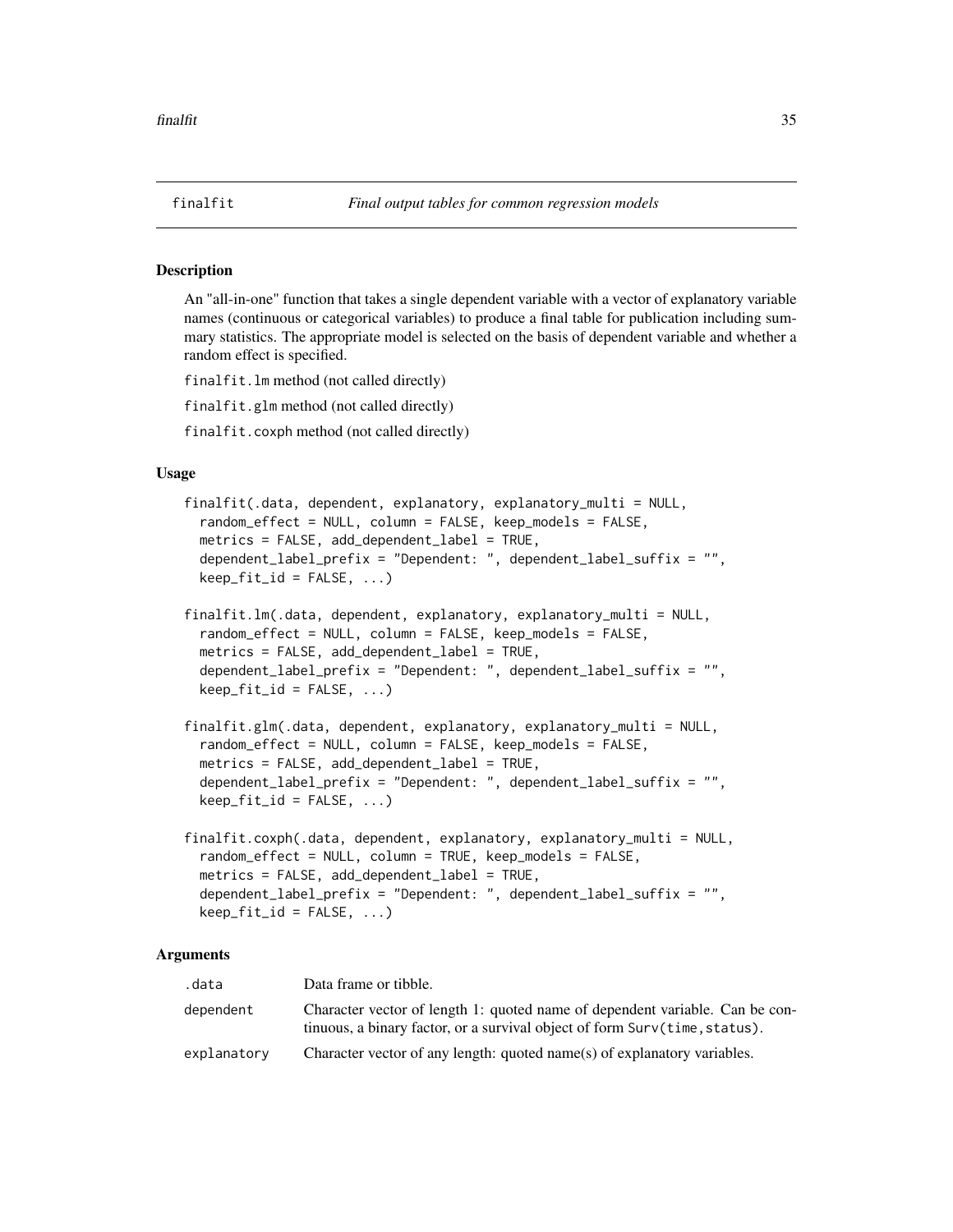| explanatory_multi      |                                                                                                                                                                                               |
|------------------------|-----------------------------------------------------------------------------------------------------------------------------------------------------------------------------------------------|
|                        | Character vector of any length: quoted name(s) of a subset of explanatory vari-<br>ables to generate reduced multivariable model (must only contain variables con-<br>tained in explanatory). |
| random_effect          | Character vector of length 1: quoted name of random effects variable. When<br>included mixed effects model generated (1me4::g1mer 1me4::1mer).                                                |
| column                 | Logical: Compute margins by column rather than row.                                                                                                                                           |
| keep_models            | Logical: include full multivariable model in output when working with re-<br>duced multivariable model (explanatory_multi) and/or mixed effect models<br>(random_effect).                     |
| metrics                | Logical: include useful model metrics in output in publication format.                                                                                                                        |
| add_dependent_label    |                                                                                                                                                                                               |
|                        | Add the name of the dependent label to the top left of table.                                                                                                                                 |
| dependent_label_prefix |                                                                                                                                                                                               |
|                        | Add text before dependent label.                                                                                                                                                              |
| dependent_label_suffix |                                                                                                                                                                                               |
|                        | Add text after dependent label.                                                                                                                                                               |
| keep_fit_id            | Keep original model output coefficient label (internal).                                                                                                                                      |
| $\ddotsc$              | Other arguments to pass to fit2df: estimate_name, digits, confint_type, confint_level, confint                                                                                                |
|                        |                                                                                                                                                                                               |

# Value

Returns a data frame with the final model table.

```
library(finalfit)
library(dplyr)
# Summary, univariable and multivariable analyses of the form:
# glm(depdendent ~ explanatory, family="binomial")
# lmuni(), lmmulti(), lmmixed(), glmuni(), glmmulti(), glmmixed(), glmmultiboot(),
# coxphuni(), coxphmulti()
data(colon_s) # Modified from survival::colon
explanatory = c("age.factor", "sex.factor", "obstruct.factor", "perfor.factor")
dependent = 'mort_5yr'
colon_s %>%
  finalfit(dependent, explanatory)
# Multivariable analysis with subset of explanatory
# variable set used in univariable analysis
explanatory = c("age.factor", "sex.factor", "obstruct.factor", "perfor.factor")
explanatory_multi = c("age.factor", "obstruct.factor")
dependent = "mort_5yr"
colon_s %>%
  finalfit(dependent, explanatory, explanatory_multi)
# Summary, univariable and multivariable analyses of the form:
```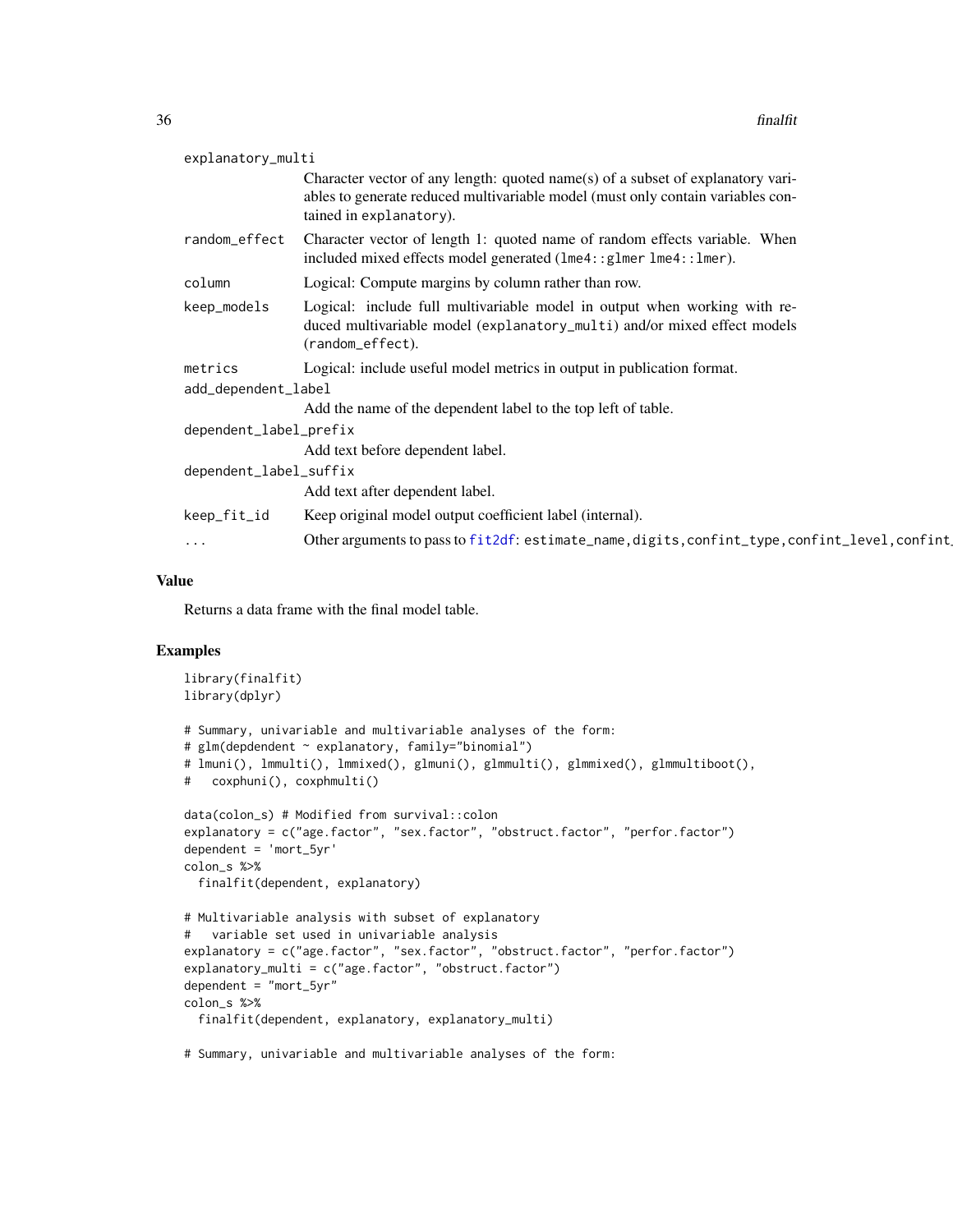### finalfit 37

```
# lme4::glmer(dependent ~ explanatory + (1 | random_effect), family="binomial")
explanatory = c("age.factor", "sex.factor", "obstruct.factor", "perfor.factor")
explanatory_multi = c("age.factor", "obstruct.factor")
random_effect = "hospital"
dependent = "mort_5yr"# colon_s %>%
# finalfit(dependent, explanatory, explanatory_multi, random_effect)
# Include model metrics:
colon_s %>%
 finalfit(dependent, explanatory, explanatory_multi, metrics=TRUE)
# Summary, univariable and multivariable analyses of the form:
# survival::coxph(dependent ~ explanatory)
explanatory = c("age.factor", "sex.factor", "obstruct.factor", "perfor.factor")
dependent = "Surv(time, status)"
colon_s %>%
 finalfit(dependent, explanatory)
# Rather than going all-in-one, any number of subset models can
# be manually added on to a summary_factorlist() table using finalfit.merge().
# This is particularly useful when models take a long-time to run or are complicated.
# Note requirement for fit_id=TRUE.
# `fit2df` is a subfunction extracting most common models to a dataframe.
explanatory = c("age.factor", "sex.factor", "obstruct.factor", "perfor.factor")
dependent = 'mort_5yr'
colon_s %>%
 finalfit(dependent, explanatory, metrics=TRUE)
explanatory = c("age.factor", "sex.factor", "obstruct.factor", "perfor.factor")
explanatory_multi = c("age.factor", "obstruct.factor")
random_effect = "hospital"
dependent = 'mort_5yr'
# Separate tables
colon_s %>%
 summary_factorlist(dependent, explanatory, fit_id=TRUE) -> example.summary
colon_s %>%
 glmuni(dependent, explanatory) %>%
 fit2df(estimate_suffix=" (univariable)") -> example.univariable
colon_s %>%
 glmmulti(dependent, explanatory) %>%
 fit2df(estimate_suffix=" (multivariable)") -> example.multivariable
# Edited as CRAN slow to run these
# colon_s %>%
```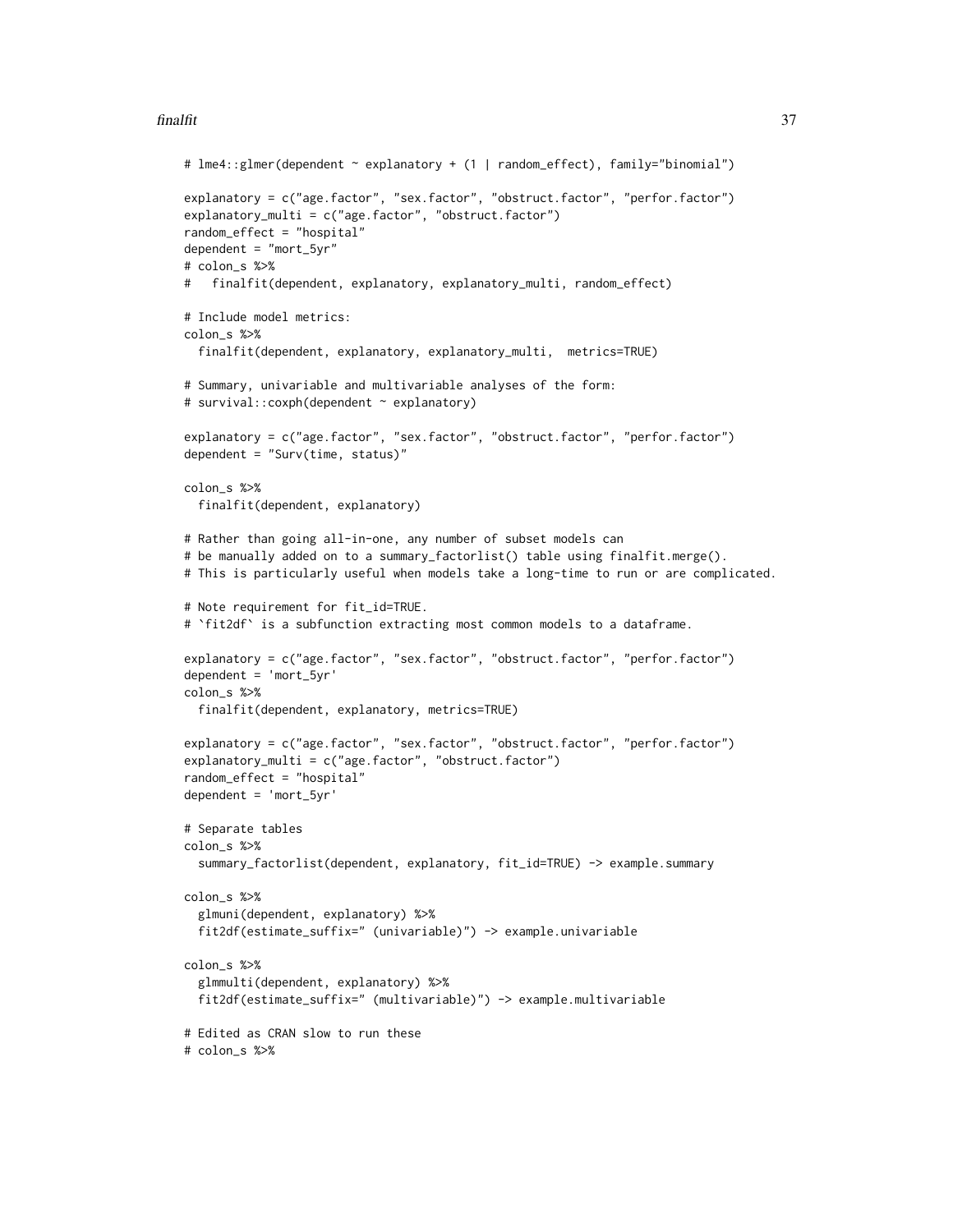```
38 fit2df
```

```
# glmmixed(dependent, explanatory, random_effect) %>%
# fit2df(estimate_suffix=" (multilevel") -> example.multilevel
# Pipe together
example.summary %>%
 finalfit_merge(example.univariable) %>%
  finalfit_merge(example.multivariable, last_merge = TRUE)
# finalfit_merge(example.multilevel)
```
<span id="page-37-0"></span>fit2df *Extract model fit results to dataframe (generic):* finalfit *model extractors*

## Description

Takes output from finalfit model wrappers and extracts to a dataframe, convenient for further processing in preparation for final results table.

fit2df.lm is the model extract method for [lm](#page-0-0).

fit2df.lmlist is the model extract method for lmuni and lmmulti.

fit2df.glm is the model extract method for standard [glm](#page-0-0) models, which have not used finalfit model wrappers.

fit2df.glmboot is the model extract method for [glmmulti\\_boot](#page-45-0) models.

fit2df.glmlist is the model extract method for glmuni and glmmulti.

fit2df.svyglmlist is the model extract method for svyglmuni and svyglmmulti.

fit2df.lmerMod is the model extract method for standard lme4:[:lmer](#page-0-0) models and for the finalfit:[:lmmixed](#page-50-0) model wrapper.

fit2df.glmerMod is the model extract method for standard lme4:[:glmer](#page-0-0) models and for the finalfit:[:glmmixed](#page-43-0) model wrapper.

fit2df.coxph is the model extract method for survival:[:coxph](#page-0-0).

fit2df.coxphlist is the model extract method for coxphuni and coxphmulti.

fit2df.crr is the model extract method for cmprsk:[:crr](#page-0-0).

fit2df.coxme is the model extract method for eoxme:: coxme.

fit2df.crr is the model extract method for crruni and crrmulti.

fit2df.stanfit is the model extract method for our standard Bayesian hierarchical binomial logistic regression models. These models will be fully documented separately. However this should work for a single or multilevel Bayesian logistic regression done in Stan, as long as the fixed effects are specified in the parameters block as a vector named beta, of length P, where P is the number of fixed effect parameters. e.g. parameters vector[P] beta;

fit2df.mipo is the model extract method for the mipo object created using mice::pool.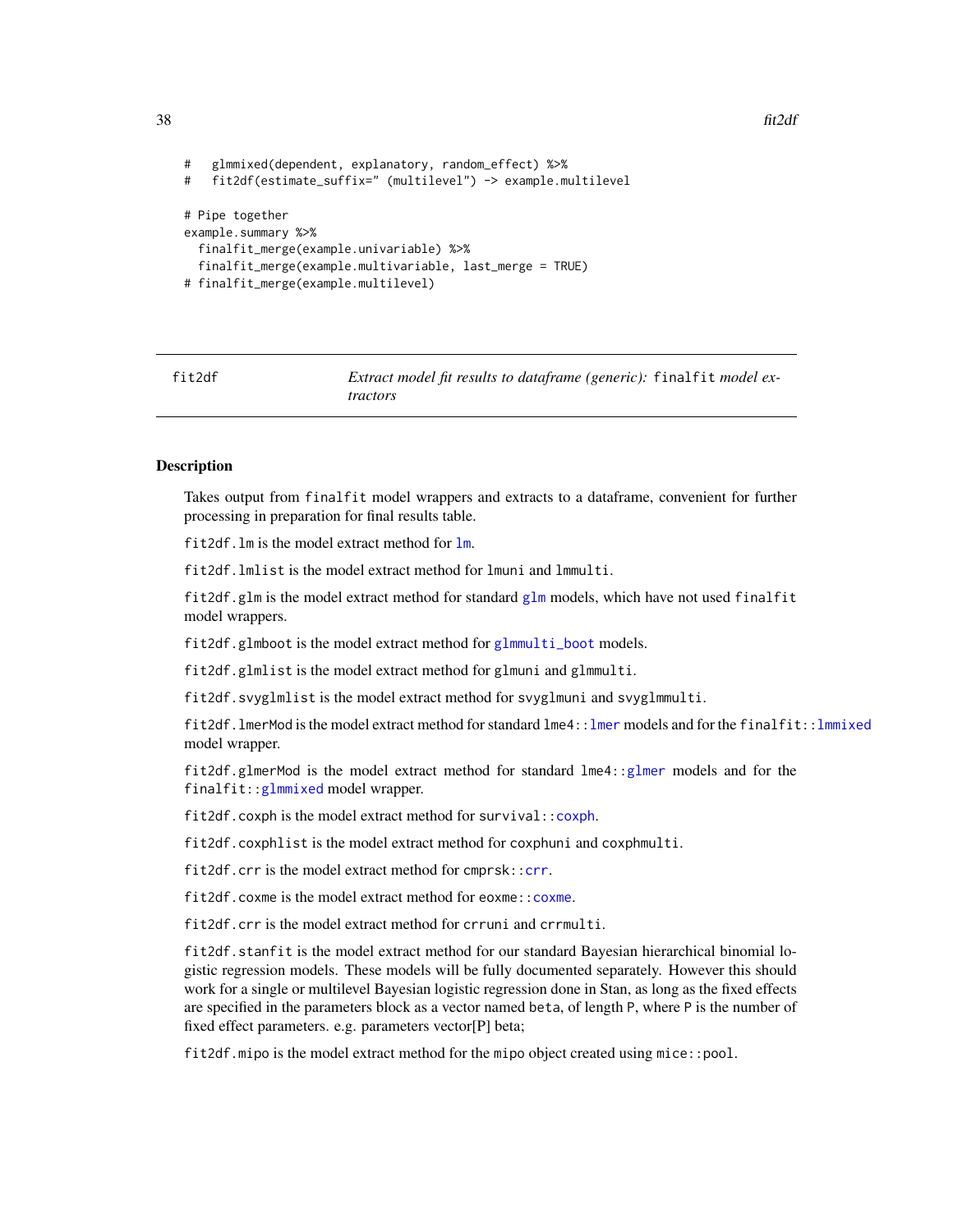## fit2df 39

## Usage

```
fit2df(...)## S3 method for class 'lm'
fit2df(.data, condense = TRUE, metrics = FALSE,
  remove_intercept = TRUE, explanatory_name = "explanatory",
  estimate_name = "Coefficient", estimate_suffix = "", p_name = "p",
  digits = c(2, 2, 3), confint_level = 0.95, confint_sep = " to ",
  ...)
## S3 method for class 'lmlist'
fit2df(.data, condense = TRUE, metrics = FALSE,
  remove_intercept = TRUE, explanatory_name = "explanatory",
  estimate_name = "Coefficient", estimate_suffix = "", p_name = "p",
  digits = c(2, 2, 3), confint_level = 0.95, confint_sep = " to ",
  ...)
## S3 method for class 'glm'
fit2df(.data, condense = TRUE, metrics = FALSE,
  remove_intercept = TRUE, explanatory_name = "explanatory",
  estimate_name = "OR", estimate_suffix = "", p_name = "p",
  digits = c(2, 2, 3), exp = TRUE, confint_type = "profile",confint_level = 0.95, confint_sep = "-", ...)
## S3 method for class 'glmboot'
fit2df.data, condense = TRUE, metrics = FALSE,
  remove_intercept = TRUE, explanatory_name = "explanatory",
  estimate_name = "OR", estimate_suffix = "", p_name = "p",
  digits = c(2, 2, 3), exp = TRUE, confint_s = "-'', ...)## S3 method for class 'glmlist'
fit2df(.data, condense = TRUE, metrics = FALSE,
  remove_intercept = TRUE, explanatory_name = "explanatory",
  estimate_name = "OR", estimate_suffix = "", p_name = "p",
  digits = c(2, 2, 3), exp = TRUE, confint_type = "profile",confint_level = 0.95, confint_sep = "-", ...)
## S3 method for class 'svyglmlist'
fit2df.data, condense = TRUE, metrics = FALSE,
  remove_intercept = TRUE, explanatory_name = "explanatory",
  estimate_name = "Coefficient", estimate_suffix = "", p_name = "p",
  digits = c(2, 2, 3), exp = FALSE, confint_type = "profile",confint_level = 0.95, confint_sep = "-", ...)
## S3 method for class 'lmerMod'
fit2df(.data, condense = TRUE, metrics = FALSE,
  remove_intercept = TRUE, explanatory_name = "explanatory",
  estimate_name = "Coefficient", estimate_suffix = "", p_name = "p",
```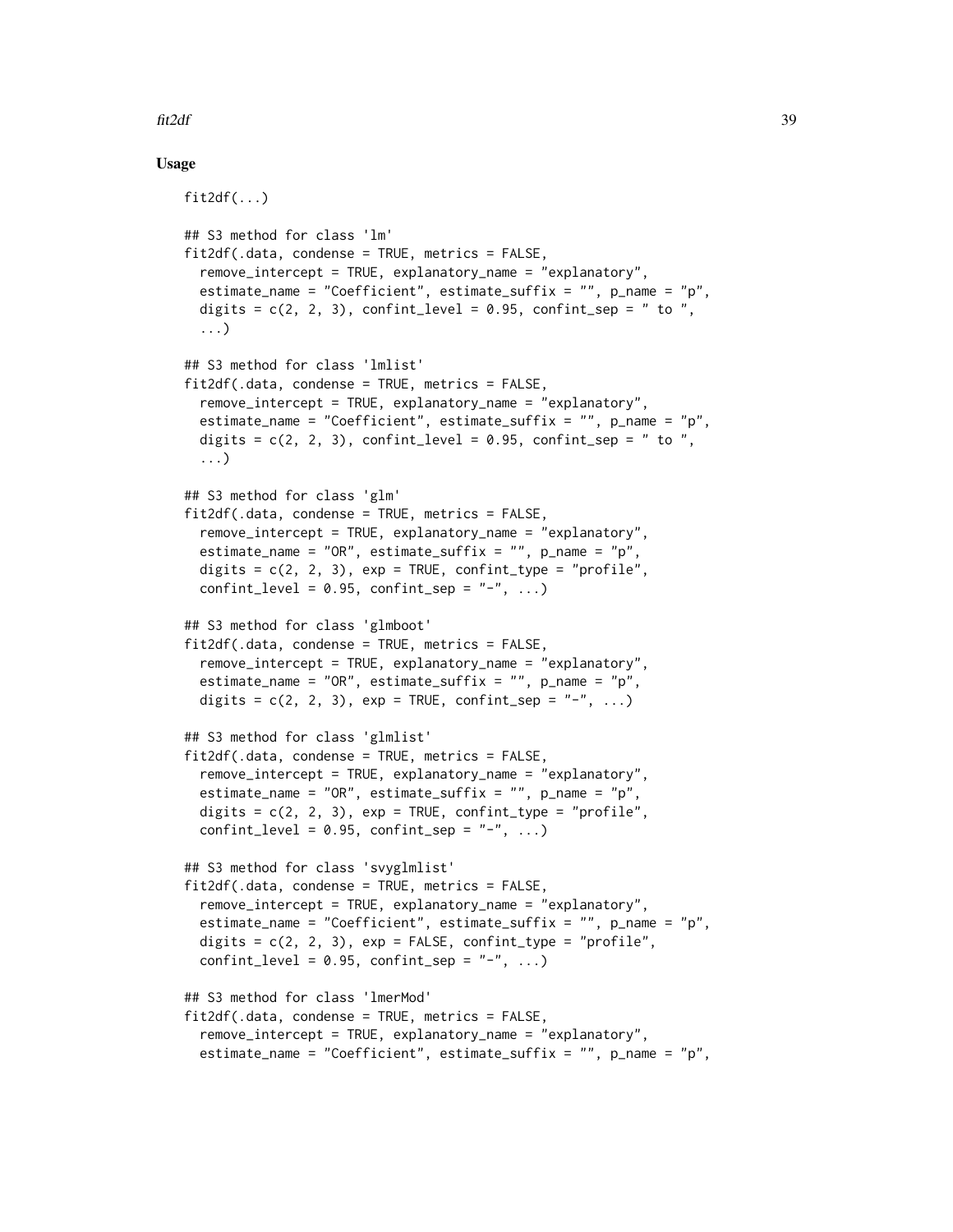```
digits = c(2, 2, 3), confint_type = "Wald", confint_level = 0.95,
 confint_sep = "-", ...)
## S3 method for class 'glmerMod'
fit2df(.data, condense = TRUE, metrics = FALSE,
  remove_intercept = TRUE, explanatory_name = "explanatory",
 estimate_name = "OR", estimate_suffix = "", p_name = "p",
 digits = c(2, 2, 3), exp = TRUE, confint_type = "Wald",confint_level = 0.95, confint_sep = "-", ...)
## S3 method for class 'coxph'
fit2df(.data, condense = TRUE, metrics = FALSE,
  explanatory_name = "explanatory", estimate_name = "HR",
  estimate_suffix = "", p_name = "p", digits = c(2, 2, 3),confint_sep = "-", ...)
## S3 method for class 'coxphlist'
fit2df(.data, condense = TRUE, metrics = FALSE,
  explanatory_name = "explanatory", estimate_name = "HR",
  estimate_suffix = "", p_name = "p", digits = c(2, 2, 3),
 confint_sep = "-", ...)
## S3 method for class 'crr'
fit2df(.data, condense = TRUE, metrics = FALSE,
  explanatory_name = "explanatory", estimate_name = "HR",
 estimate_suffix = "", p_name = "p", digits = c(2, 2, 3),confint_sep = "-", ...)
## S3 method for class 'coxme'
fit2df(.data, condense = TRUE, metrics = FALSE,
  explanatory_name = "explanatory", estimate_name = "HR",
 estimate_suffix = "", p_name = "p", digits = c(2, 2, 3),
 confint_sep = "-", ...)
## S3 method for class 'crrlist'
fit2df(.data, condense = TRUE, metrics = FALSE,
  explanatory_name = "explanatory", estimate_name = "HR",
  estimate_suffix = "", p_name = "p", digits = c(2, 2, 3),confint_sep = "-", ...)
## S3 method for class 'stanfit'
fit2df(.data, condense = TRUE, metrics = FALSE,
  remove_intercept = TRUE, explanatory_name = "explanatory",
  estimate_name = "OR", estimate_suffix = "", p_name = "p",
 digits = c(2, 2, 3), confint_sep = "-", ...)
## S3 method for class 'mipo'
fit2df.data, condense = TRUE, metrics = FALSE,
```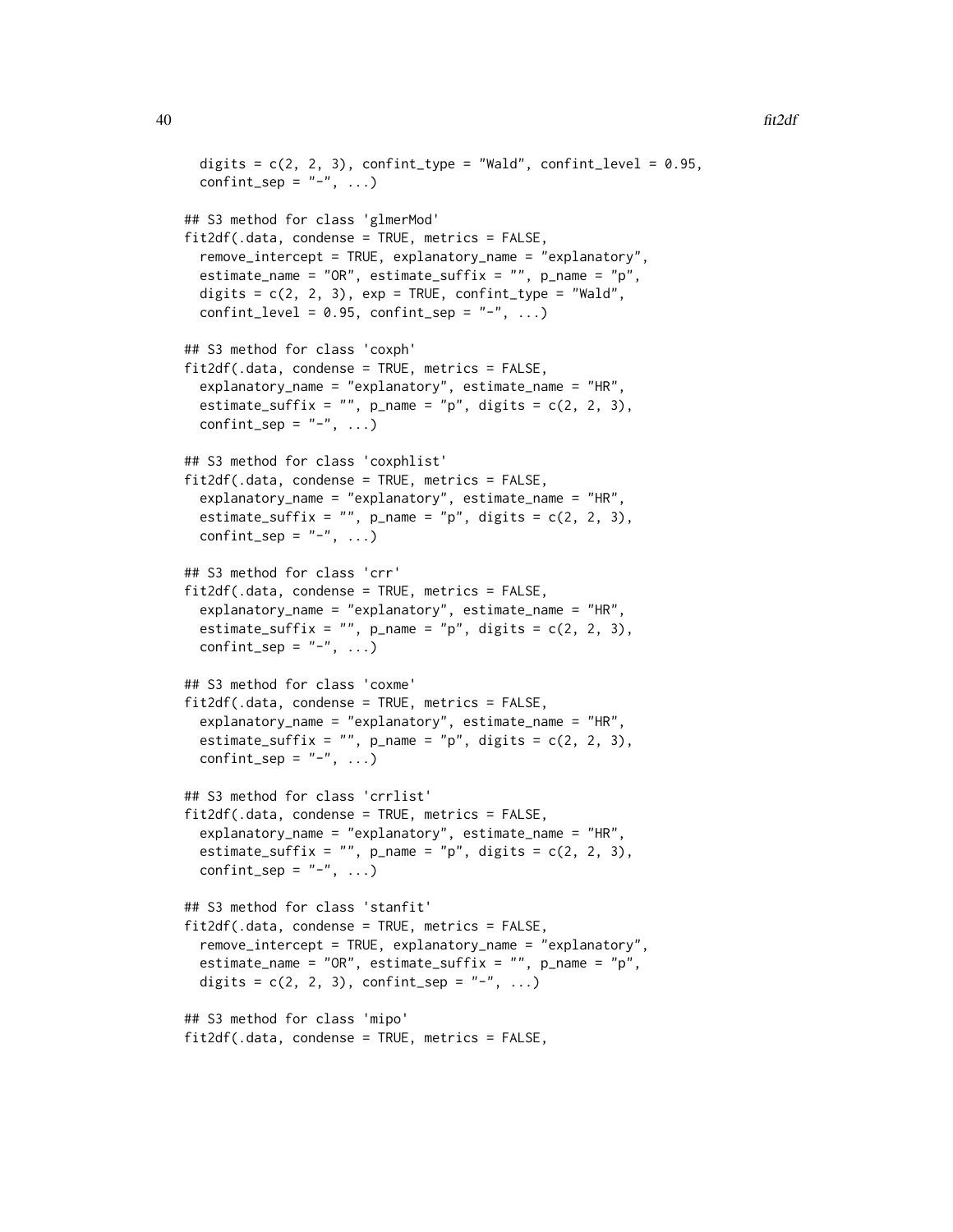```
remove_intercept = TRUE, explanatory_name = "explanatory",
estimate_name = "Coefficient", estimate_suffix = "", p_name = "p",
digits = c(2, 2, 3), exp = FALSE, confint_level = 0.95,
confint_sep = "-", ...)
```
# Arguments

| .                | Other arguments: X: Design matrix from stanfit modelling. Details documented<br>else where.                                                                                         |
|------------------|-------------------------------------------------------------------------------------------------------------------------------------------------------------------------------------|
| .data            | Output from finalfit model wrappers.                                                                                                                                                |
| condense         | Logical: when true, effect estimates, confidence intervals and p-values are pasted<br>conveniently together in single cell.                                                         |
| metrics          | Logical: when true, useful model metrics are extracted.                                                                                                                             |
| remove_intercept |                                                                                                                                                                                     |
|                  | Logical: remove the results for the intercept term.                                                                                                                                 |
| explanatory_name |                                                                                                                                                                                     |
|                  | Name for this column in output                                                                                                                                                      |
| estimate_name    | Name for this column in output                                                                                                                                                      |
| estimate_suffix  |                                                                                                                                                                                     |
|                  | Appeneded to estimate name                                                                                                                                                          |
| p_name           | Name given to p-value estimate                                                                                                                                                      |
| digits           | Number of digits to round to $(1)$ estimate, $(2)$ confidence interval limits, $(3)$<br>p-value.                                                                                    |
| confint_level    | The confidence level required.                                                                                                                                                      |
| confint_sep      | String to separate confidence intervals, typically "-" or " to ".                                                                                                                   |
| exp              | Currently GLM only. Exponentiate coefficients and confidence intervals. De-<br>faults to TRUE.                                                                                      |
| confint_type     | One of c("profile","default") for GLM models (confint.glm) or c("profile","Wald","boot")<br>for glmer/lmer models (confint.merMod.). Not implemented for lm, coxph or<br>coxphlist. |

# Details

fit2df is a generic (S3) function for model extract.

### Value

A dataframe of model parameters. When metrics=TRUE output is a list of two dataframes, one is model parameters, one is model metrics. length two

```
library(finalfit)
library(dplyr)
library(survival)
# glm
```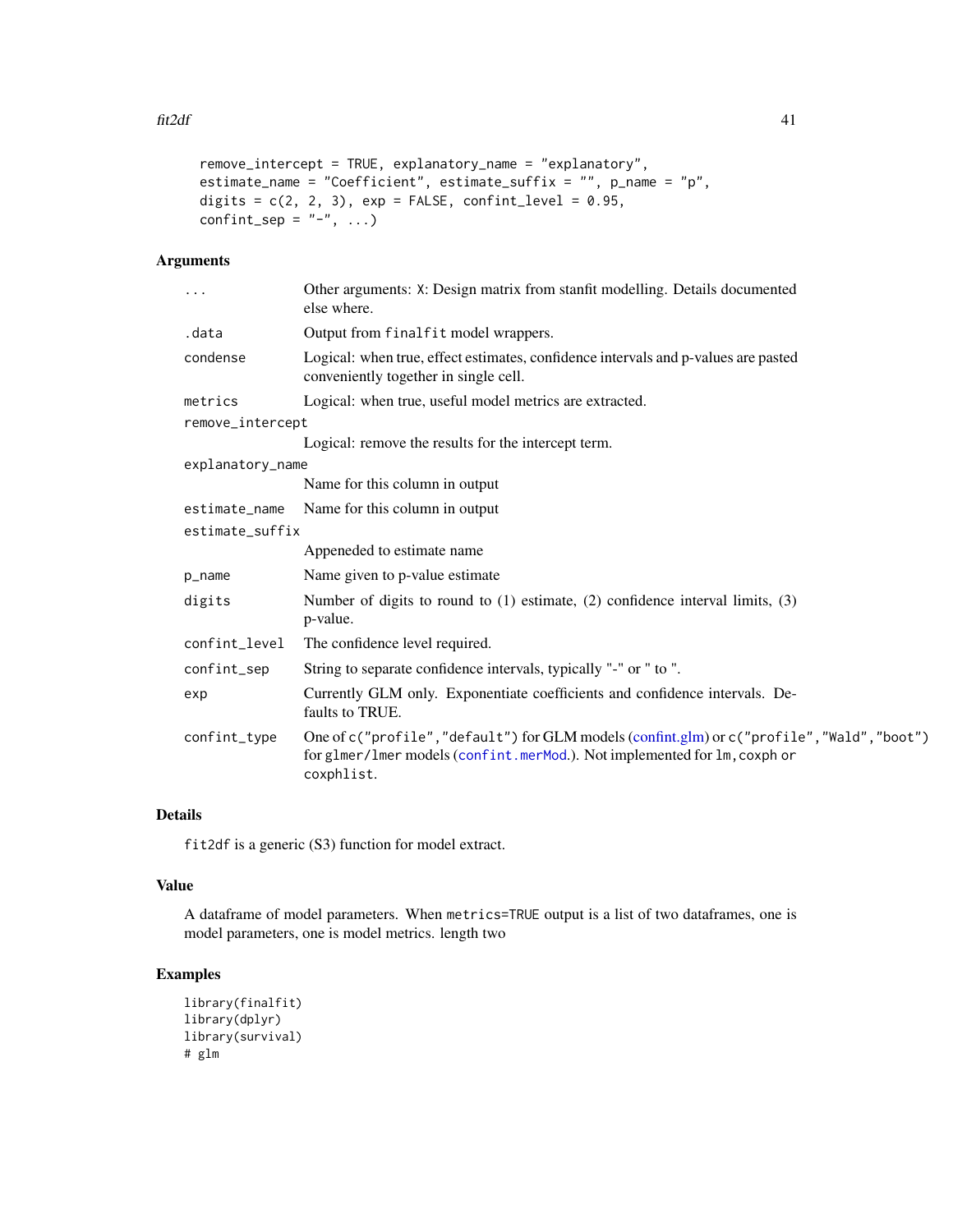```
fit = glm(mort_5yr \sim age.factor + sex.factor + obstruct.factor + perfor.factor,data=colon_s, family="binomial")
fit %>%
 fit2df(estimate_suffix=" (multivariable)")
# glmlist
explanatory = c("age.factor", "sex.factor", "obstruct.factor", "perfor.factor")
dependent = "mort_5yr"colon_s %>%
 glmmulti(dependent, explanatory) %>%
 fit2df(estimate_suffix=" (univariable)")
# glmerMod
explanatory = c("age.factor", "sex.factor", "obstruct.factor", "perfor.factor")
random_effect = "hospital"
dependent = "mort_5yr"
colon_s %>%
 glmmixed(dependent, explanatory, random_effect) %>%
 fit2df(estimate_suffix=" (multilevel)")
# glmboot
## Note number of draws set to 100 just for speed in this example
explanatory = c("age.factor", "sex.factor", "obstruct.factor", "perfor.factor")
dependent = "mort_5yr"
colon_s %>%
 glmmulti_boot(dependent, explanatory, R = 100) %>%
 fit2df(estimate_suffix=" (multivariable (BS CIs))")
# lm
fit = lm(nodes ~ age.factor + sex.factor + obstruct.factor + perfor.factor,
 data=colon_s)
fit %>%
 fit2df(estimate_suffix=" (multivariable)")
# lmerMod
explanatory = c("age.factor", "sex.factor", "obstruct.factor", "perfor.factor")
random_effect = "hospital"
dependent = "nodes"
colon_s %>%
 lmmixed(dependent, explanatory, random_effect) %>%
 fit2df(estimate_suffix=" (multilevel")
# coxphlist
explanatory = c("age.factor", "sex.factor", "obstruct.factor", "perfor.factor")
dependent = "Surv(time, status)"
colon_s %>%
 coxphuni(dependent, explanatory) %>%
 fit2df(estimate_suffix=" (univariable)")
colon_s %>%
 coxphmulti(dependent, explanatory) %>%
```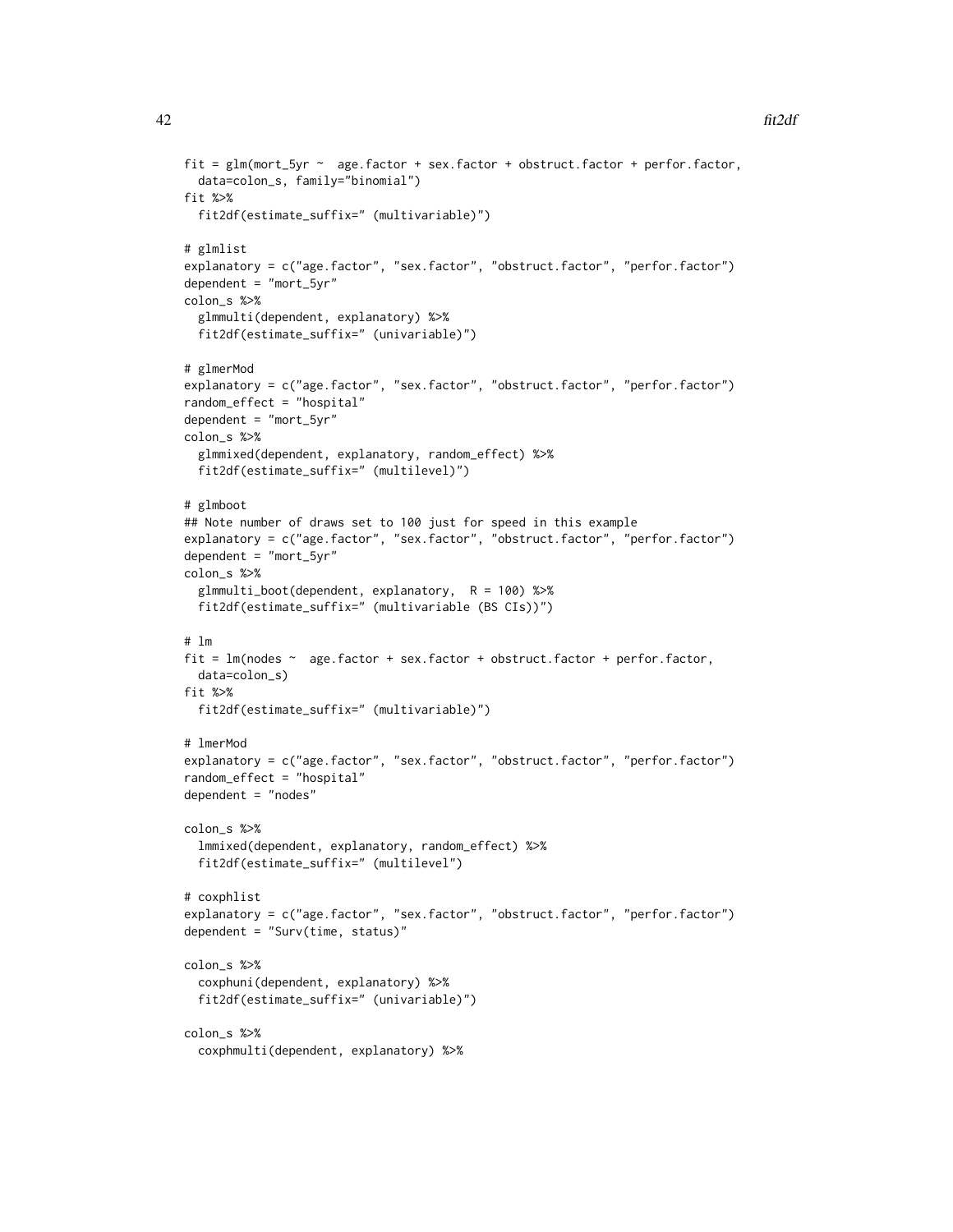```
fit2df(estimate_suffix=" (multivariable)")
# coxph
fit = coxph(Surv(time, status) ~ age.factor + sex.factor + obstruct.factor + perfor.factor,
 data = colon_sfit %>%
  fit2df(estimate_suffix=" (multivariable)")
# crr: competing risks
melanoma = boot::melanoma
melanoma = melanoma %>%
  mutate(
   status_crr = ifelse(status == 2, 0, # "still alive"
     ifelse(status == 1, 1, # "died of melanoma"
     2)), # "died of other causes"
   sex = factor(sex),
   ulcer = factor(ulcer)
  )
dependent = c("Surv(time, status_crr)")
explanatory = c("sex", "age", "ulcer")
melanoma %>%
  summary_factorlist(dependent, explanatory, column = TRUE, fit_id = TRUE) %>%
  ff_merge(
   melanoma %>%
      crrmulti(dependent, explanatory) %>%
      fit2df(estimate_suffix = " (competing risks)")
  ) %>%
select(-fit_id, -index) %>%
dependent_label(melanoma, dependent)
```
format\_n\_percent *Format n and percent as a character*

#### Description

Internal, function, not called directly

# Usage

```
format_n_percent(n, percent, digits)
```
#### Arguments

| n       | Value |
|---------|-------|
| percent | Value |
| digits  | Value |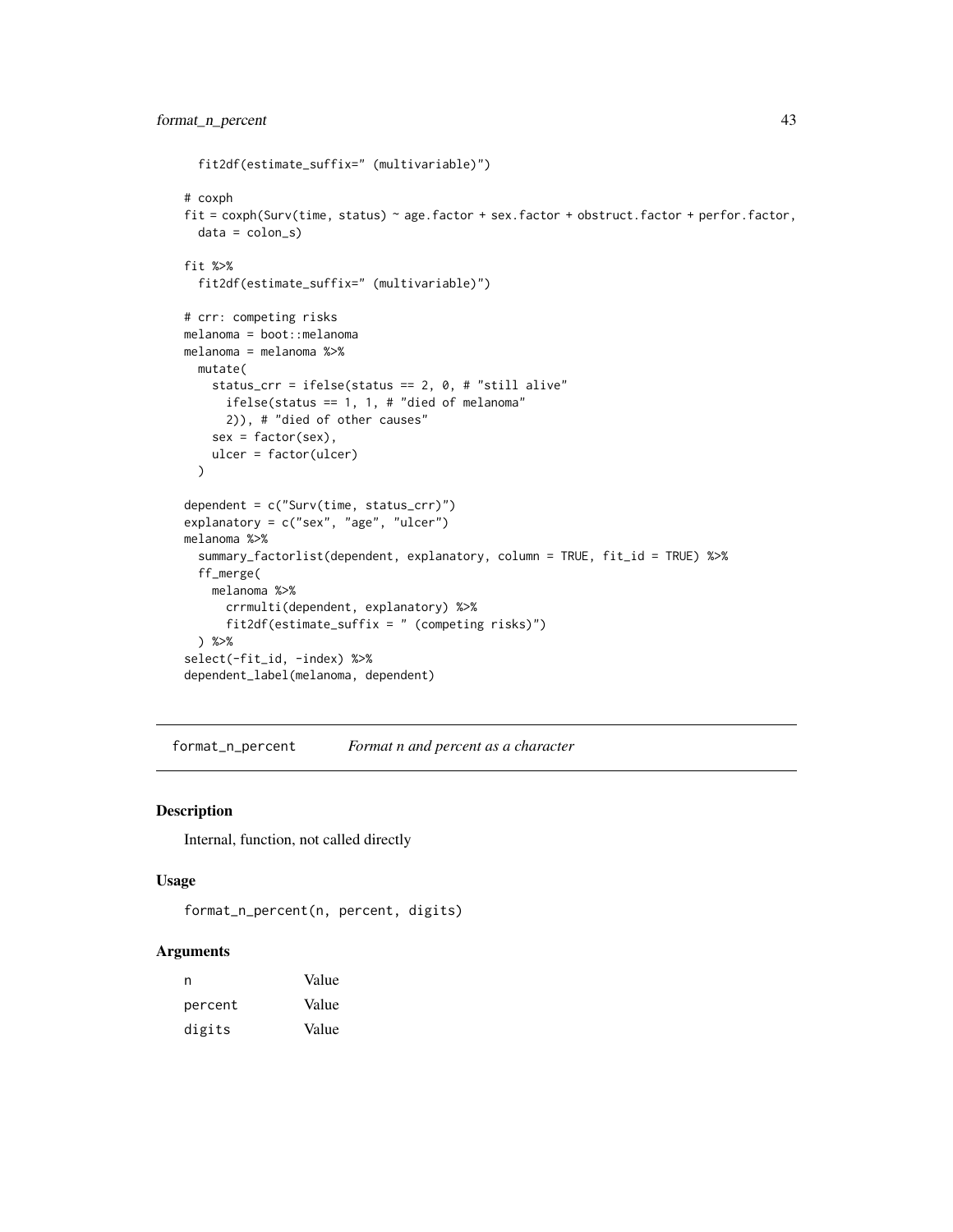<span id="page-43-0"></span>

Using finalfit conventions, produces mixed effects binomial logistic regression models for a set of explanatory variables against a binary dependent.

#### Usage

glmmixed(.data, dependent, explanatory, random\_effect, ...)

# Arguments

| .data         | Dataframe.                                                                                                                                                                                                                                                                                  |
|---------------|---------------------------------------------------------------------------------------------------------------------------------------------------------------------------------------------------------------------------------------------------------------------------------------------|
| dependent     | Character vector of length 1, name of depdendent variable (must have 2 levels).                                                                                                                                                                                                             |
| explanatory   | Character vector of any length: name(s) of explanatory variables.                                                                                                                                                                                                                           |
| random_effect | Character vector of length 1, either, (1) name of random intercept variable, e.g.<br>"var1", (automatically convered to " $(1   \text{var1})$ "); or, $(2)$ the full lme4 specifica-<br>tion, e.g. "(var1   var2)". Note parenthesis MUST be included in (2) but NOT<br>included in $(1)$ . |
| $\cdot$       | Other arguments to pass to $l$ me4:: $glmer$ .                                                                                                                                                                                                                                              |

# Details

Uses lme4:[:glmer](#page-0-0) with finalfit modelling conventions. Output can be passed to [fit2df](#page-37-0). This is only currently set-up to take a single random effect as a random intercept. Can be updated in future to allow multiple random intercepts, random gradients and interactions on random effects if there is a need

### Value

A list of multivariable  $l$ me4:[:glmer](#page-0-0) fitted model outputs. Output is of class glmerMod.

# See Also

## [fit2df](#page-37-0)[,finalfit\\_merge](#page-20-0)

Other finalfit model wrappers: [coxphmulti](#page-9-0), [coxphuni](#page-10-0), [crrmulti](#page-11-0), [crruni](#page-12-0), [glmmulti\\_boot](#page-45-0), [glmmulti](#page-44-0), [glmuni](#page-46-0), [lmmixed](#page-50-0), [lmmulti](#page-51-0), [lmuni](#page-52-0), [svyglmmulti](#page-66-0), [svyglmuni](#page-68-0)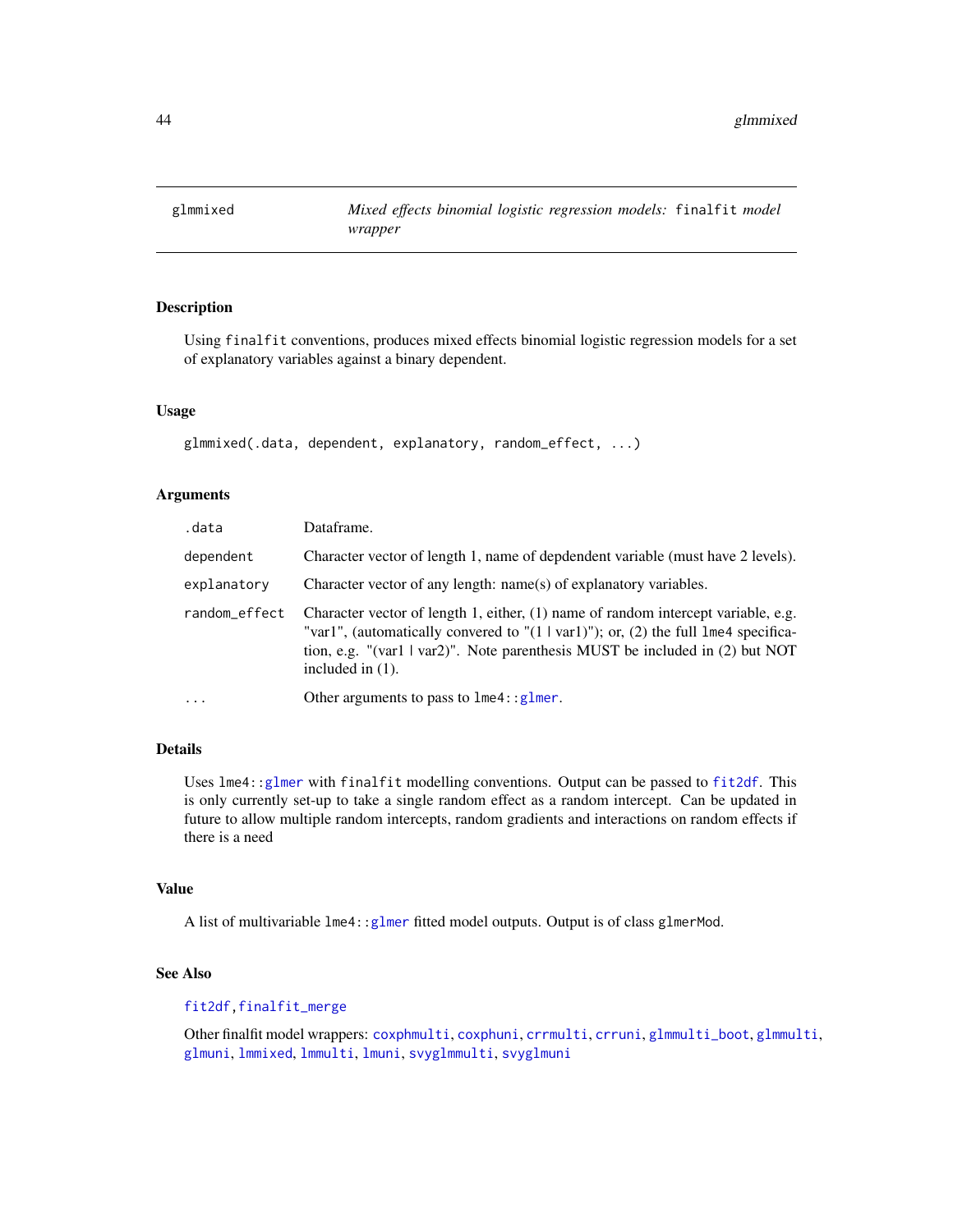#### glmmulti 45

#### Examples

```
library(finalfit)
library(dplyr)
explanatory = c("age.factor", "sex.factor", "obstruct.factor", "perfor.factor")
random_effect = "hospital"
dependent = "mort_5yr"
colon_s %>%
  glmmixed(dependent, explanatory, random_effect) %>%
 fit2df(estimate_suffix=" (multilevel)")
```
<span id="page-44-0"></span>

| glmmulti | Binomial logistic regression multivariable models: finalfit model |  |
|----------|-------------------------------------------------------------------|--|
|          | wrapper                                                           |  |

## Description

Using finalfit conventions, produces a multivariable binomial logistic regression model for a set of explanatory variables against a binary dependent.

#### Usage

```
glmmulti(.data, dependent, explanatory, family = "binomial", ...)
```
# Arguments

| .data                   | Data frame.                                                                                                             |
|-------------------------|-------------------------------------------------------------------------------------------------------------------------|
| dependent               | Character vector of length 1: name of depdendent variable (must have 2 levels).                                         |
| explanatory             | Character vector of any length: name(s) of explanatory variables.                                                       |
| family                  | Character vector quoted or unquoted of the error distribution and link function<br>to be used in the model, see $g1m$ . |
| $\cdot$ $\cdot$ $\cdot$ | Other arguments to pass to $g1m$ .                                                                                      |

#### Details

Uses [glm](#page-0-0) with finalfit modelling conventions. Output can be passed to [fit2df](#page-37-0).

#### Value

A multivariable [glm](#page-0-0) fitted model.

### See Also

## [fit2df](#page-37-0)[,finalfit\\_merge](#page-20-0)

Other finalfit model wrappers: [coxphmulti](#page-9-0), [coxphuni](#page-10-0), [crrmulti](#page-11-0), [crruni](#page-12-0), [glmmixed](#page-43-0), [glmmulti\\_boot](#page-45-0), [glmuni](#page-46-0), [lmmixed](#page-50-0), [lmmulti](#page-51-0), [lmuni](#page-52-0), [svyglmmulti](#page-66-0), [svyglmuni](#page-68-0)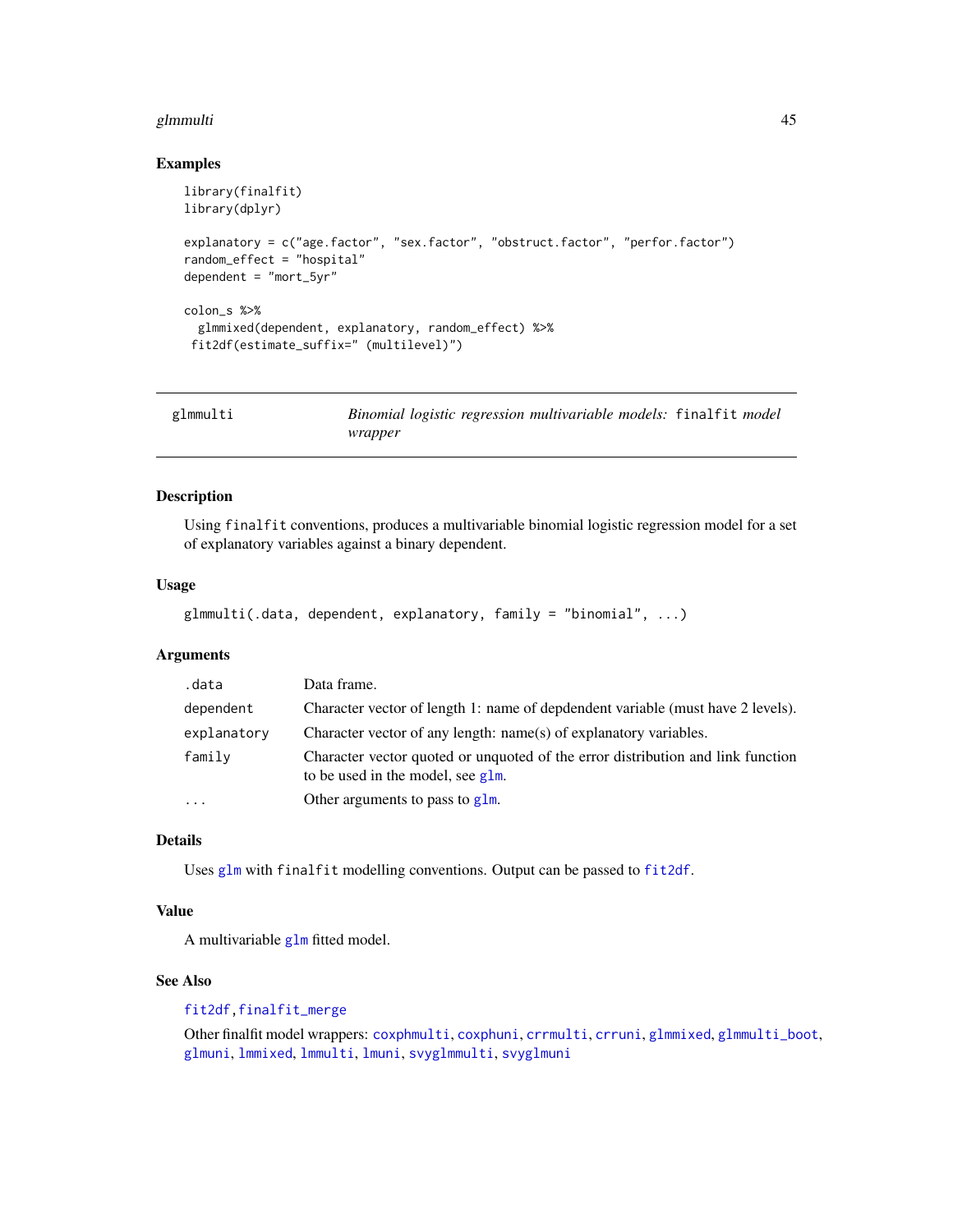## Examples

```
library(finalfit)
library(dplyr)
explanatory = c("age.factor", "sex.factor", "obstruct.factor", "perfor.factor")
dependent = "mort_5yr"
colon_s %>%
glmmulti(dependent, explanatory) %>%
fit2df(estimate_suffix=" (univariable)")
```
<span id="page-45-0"></span>

| glmmulti_boot | Binomial logistic regression multivariable models with bootstrapped |
|---------------|---------------------------------------------------------------------|
|               | confidence intervals: finalfit model wrapper                        |

### Description

Using finalfit conventions, produces a multivariable binomial logistic regression models for a set of explanatory variables against a binary dependent.

# Usage

```
glmmulti_boot(.data, dependent, explanatory, R = 1000)
```
#### Arguments

| .data       | Dataframe.                                                                   |
|-------------|------------------------------------------------------------------------------|
| dependent   | Character vector length 1: name of depdendent variable (must have 2 levels). |
| explanatory | Character vector of any length: name(s) of explanatory variables.            |
| R           | Number of draws.                                                             |

#### Details

Uses [glm](#page-0-0) with finalfit modelling conventions. boot:[:boot](#page-0-0) is used to draw bootstrapped confidence intervals on fixed effect model coefficients. Output can be passed to [fit2df](#page-37-0).

### Value

A multivariable [glm](#page-0-0) fitted model with bootstrapped confidence intervals. Output is of class glmboot.

### See Also

## [fit2df](#page-37-0)[,finalfit\\_merge](#page-20-0)

Other finalfit model wrappers: [coxphmulti](#page-9-0), [coxphuni](#page-10-0), [crrmulti](#page-11-0), [crruni](#page-12-0), [glmmixed](#page-43-0), [glmmulti](#page-44-0), [glmuni](#page-46-0), [lmmixed](#page-50-0), [lmmulti](#page-51-0), [lmuni](#page-52-0), [svyglmmulti](#page-66-0), [svyglmuni](#page-68-0)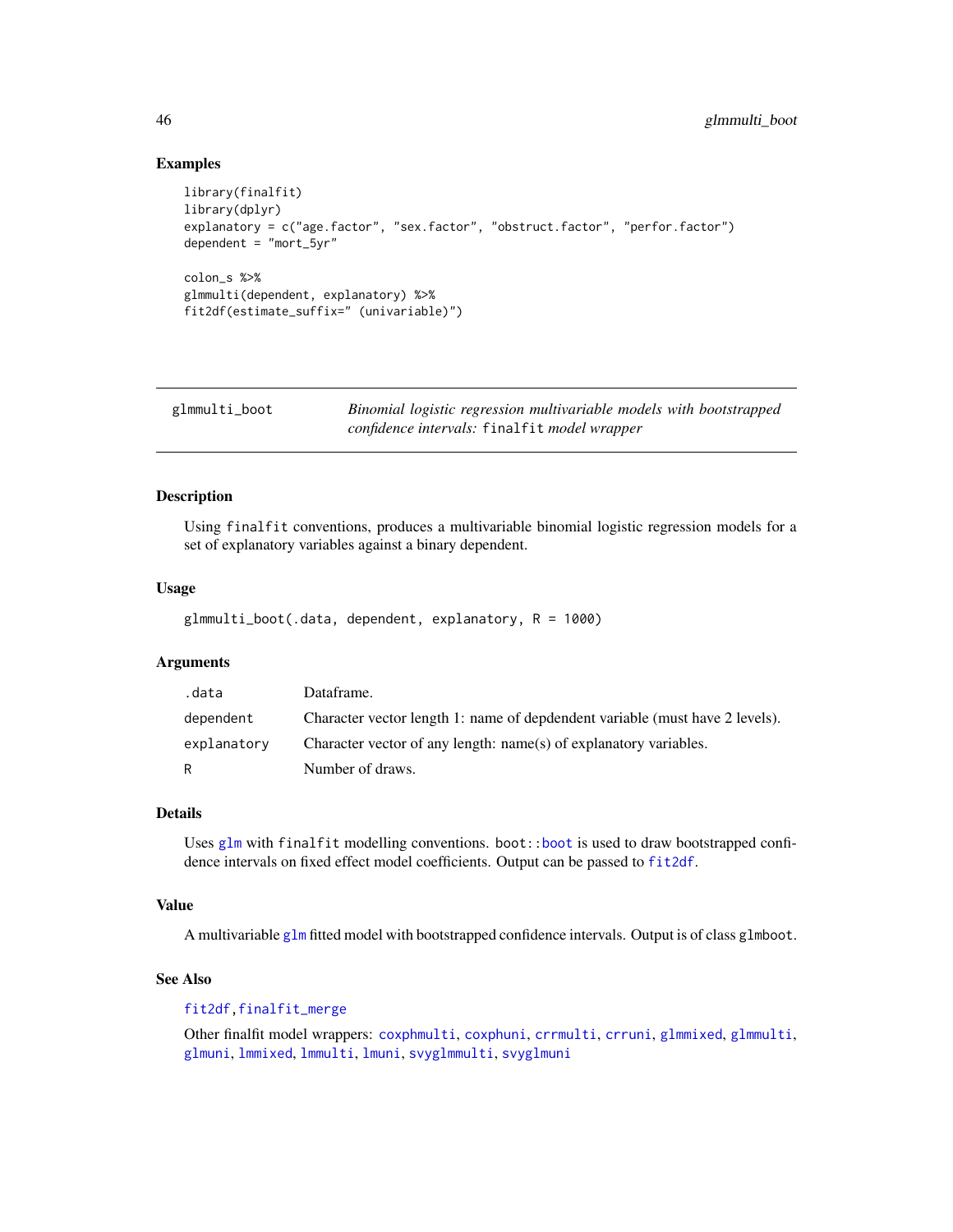#### glmuni and a state of the state of the state of the state of the state of the state of the state of the state o

#### Examples

```
library(finalfit)
library(dplyr)
## Note number of draws set to 100 just for speed in this example
explanatory = c("age.factor", "sex.factor", "obstruct.factor", "perfor.factor")
dependent = "mort5vr"colon_s %>%
  glmmulti_boot(dependent, explanatory, R=100) %>%
  fit2df(estimate_suffix="(multivariable (BS CIs))")
```
<span id="page-46-0"></span>

| glmuni |         |  | Binomial logistic regression univariable models: finalfit model |  |  |
|--------|---------|--|-----------------------------------------------------------------|--|--|
|        | wrapper |  |                                                                 |  |  |

## Description

Using finalfit conventions, produces multiple univariable binomial logistic regression models for a set of explanatory variables against a binary dependent.

### Usage

```
glmuni(.data, dependent, explanatory, family = "binomial", ...)
```
### Arguments

| .data                   | Data frame.                                                                                                             |
|-------------------------|-------------------------------------------------------------------------------------------------------------------------|
| dependent               | Character vector of length 1: name of depdendent variable (must have 2 levels).                                         |
| explanatory             | Character vector of any length: name(s) of explanatory variables.                                                       |
| family                  | Character vector quoted or unquoted of the error distribution and link function<br>to be used in the model, see $g1m$ . |
| $\cdot$ $\cdot$ $\cdot$ | Other arguments to pass to $g1m$ .                                                                                      |

#### Details

Uses [glm](#page-0-0) with finalfit modelling conventions. Output can be passed to [fit2df](#page-37-0).

#### Value

A list of univariable [glm](#page-0-0) fitted model outputs. Output is of class glmlist.

### See Also

## [fit2df](#page-37-0)[,finalfit\\_merge](#page-20-0)

Other finalfit model wrappers: [coxphmulti](#page-9-0), [coxphuni](#page-10-0), [crrmulti](#page-11-0), [crruni](#page-12-0), [glmmixed](#page-43-0), [glmmulti\\_boot](#page-45-0), [glmmulti](#page-44-0), [lmmixed](#page-50-0), [lmmulti](#page-51-0), [lmuni](#page-52-0), [svyglmmulti](#page-66-0), [svyglmuni](#page-68-0)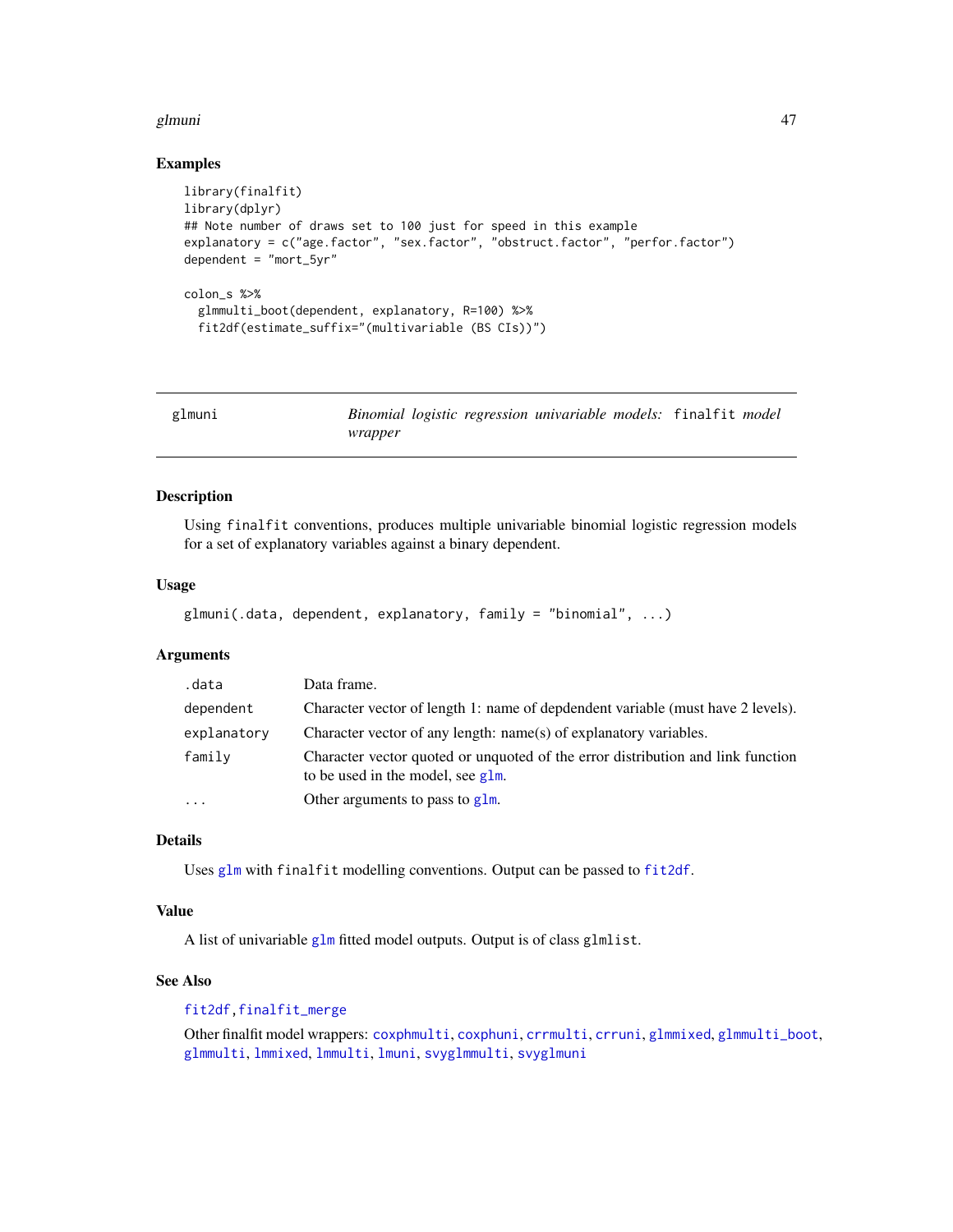# Examples

```
library(finalfit)
library(dplyr)
explanatory = c("age.factor", "sex.factor", "obstruct.factor", "perfor.factor")
dependent = "mort_5yr"
colon_s %>%
glmuni(dependent, explanatory) %>%
fit2df(estimate_suffix=" (univariable)")
```
# <span id="page-47-0"></span>hr\_plot *Produce a hazard ratio table and plot*

#### Description

Produce hazard ratio table and plot from a Cox Proportional Hazards analysis, survival:: coxph().

## Usage

```
hr_plot(.data, dependent, explanatory, factorlist = NULL,
  coxfit = NULL, remove_ref = FALSE, breaks = NULL,
  column_space = c(-0.5, 0, 0.5), dependent_label = "Survival",
 prefix = ", suffix = ": HR (95% CI, p-value)",
  table_text_size = 5, title_text_size = 18, plot_opts = NULL,
  table\_opts = NULL, ...
```
### Arguments

| .data                           | Dataframe.                                                                                    |
|---------------------------------|-----------------------------------------------------------------------------------------------|
| dependent                       | Character vector of length 1: name of survival object in form Surv(time, status).             |
| explanatory                     | Character vector of any length: name(s) of explanatory variables.                             |
| factorlist                      | Option to provide output directly from summary_factorlist().                                  |
| coxfit                          | Option to provide output directly from coxphmulti().                                          |
| remove_ref                      | Logical. Remove reference level for factors.                                                  |
| breaks                          | Manually specify x-axis breaks in format $c(0.1, 1, 10)$ .                                    |
| column_space<br>dependent_label | Adjust table column spacing.                                                                  |
|                                 | Main label for plot.                                                                          |
| prefix                          | Plots are titled by default with the dependent variable. This adds text before that<br>label. |
| suffix                          | Plots are titled with the dependent variable. This adds text after that label.                |
| table_text_size                 |                                                                                               |
|                                 | Alter font size of table text.                                                                |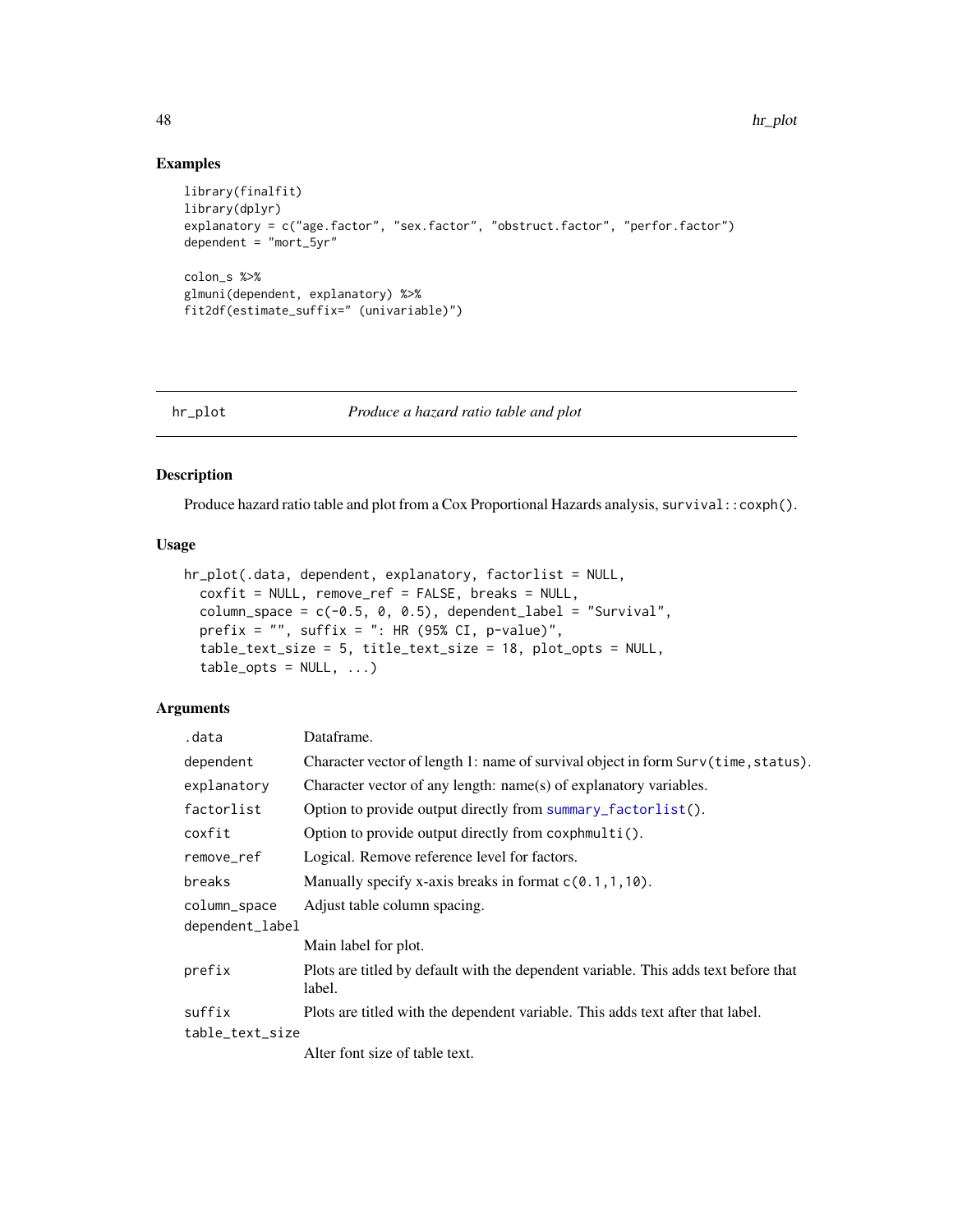title\_text\_size Alter font size of title text. plot\_opts A list of arguments to be appended to the ggplot call by "+". table\_opts A list of arguments to be appended to the ggplot table call by "+". ... Other parameters passed to fit2df().

# Value

Returns a table and plot produced in ggplot2.

# See Also

Other finalfit plot functions: [coefficient\\_plot](#page-7-0), [ff\\_plot](#page-27-0), [or\\_plot](#page-59-0), [surv\\_plot](#page-65-0)

# Examples

```
# HR plot
library(finalfit)
library(dplyr)
library(ggplot2)
data(colon_s)
explanatory = c("age.factor", "sex.factor", "obstruct.factor", "perfor.factor")
dependent = "Surv(time, status)"
colon_s %>%
 hr_plot(dependent, explanatory, dependent_label = "Survival")
colon_s %>%
  hr_plot(dependent, explanatory, dependent_label = "Survival",
    table_text_size=4, title_text_size=14,
   plot_opts=list(xlab("HR, 95% CI"), theme(axis.title = element_text(size=12))))
```
labels\_to\_column *Labels to column names*

#### Description

Labels to column names

# Usage

```
labels_to_column(.data)
```
#### Arguments

.data Data frame or tibble.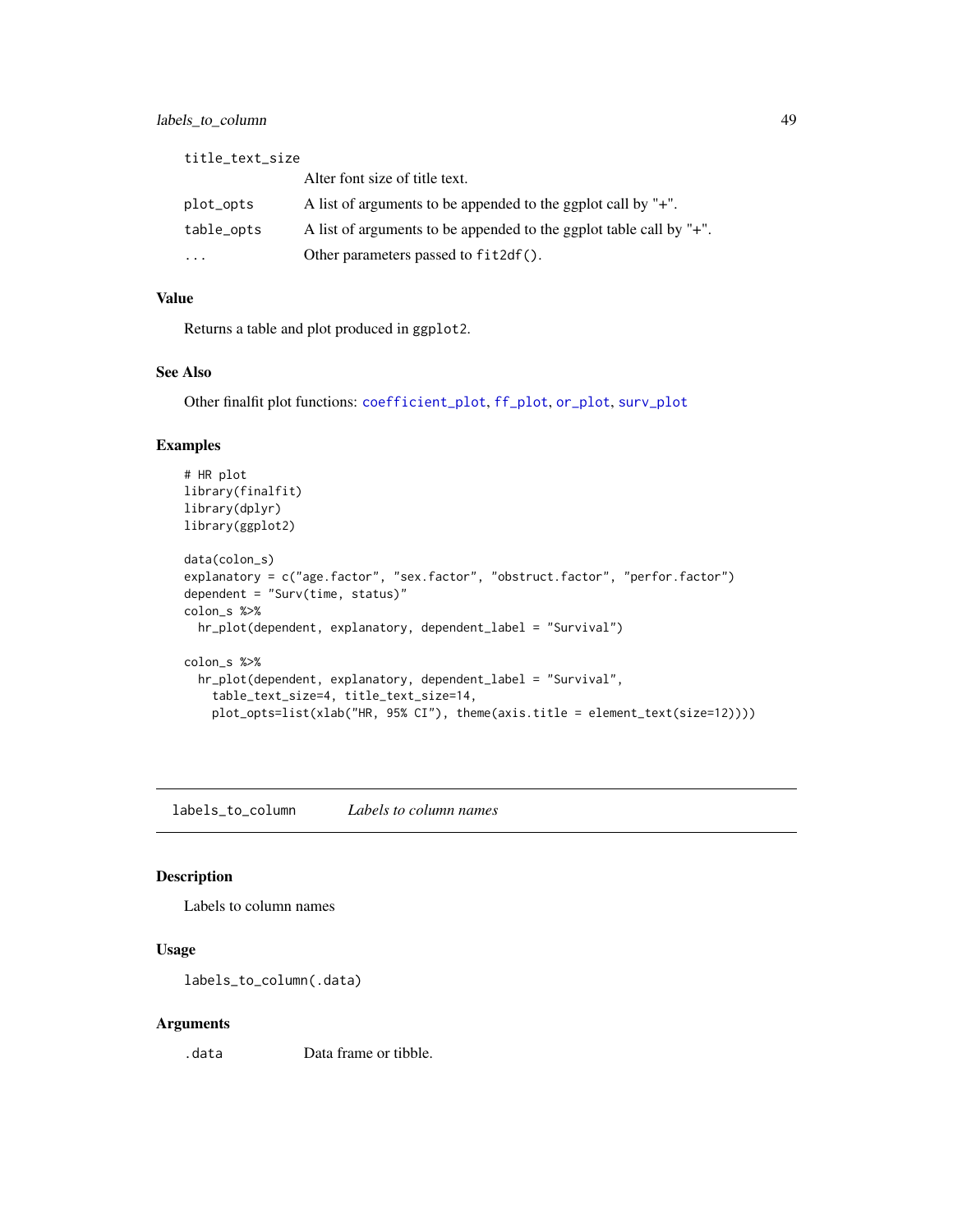# Value

Data frame or tibble

# Examples

```
library(dplyr)
colon_s %>%
  select(sex.factor) %>%
  labels_to_column()
```
labels\_to\_level *Labels to level*

# Description

For use with forcats::fct\_relabel.

# Usage

labels\_to\_level(.data, .labels)

# Arguments

| .data    | Data frame or tibble.               |
|----------|-------------------------------------|
| .labels. | Output from extract_variable_label. |

## Value

Data frame or tibble

```
library(dplyr)
vlabels = extract_variable_label(colon_s)
colon_s %>%
select(sex.factor, obstruct.factor) %>%
tidyr::gather() %>%
 mutate(
 key = forcats::fct_relabel(key, labels_to_level, vlabels)
 \mathcal{L}
```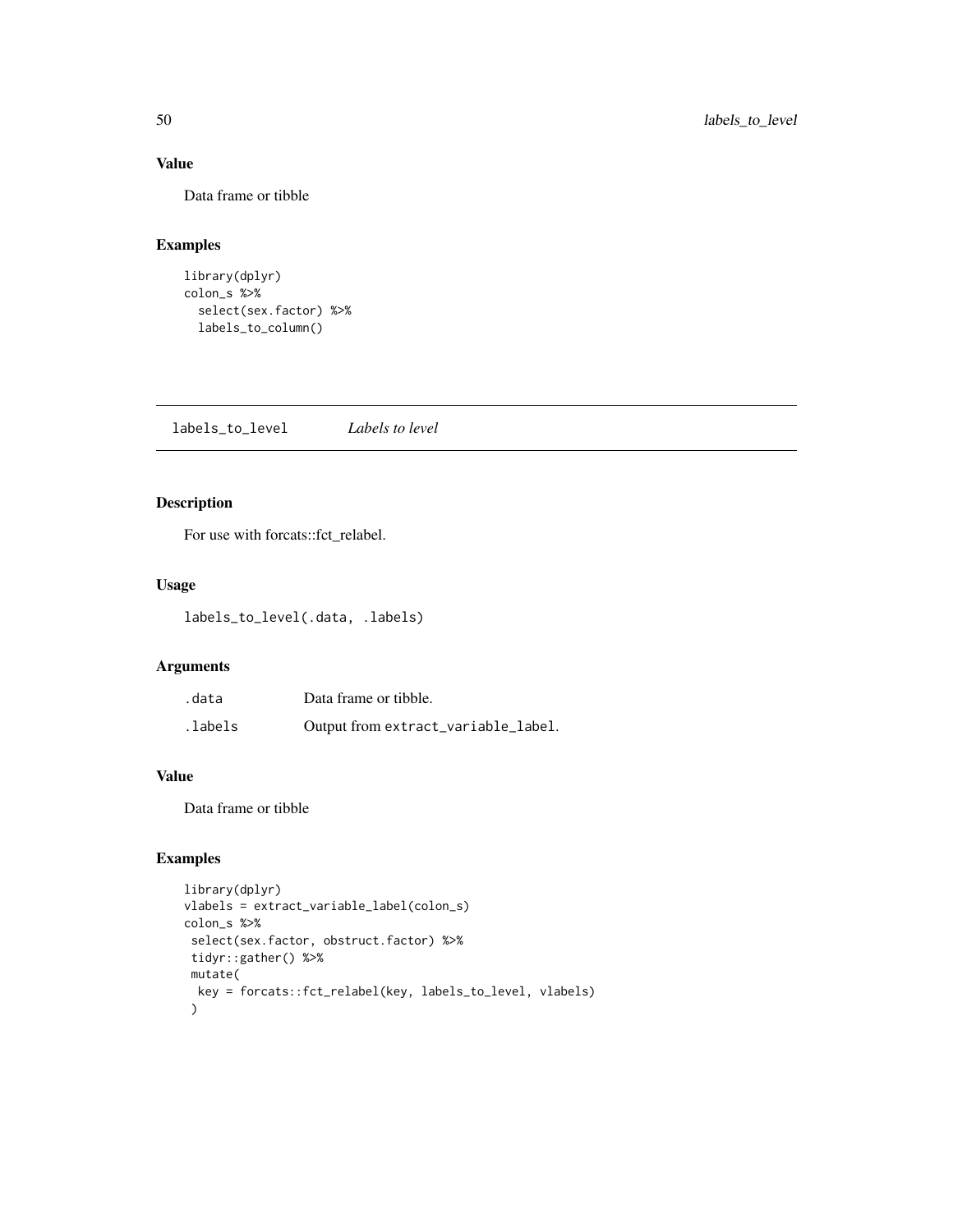<span id="page-50-0"></span>

Using finalfit conventions, produces mixed effects linear regression models for a set of explanatory variables against a continuous dependent.

#### Usage

```
lmmixed(.data, dependent, explanatory, random_effect, ...)
```
#### Arguments

| .data         | Dataframe.                                                                                                                                                                                                                                                                             |
|---------------|----------------------------------------------------------------------------------------------------------------------------------------------------------------------------------------------------------------------------------------------------------------------------------------|
| dependent     | Character vector of length 1, name of depdendent variable (must be continuous<br>vector).                                                                                                                                                                                              |
| explanatory   | Character vector of any length: name(s) of explanatory variables.                                                                                                                                                                                                                      |
| random_effect | Character vector of length 1, either, (1) name of random intercept variable, e.g.<br>"var1", (automatically convered to " $(1   var1)$ "); or, (2) the full lme4 specifica-<br>tion, e.g. "(var1   var2)". Note parenthesis MUST be included in $(2)$ 2 but NOT<br>included in $(1)$ . |
| $\cdot$       | Other arguments to pass to $l$ me4:: $l$ mer.                                                                                                                                                                                                                                          |

# Details

Uses lme4:: lmer with finalfit modelling conventions. Output can be passed to [fit2df](#page-37-0). This is only currently set-up to take a single random effect as a random intercept. Can be updated in future to allow multiple random intercepts, random gradients and interactions on random effects if there is a need.

### Value

A list of multivariable  $l$ me4:: lmer fitted model outputs. Output is of class lmerMod.

# See Also

#### [fit2df](#page-37-0)

Other finalfit model wrappers: [coxphmulti](#page-9-0), [coxphuni](#page-10-0), [crrmulti](#page-11-0), [crruni](#page-12-0), [glmmixed](#page-43-0), [glmmulti\\_boot](#page-45-0), [glmmulti](#page-44-0), [glmuni](#page-46-0), [lmmulti](#page-51-0), [lmuni](#page-52-0), [svyglmmulti](#page-66-0), [svyglmuni](#page-68-0)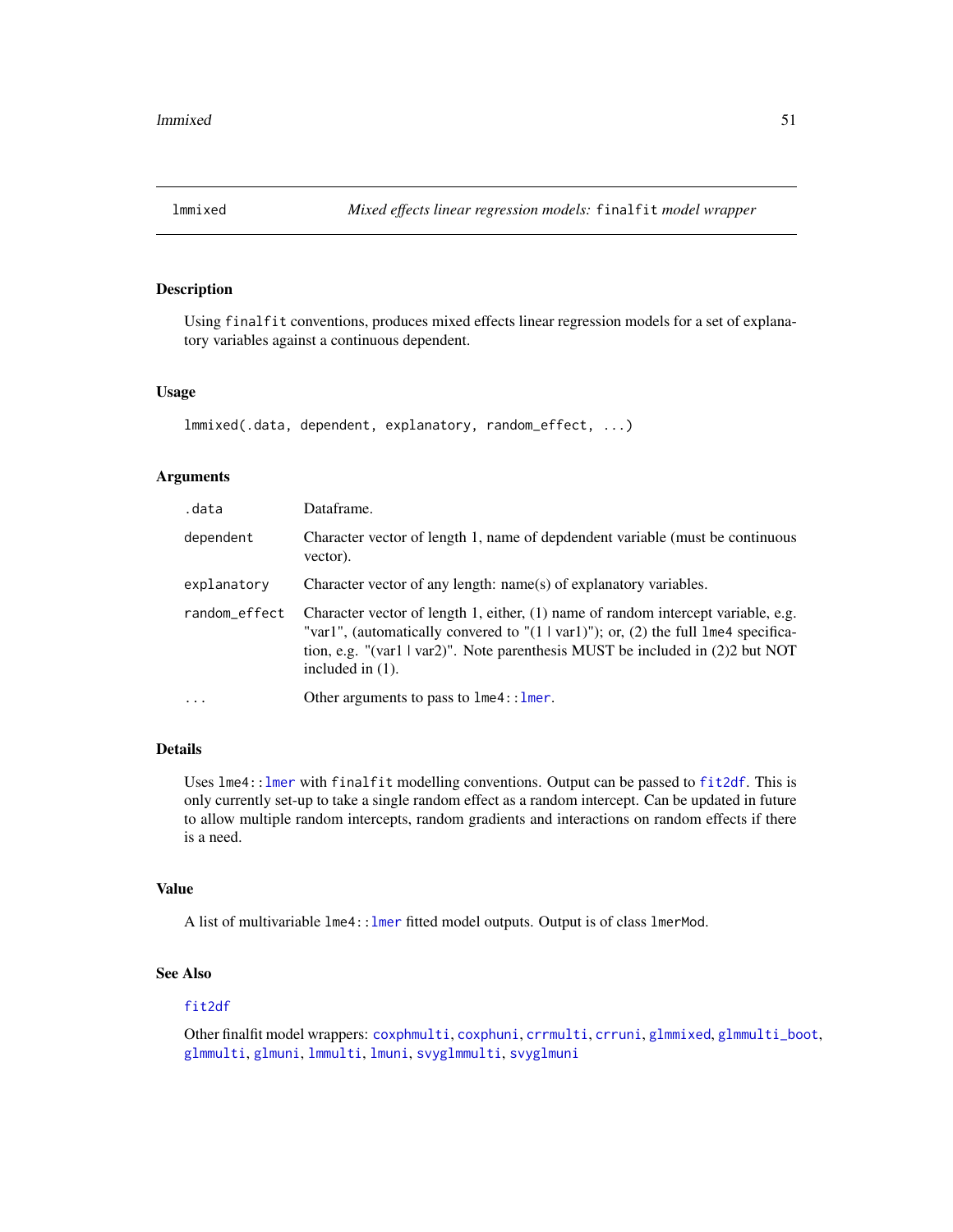#### 52 **lmmulti**

### Examples

```
library(finalfit)
library(dplyr)
explanatory = c("age.factor", "sex.factor", "obstruct.factor", "perfor.factor")
random_effect = "hospital"
dependent = "nodes"
colon_s %>%
  lmmixed(dependent, explanatory, random_effect) %>%
 fit2df(estimate_suffix=" (multilevel")
```
<span id="page-51-0"></span>

lmmulti *Linear regression multivariable models:* finalfit *model wrapper*

# Description

Using finalfit conventions, produces a multivariable linear regression model for a set of explanatory variables against a continuous dependent.

#### Usage

lmmulti(.data, dependent, explanatory, ...)

#### Arguments

| .data       | Dataframe.                                                                               |
|-------------|------------------------------------------------------------------------------------------|
| dependent   | Character vector of length 1: name of depdendent variable (must a continuous<br>vector). |
| explanatory | Character vector of any length: name(s) of explanatory variables.                        |
| $\cdots$    | Other arguments to pass to $\mathsf{lm}$ .                                               |

# Details

Uses [lm](#page-0-0) with finalfit modelling conventions. Output can be passed to [fit2df](#page-37-0).

# Value

A multivariable [lm](#page-0-0) fitted model.

# See Also

#### [fit2df](#page-37-0)

Other finalfit model wrappers: [coxphmulti](#page-9-0), [coxphuni](#page-10-0), [crrmulti](#page-11-0), [crruni](#page-12-0), [glmmixed](#page-43-0), [glmmulti\\_boot](#page-45-0), [glmmulti](#page-44-0), [glmuni](#page-46-0), [lmmixed](#page-50-0), [lmuni](#page-52-0), [svyglmmulti](#page-66-0), [svyglmuni](#page-68-0)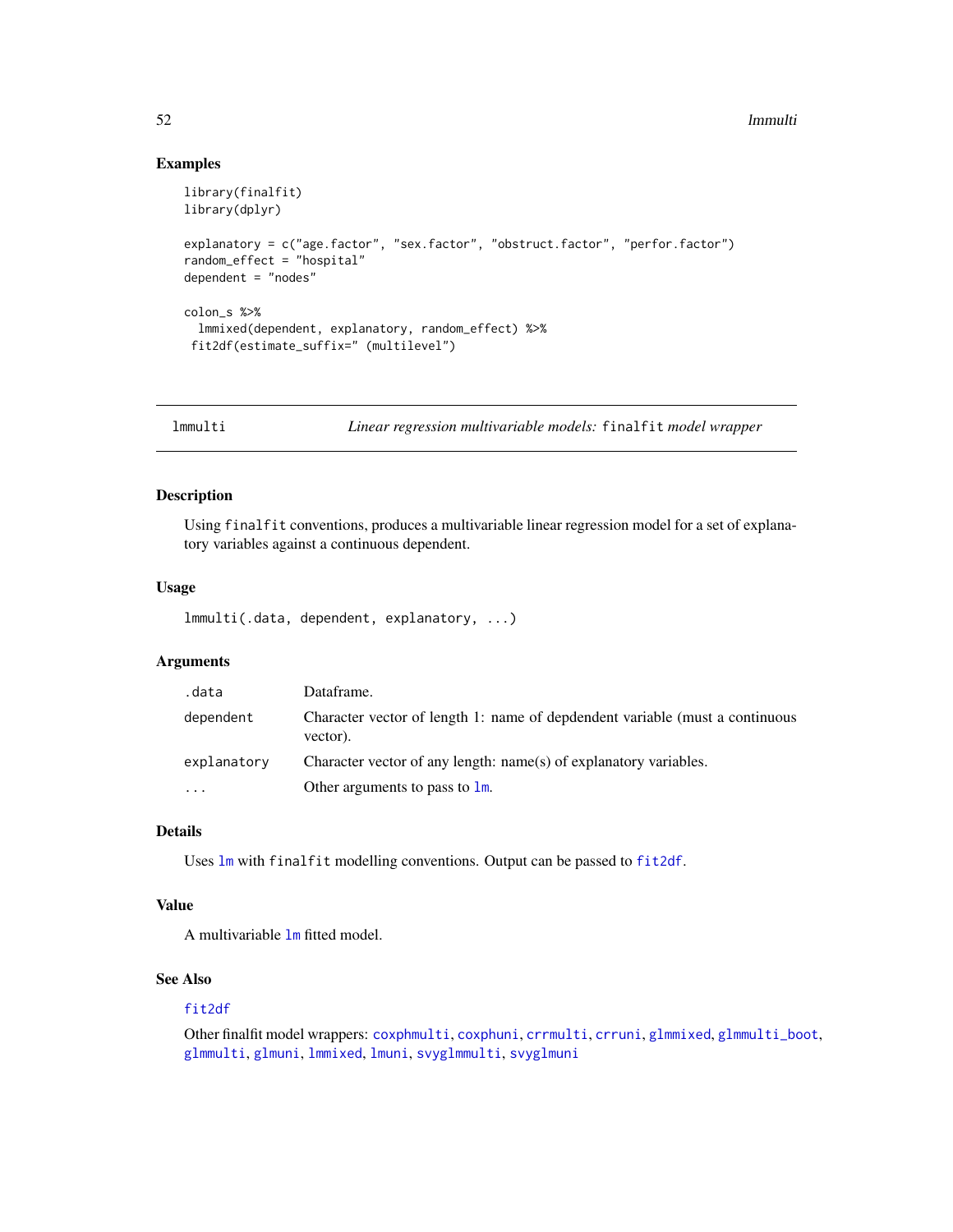#### lmuni 53

#### Examples

```
library(finalfit)
library(dplyr)
explanatory = c("age.factor", "sex.factor", "obstruct.factor", "perfor.factor")
dependent = "nodes"
colon_s %>%
  lmmulti(dependent, explanatory) %>%
  fit2df()
```
<span id="page-52-0"></span>

lmuni *Linear regression univariable models:* finalfit *model wrapper*

# Description

Using finalfit conventions, produces multiple univariable linear regression models for a set of explanatory variables against a continuous dependent.

### Usage

lmuni(.data, dependent, explanatory, ...)

# Arguments

| .data                   | Dataframe.                                                                                |
|-------------------------|-------------------------------------------------------------------------------------------|
| dependent               | Character vector of length 1, name of depdendent variable (must be continuous<br>vector). |
| explanatory             | Character vector of any length: name(s) of explanatory variables.                         |
| $\cdot$ $\cdot$ $\cdot$ | Other arguments to pass to $\mathbf{lm}$ .                                                |

# Details

Uses [lm](#page-0-0) with finalfit modelling conventions. Output can be passed to [fit2df](#page-37-0).

### Value

A list of multivariable [lm](#page-0-0) fitted model outputs. Output is of class lmlist.

# See Also

## [fit2df](#page-37-0)

Other finalfit model wrappers: [coxphmulti](#page-9-0), [coxphuni](#page-10-0), [crrmulti](#page-11-0), [crruni](#page-12-0), [glmmixed](#page-43-0), [glmmulti\\_boot](#page-45-0), [glmmulti](#page-44-0), [glmuni](#page-46-0), [lmmixed](#page-50-0), [lmmulti](#page-51-0), [svyglmmulti](#page-66-0), [svyglmuni](#page-68-0)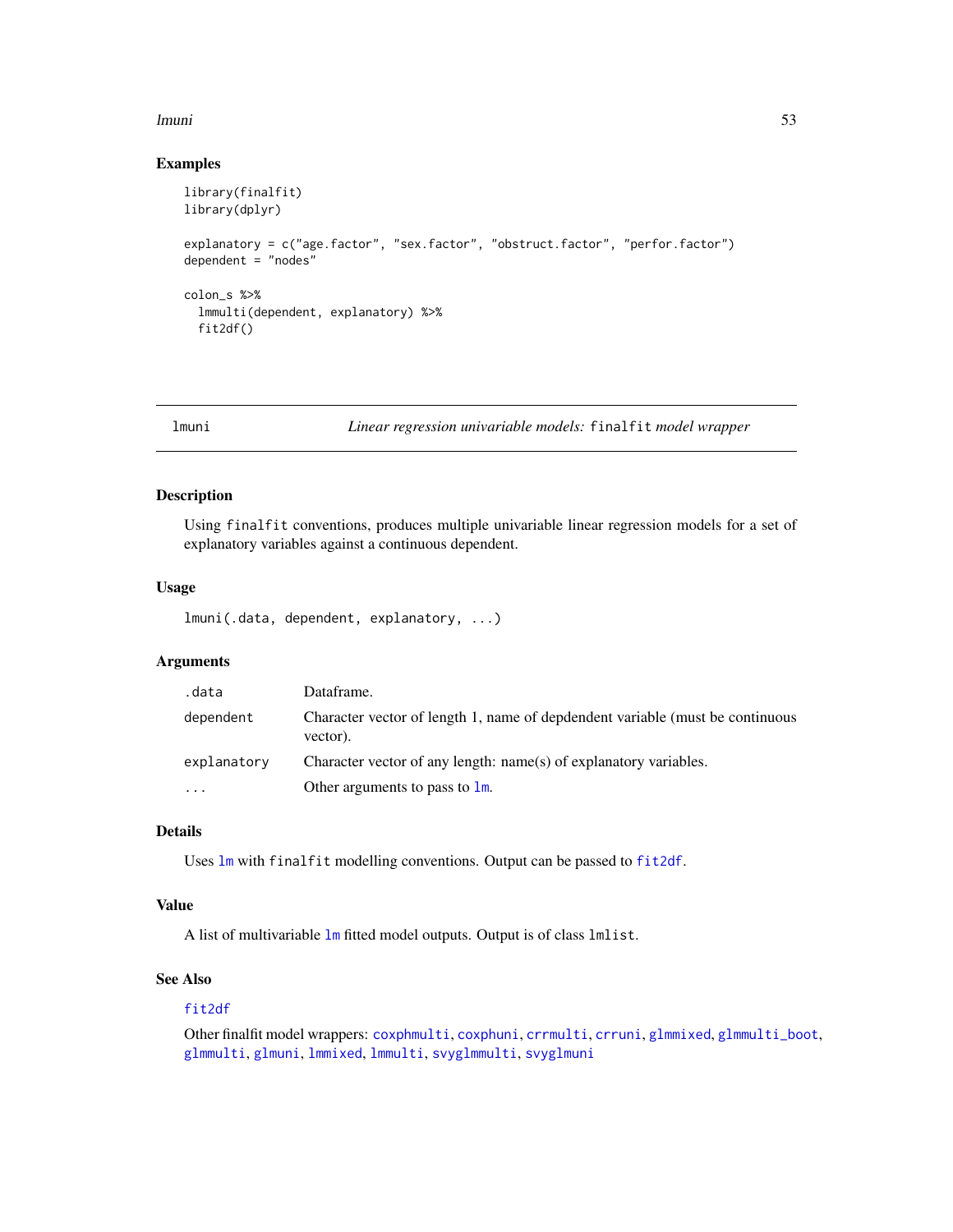# Examples

```
library(finalfit)
library(dplyr)
explanatory = c("age.factor", "sex.factor", "obstruct.factor", "perfor.factor")
dependent = "nodes"
colon_s %>%
  lmuni(dependent, explanatory) %>%
  fit2df()
```
metrics\_hoslem *Hosmer-Lemeshow goodness of fit test*

# Description

Internal, not usually called directly

#### Usage

metrics\_hoslem(y, yhat,  $g = 10$ , digits =  $c(2, 3)$ )

# Arguments

| У      | Observed y, usually of the form $fit\$ .                                                                                 |
|--------|--------------------------------------------------------------------------------------------------------------------------|
| yhat   | Predicted y_hat, usually for the form fit \$fitted                                                                       |
| g      | Number of bins to calculate quantiles.                                                                                   |
| digits | Number of decimal places of form $c(2,3)$ , where digits[1] is for chi-sq esti-<br>mate and digits $[2]$ is for p-value. |

# Value

Character string of chi-sq result, df, and p-value. Significant p-value suggests poor fit.

# Author(s)

Adapted from Peter Solymos.

# Source

https://github.com/psolymos/ResourceSelection/blob/master/R/hoslem.test.R

```
fit = glm(mort_5yr~age.factor+extent.factor, data=colon_s, family="binomial")
metrics_hoslem(fit$y, fit$fitted)
```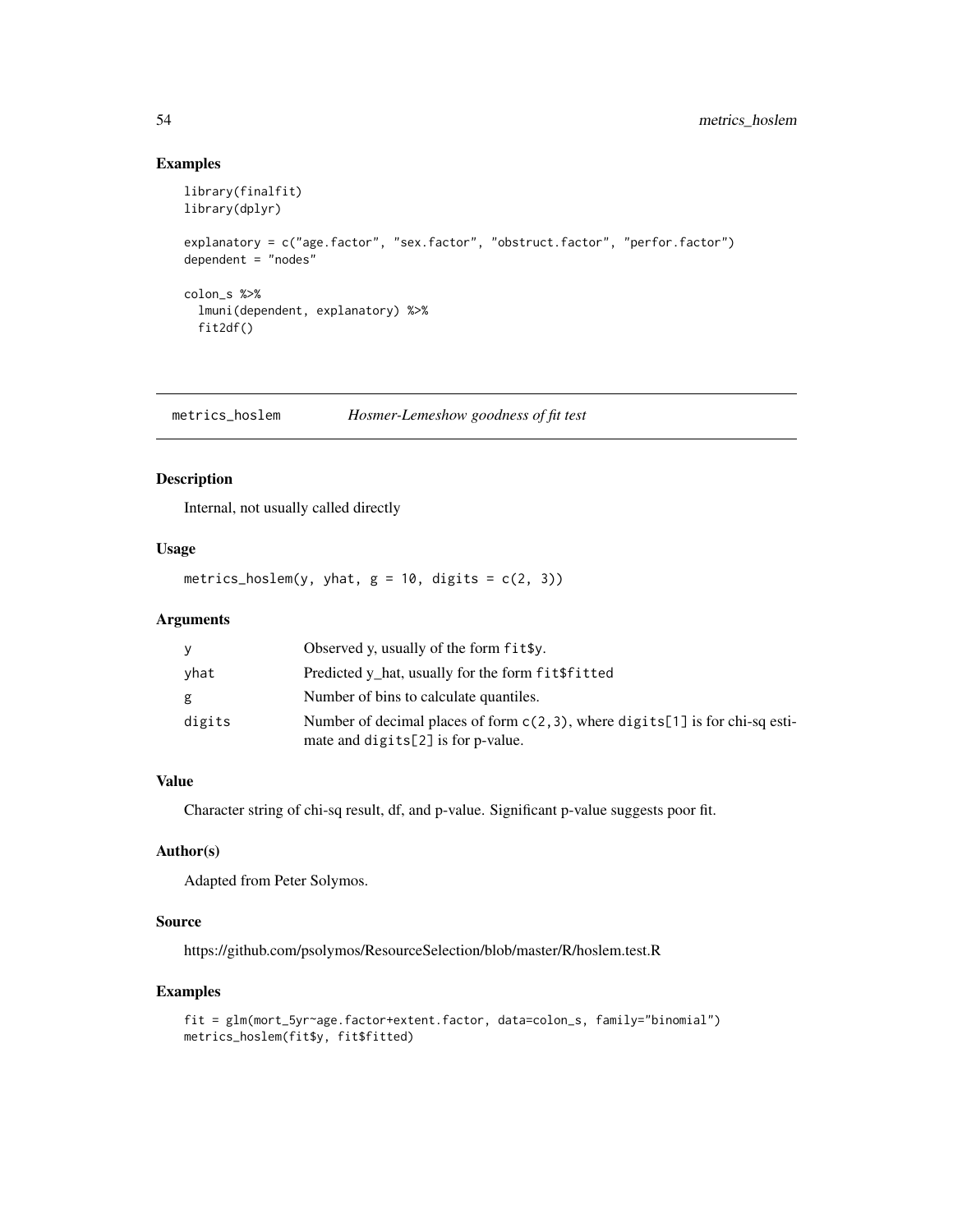Compare missing data

# Usage

```
missing_compare(.data, dependent, explanatory, na_include = FALSE, ...)
```
# Arguments

| .data       | Dataframe.                                                       |
|-------------|------------------------------------------------------------------|
| dependent   | Variable to test missingness against other variables with.       |
| explanatory | Variables to have missingness tested against.                    |
| na_include  | Include missing data in explanatory variables as a factor level. |
|             | Other arguments to summary_factorlist().                         |

# Value

A dataframe comparing missing data in the dependent variable across explanatory variables. Continuous data are compared with a Kruskal Wallis test. Discrete data are compared with a chi-squared test.

```
library(finalfit)
explanatory = c("age", "age.factor", "extent.factor", "perfor.factor")
dependent = "mort_5yr"
colon_s %>%
  ff_glimpse(dependent, explanatory)
colon_s %>%
missing_pattern(dependent, explanatory)
colon_s %>%
  missing_compare(dependent, explanatory)
```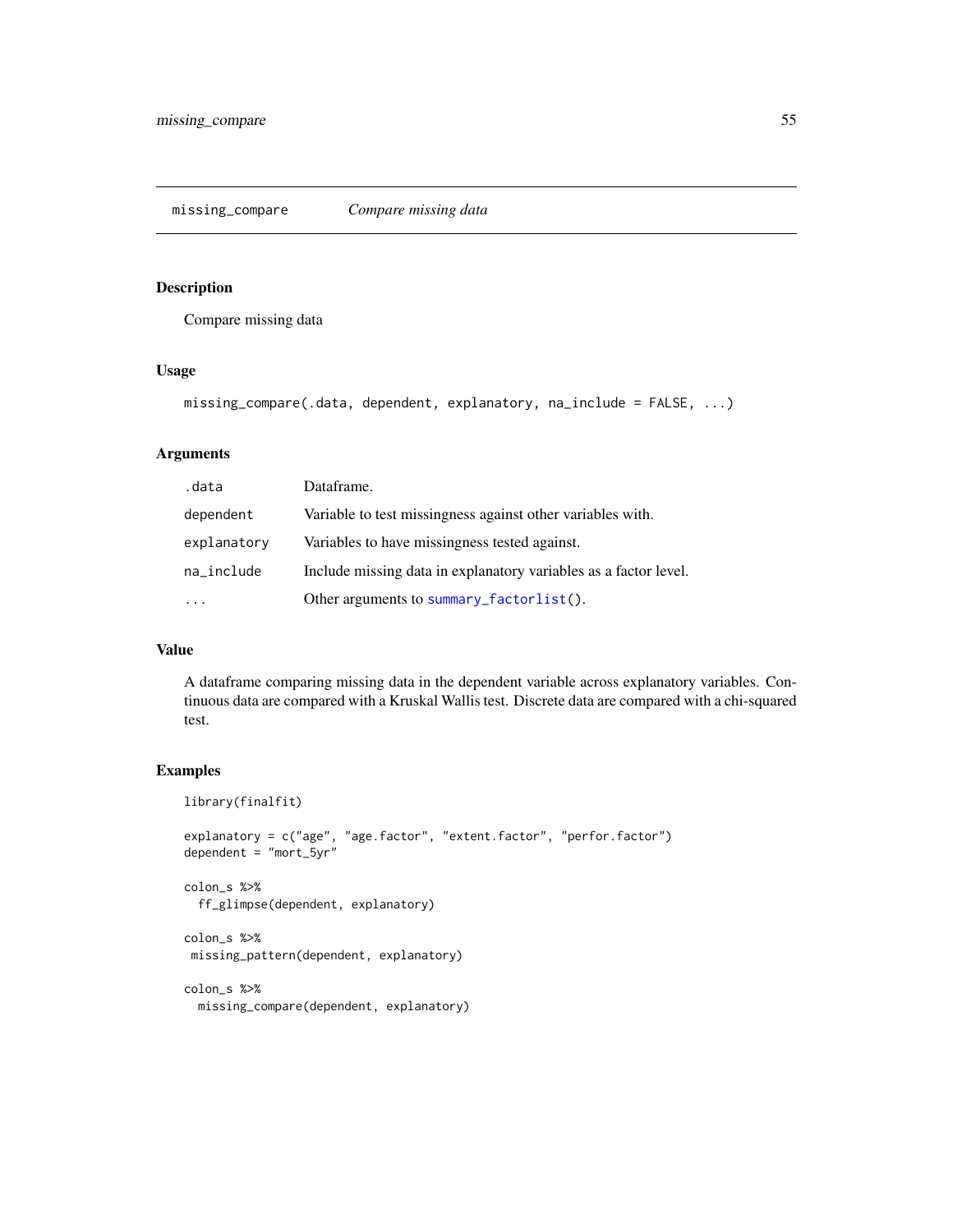Summary of missing values

# Usage

```
missing_glimpse(.data, dependent = NULL, explanatory = NULL,
  digits = 1)
```
# Arguments

| .data       | Data frame.                                                      |
|-------------|------------------------------------------------------------------|
| dependent   | Optional character vector: $name(s)$ of depdendent variable(s).  |
| explanatory | Optional character vector: $name(s)$ of explanatory variable(s). |
| digits      | Number of decmial places to show for percentage missing.         |

# Value

Data frame.

### Examples

```
colon_s %>%
missing_glimpse()
```
missing\_pairs *Missing values pairs plot*

# Description

Compare the occurence of missing values in all variables by each other. Suggest limit the number of variables to a maximum of around six. Dependent and explanatory are for convenience of variable selection, are optional, and have no other specific function.

# Usage

```
missing_pairs(.data, dependent = NULL, explanatory = NULL,
  use_labels = TRUE, title = NULL, position = "stack",
  showXAxisPlotLabels = TRUE, showYAxisPlotLabels = FALSE)
```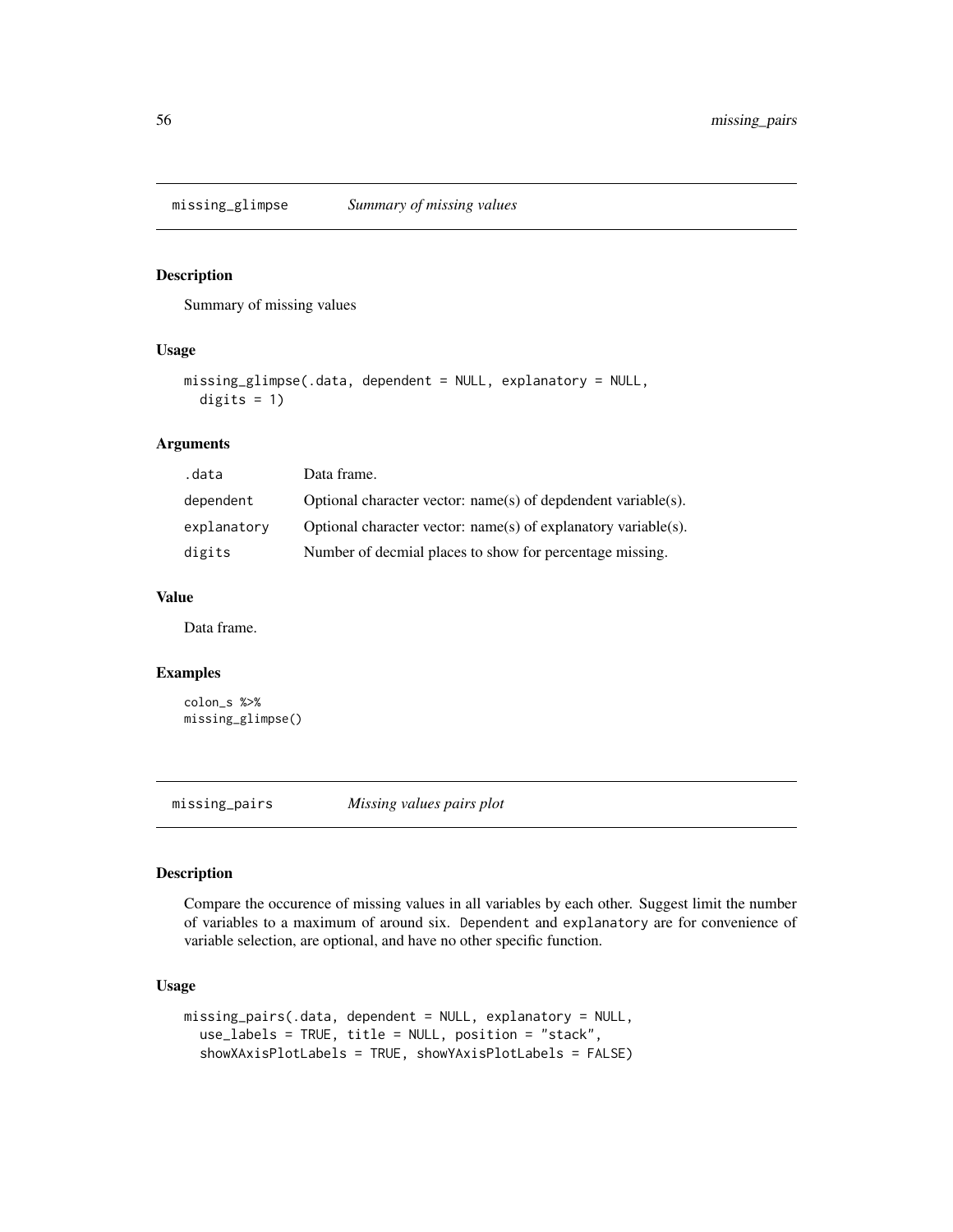## Arguments

| .data               | Data frame.                                                                     |  |
|---------------------|---------------------------------------------------------------------------------|--|
| dependent           | Character vector. Optional name of dependent variable.                          |  |
| explanatory         | Character vector. Optional name(s) of explanatory variables.                    |  |
| use_labels          | Use variable label names in plot labelling.                                     |  |
| title               | Character vector. Optional title for plot.                                      |  |
| position            | For discrete variables, choose "stack" or "fill" to show counts or proportions. |  |
| showXAxisPlotLabels |                                                                                 |  |
|                     | Show x-axis plot labels.                                                        |  |
| showYAxisPlotLabels |                                                                                 |  |
|                     | Show y-axis plot labels.                                                        |  |

# Value

A plot matrix comparing missing values in all variables against each other.

# Examples

```
## Not run:
explanatory = c("age", "nodes", "age.factor", "sex.factor", "obstruct.factor", "perfor.factor")
dependent = 'mort_5yr'
colon_s %>%
 missing_pairs(dependent, explanatory)
## End(Not run)
```
missing\_pattern *Characterise missing data for* finalfit *models*

# Description

Using finalfit conventions, produces a missing data matrix using [md.pattern](#page-0-0).

# Usage

```
missing_pattern(.data, dependent = NULL, explanatory = NULL,
  rotate.names = TRUE, ...)
```
#### Arguments

| .data        | Data frame. Missing values must be coded NA.                                  |
|--------------|-------------------------------------------------------------------------------|
| dependent    | Character vector usually of length 1, name of depdendent variable.            |
| explanatory  | Character vector of any length: name(s) of explanatory variables.             |
| rotate.names | Logical. Should the orientation of variable names on plot should be vertical. |
| $\ddotsc$    | pass other arguments such as $plot = TRUE$ to $md$ . $pattern$ .              |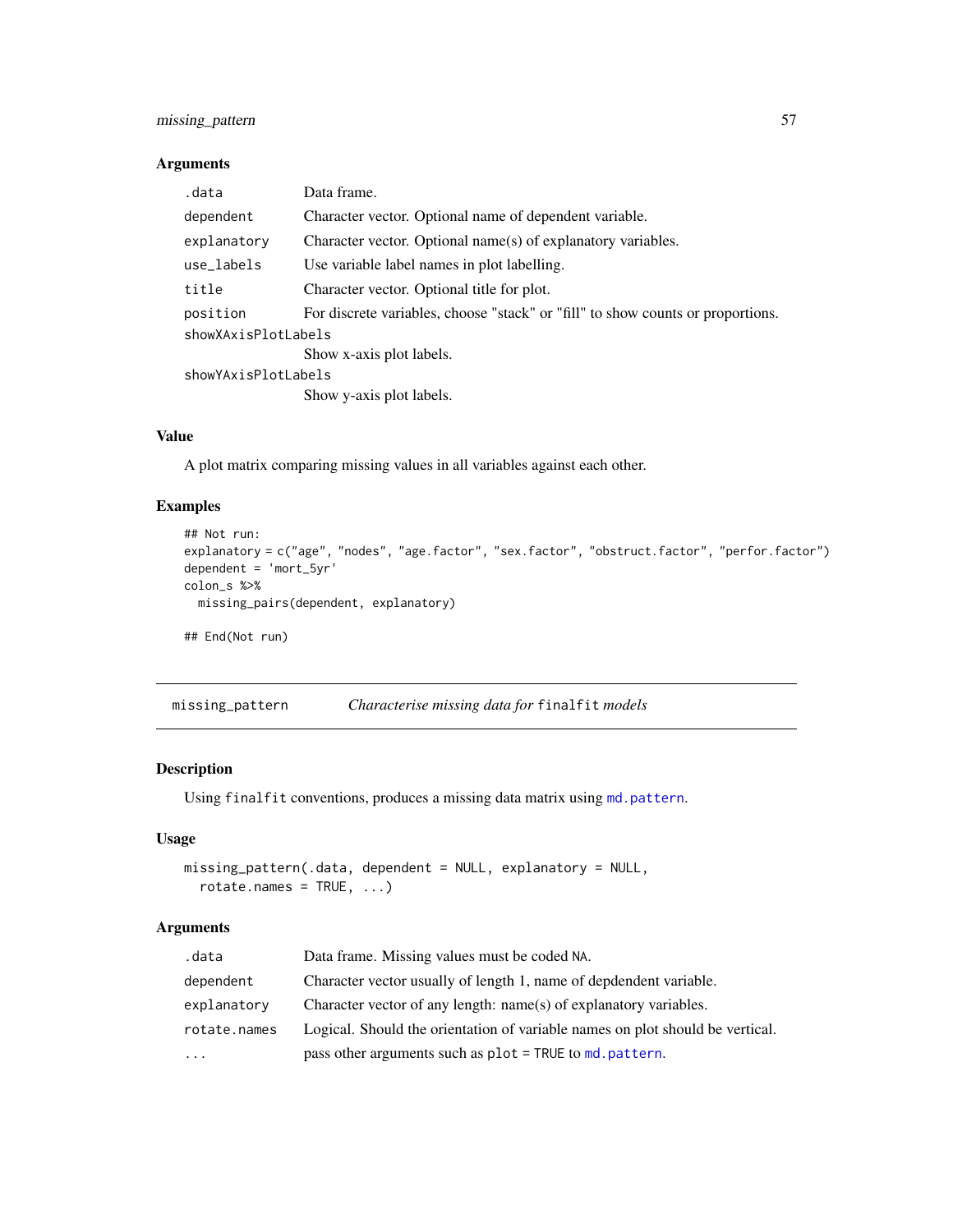# Value

A matrix with  $ncol(x)+1$  columns, in which each row corresponds to a missing data pattern  $(1=ob-1)$ served, 0=missing). Rows and columns are sorted in increasing amounts of missing information. The last column and row contain row and column counts, respectively.

#### Examples

```
library(finalfit)
library(dplyr)
explanatory = c("age.factor", "sex.factor", "obstruct.factor", "perfor.factor")
dependent = "mort_5yr"
colon_s %>%
missing_pattern(dependent, explanatory)
```
missing\_plot *Missing values occurence plot*

# Description

Create a plot of missing values by observations on the x-axis and variable on the y-axis. Dependent and explanatory are for convenience and are optional.

# Usage

```
missing_plot(.data, dependent = NULL, explanatory = NULL,
  use_labels = TRUE, title = NULL, plot_opts = NULL)
```
# Arguments

| .data       | Data frame.                                                   |
|-------------|---------------------------------------------------------------|
| dependent   | Character vector. Optional name of dependent variable.        |
| explanatory | Character vector. Optional name(s) of explanatory variables.  |
| use_labels  | Use variable label names in plot labelling.                   |
| title       | Character vector. Optional title for plot.                    |
| plot_opts   | A list of arguments to be appended to the ggplot call by "+". |

#### Value

Heat map of missing values in dataset.

```
colon_s %>%
 missing_plot()
```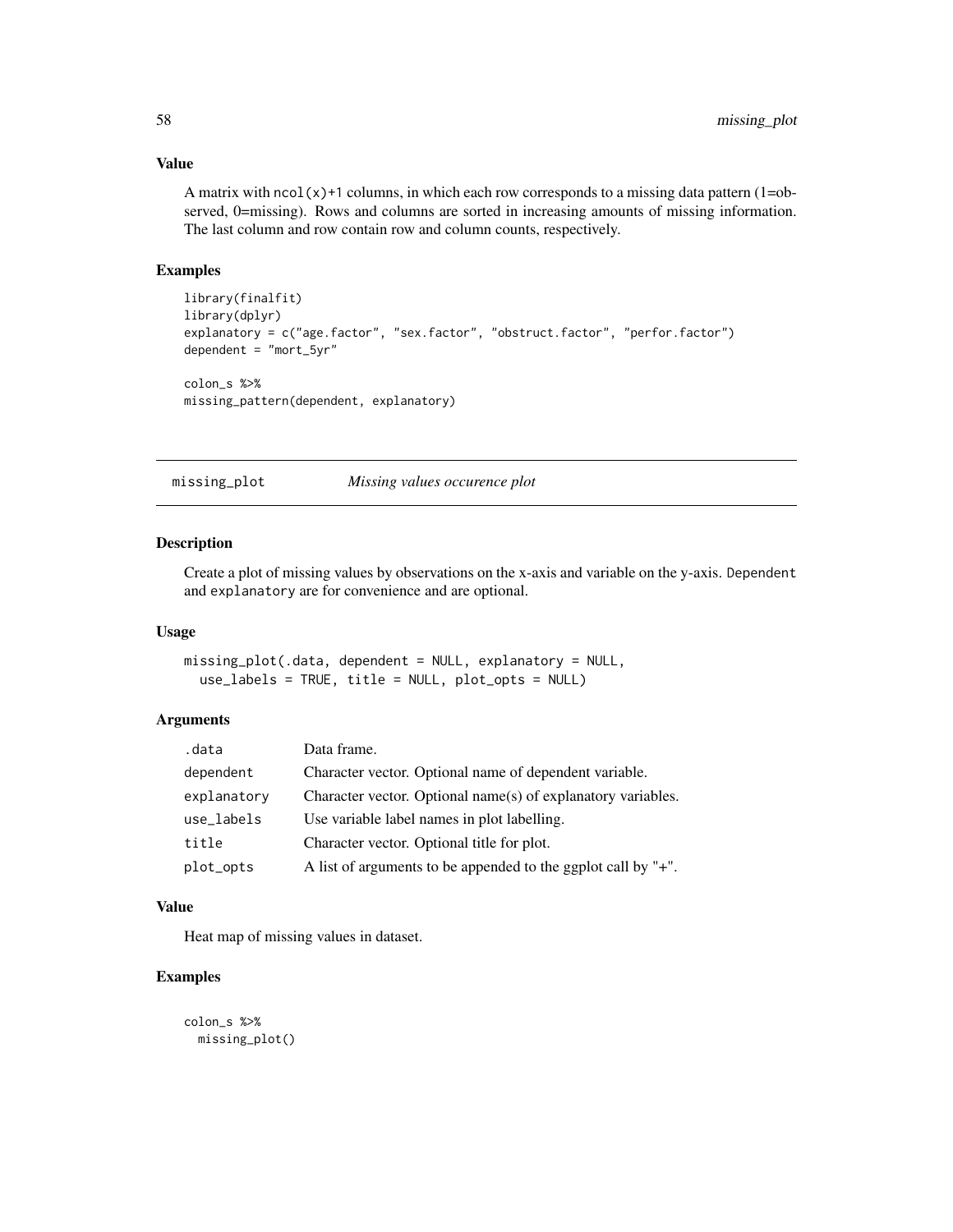missing\_predictorMatrix

*Create predictorMatrix for use with mice*

#### Description

Create predictorMatrix for use with mice

#### Usage

```
missing_predictorMatrix(.data, drop_from_imputed = NULL,
  drop_from_imputer = NULL)
```
## Arguments

.data Data frame. drop\_from\_imputed Quoted names of variables not to impute.

drop\_from\_imputer

Quoted names of variables not to use in imputation algorithm.

#### Value

Matrix formatted for predictorMatrix argument in mice.

```
library(mice)
library(dplyr)
# Create some extra missing data
## Smoking missing completely at random
set.seed(1)
colon_s$smoking_mcar =
 sample(c("Smoker", "Non-smoker", NA),
 dim(colon_s)[1], replace=TRUE,
 prob = c(0.2, 0.7, 0.1) %>%
 factor() %>%
 ff_label("Smoking (MCAR)")
## Make smoking missing conditional on patient sex
colon_s$smoking_mar[colon_s$sex.factor == "Female"] =
 sample(c("Smoker", "Non-smoker", NA),
 sum(colon_s$sex.factor == "Female"),
replace = TRUE, prob = c(0.1, 0.5, 0.4)colon_s$smoking_mar[colon_s$sex.factor == "Male"] =
 sample(c("Smoker", "Non-smoker", NA),
 sum(colon_s$sex.factor == "Male"),
```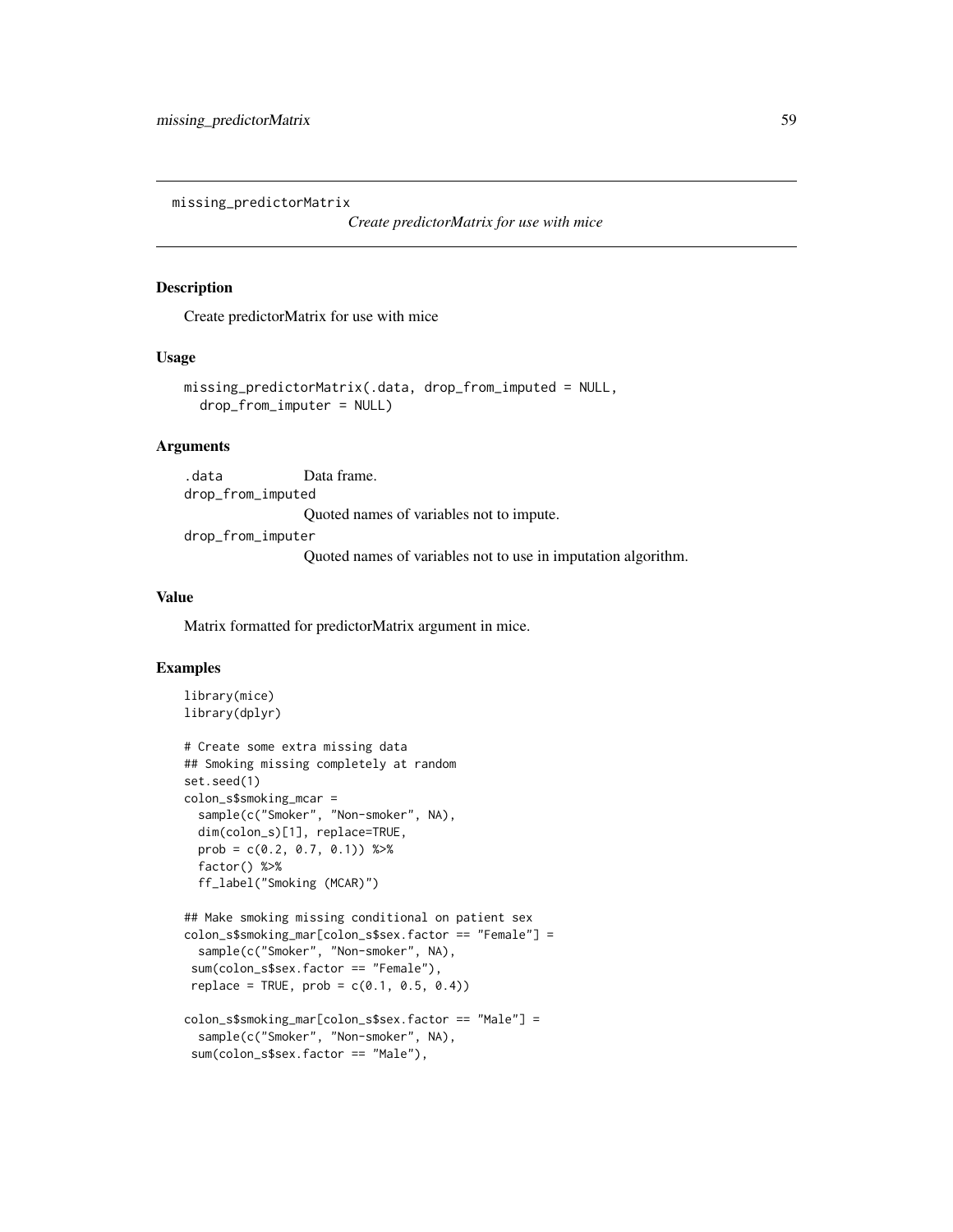```
replace=TRUE, prob = c(0.15, 0.75, 0.1))colon_s$smoking_mar = factor(colon_s$smoking_mar)%>%
  ff_label("Smoking (MAR)")
explanatory = c("age", "sex.factor",
  "nodes", "obstruct.factor", "smoking_mar")
dependent = "mort_5yr"
colon_s %>%
select(dependent, explanatory) %>%
  missing_predictorMatrix(drop_from_imputed =
    c("obstruct.factor", "mort_5yr")) -> predM
colon_s %>%
select(dependent, explanatory) %>%
mice(m = 2, predictorMatrix = predM) %>% # e.g. m=10 when for real
# Run logistic regression on each imputed set
with(glm(formula(ff_formula(dependent, explanatory)),
family="binomial")) %>%
pool() %>%
summary(conf.int = TRUE, exponentiate = TRUE) %>%
# Jiggle into finalfit format
mutate(explanatory_name = rownames(.)) %>%
select(explanatory_name, estimate, `2.5 %`, `97.5 %`, p.value) %>%
condense_fit(estimate_suffix = " (multiple imputation)") %>%
remove_intercept() -> fit_imputed
```
<span id="page-59-0"></span>

| nr | plot |
|----|------|
|    |      |
|    |      |

*Produce an odds ratio table and plot* 

#### Description

Produce an odds ratio table and plot from a glm() or lme4:: glmer() model.

#### Usage

```
or_plot(.data, dependent, explanatory, random_effect = NULL,
  factorlist = NULL, glmfit = NULL, confint_type = NULL,
  remove_ref = FALSE, breaks = NULL, column_space = c(-0.5, 0, 0.5),
 dependent_label = NULL, prefix = "",
  suffix = ": OR (95% CI, p-value)", table_test_size = 5,title\_text\_size = 18, plot\_opts = NULL, table\_opts = NULL, ...
```
# Arguments

| .data       | Data frame.                                                                     |
|-------------|---------------------------------------------------------------------------------|
| dependent   | Character vector of length 1: name of depdendent variable (must have 2 levels). |
| explanatory | Character vector of any length: name(s) of explanatory variables.               |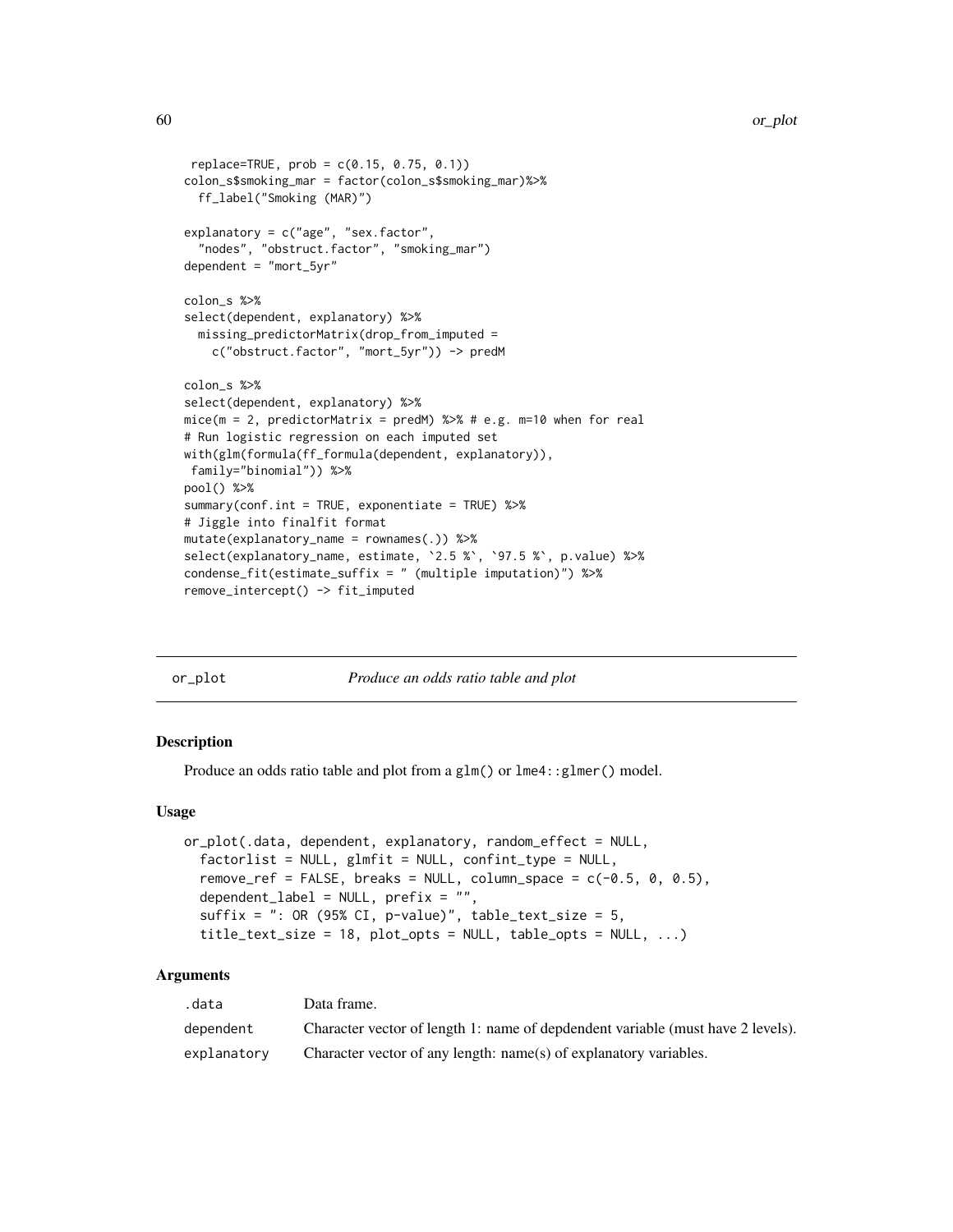#### or\_plot 61

| random_effect   | Character vector of length 1, name of random effect variable.                                                                            |  |
|-----------------|------------------------------------------------------------------------------------------------------------------------------------------|--|
| factorlist      | Option to provide output directly from summary_factorlist().                                                                             |  |
| glmfit          | Option to provide output directly from glmmulti() and glmmixed().                                                                        |  |
| confint_type    | One of c("profile","default") for GLM models or c("default", "Wald", "profile", "boot")<br>for glmer models. Note "default" $==$ "Wald". |  |
| remove_ref      | Logical. Remove reference level for factors.                                                                                             |  |
| breaks          | Manually specify x-axis breaks in format $c(0.1, 1, 10)$ .                                                                               |  |
| column_space    | Adjust table column spacing.                                                                                                             |  |
| dependent_label |                                                                                                                                          |  |
|                 | Main label for plot.                                                                                                                     |  |
| prefix          | Plots are titled by default with the dependent variable. This adds text before that<br>label.                                            |  |
| suffix          | Plots are titled with the dependent variable. This adds text after that label.                                                           |  |
| table_text_size |                                                                                                                                          |  |
|                 | Alter font size of table text.                                                                                                           |  |
| title_text_size |                                                                                                                                          |  |
|                 | Alter font size of title text.                                                                                                           |  |
| plot_opts       | A list of arguments to be appended to the ggplot call by "+".                                                                            |  |
| table_opts      | A list of arguments to be appended to the ggplot table call by "+".                                                                      |  |
| $\cdots$        | Other parameters.                                                                                                                        |  |

# Value

Returns a table and plot produced in ggplot2.

# See Also

Other finalfit plot functions: [coefficient\\_plot](#page-7-0), [ff\\_plot](#page-27-0), [hr\\_plot](#page-47-0), [surv\\_plot](#page-65-0)

```
library(finalfit)
library(dplyr)
library(ggplot2)
# OR plot
data(colon_s)
explanatory = c("age.factor", "sex.factor", "obstruct.factor", "perfor.factor")
dependent = "mort_5yr"
colon_s %>%
or_plot(dependent, explanatory)
colon_s %>%
  or_plot(dependent, explanatory, table_text_size=4, title_text_size=14,
    plot_opts=list(xlab("OR, 95% CI"), theme(axis.title = element_text(size=12))))
```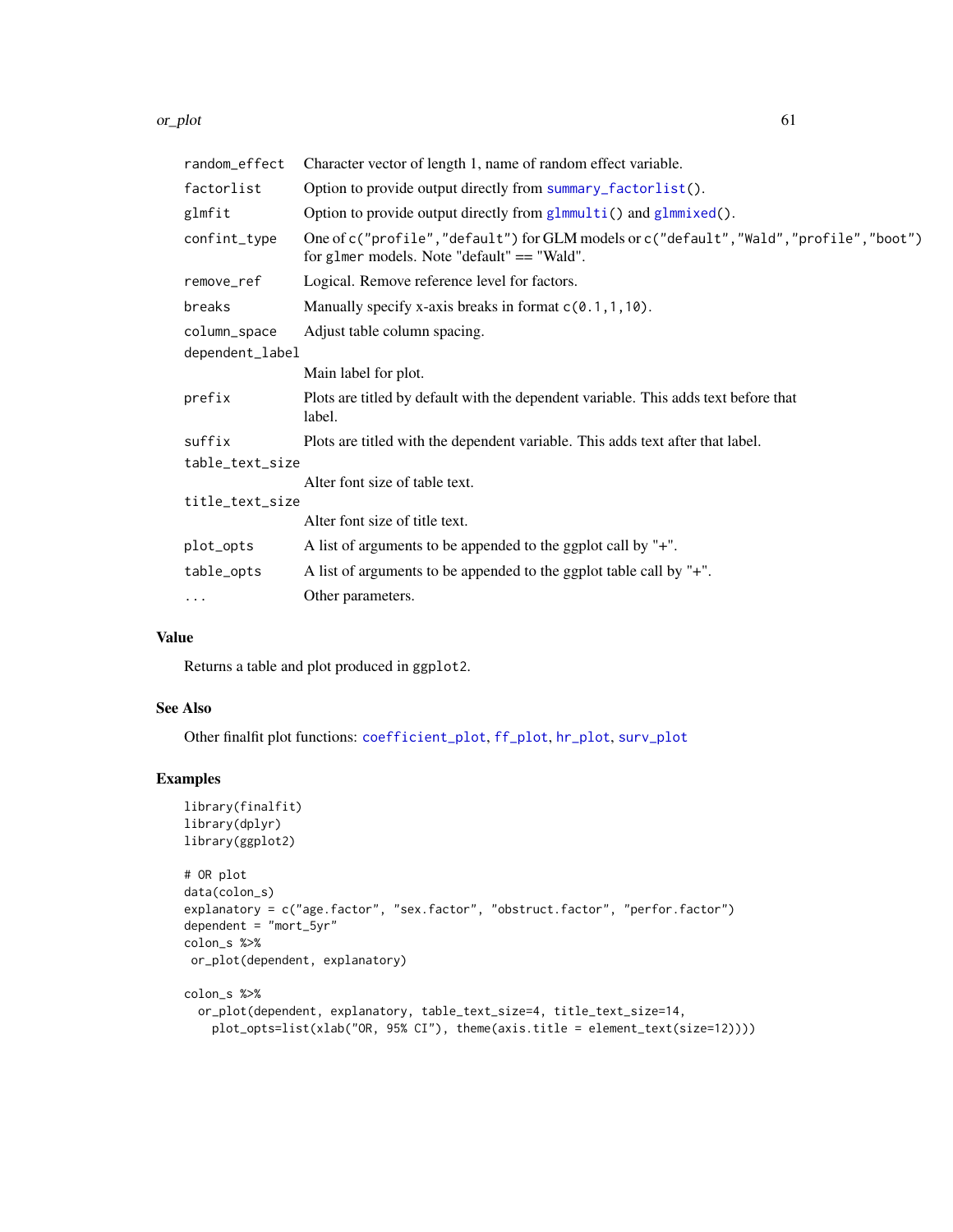Internal function, not called directly

# Usage

 $p\_tidy(x, digits, prefix = "="")$ 

# Arguments

| X      | Numeric vector of values to round                      |
|--------|--------------------------------------------------------|
| digits | Integer of length one: value to round to.              |
| prefix | Appended in front of values for use with condense_fit. |

# Details

e.g. for 3 decimal places I want 0.100, not 0.1. Note this function with convert 0.000 to <0.001. All other values are prefixed with "=" by default

# Value

Vector of strings.

rm\_duplicates *Remove duplicates and replace*

# Description

Remove duplicates and replace

# Usage

```
rm_duplicates(.var, fromLast = FALSE, replacement = "")
```
# Arguments

| . var       | Vector.                                           |
|-------------|---------------------------------------------------|
| fromLast    | Logical. Consider duplication from last to first. |
| replacement | Character for what to replace duplicate with.     |

# Value

Character vector.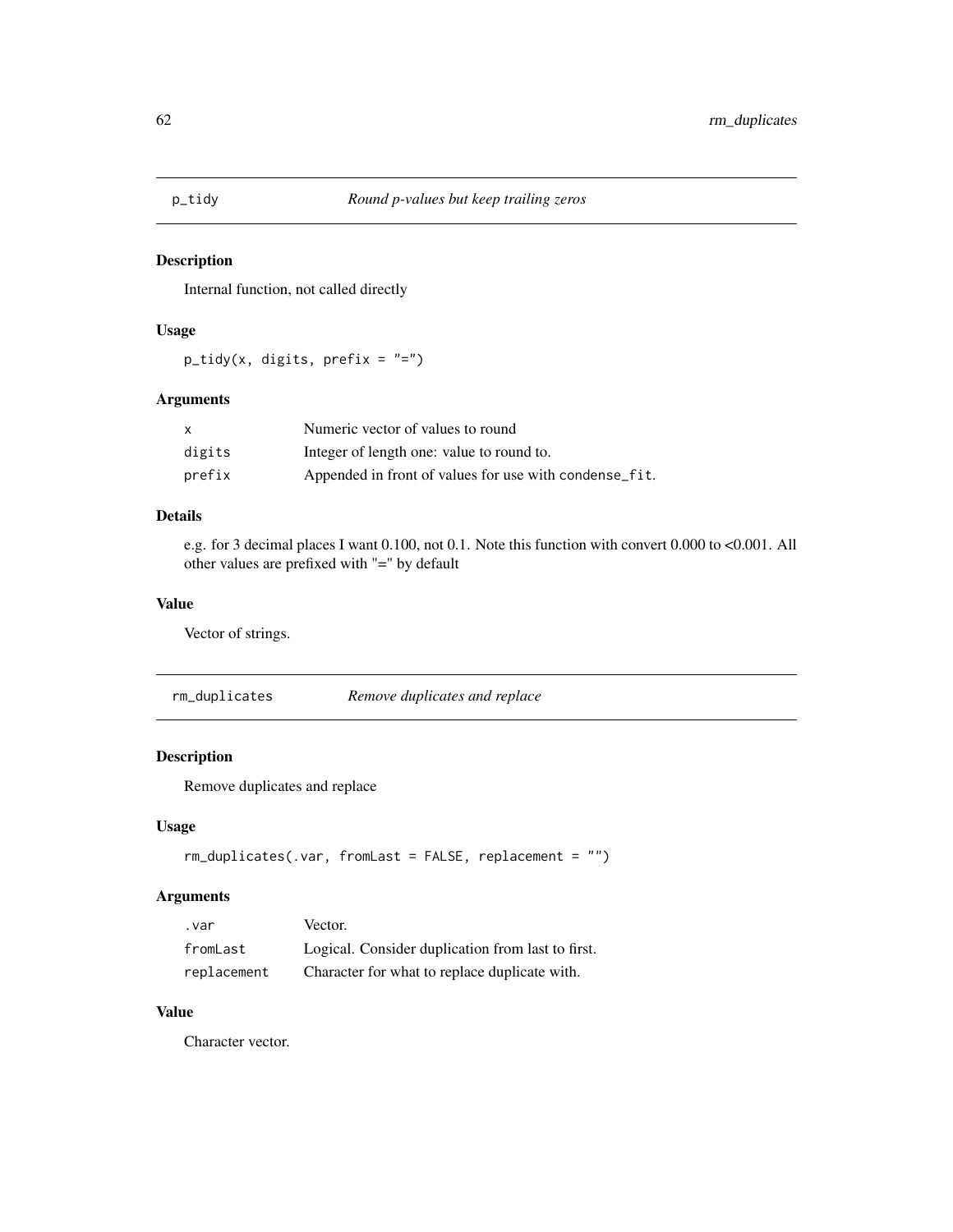e.g. for 3 decimal places I want 1.200, not 1.2.

#### Usage

round\_tidy(x, digits)

#### Arguments

| $\boldsymbol{\mathsf{x}}$ | Numeric vector of values to round         |
|---------------------------|-------------------------------------------|
| digits                    | Integer of length one: value to round to. |

#### Value

Vector of strings.

### Examples

round\_tidy(0.01023, 3)

<span id="page-62-0"></span>summary\_factorlist *Summarise a set of factors (or continuous variables) by a dependent variable*

# **Description**

A function that takes a single dependent variable with a vector of explanatory variable names (continuous or categorical variables) to produce a summary table.

#### Usage

```
summary_factorlist(.data, dependent = NULL, explanatory, cont = "mean",
 cont\_nonpara = NULL, cont\_cut = 5, cont\_range = FALSE, p = FALSE,
 p_cont_para = "aov", p_cat = "chisq", column = TRUE,
 total_col = FALSE, orderbytotal = FALSE, digits = c(1, 1, 3, 1),
 na_include = FALSE, na_include_dependent = FALSE,
 na_complete_cases = FALSE, na_to_p = FALSE, fit_id = FALSE,
 add_dependent_label = FALSE, dependent_label_prefix = "Dependent: ",
 dependent_label_suffix = "", add_col_totals = FALSE,
 include_col_totals_percent = TRUE, col_totals_rowname = NULL,
 col_totals_prefix = "", add_row_totals = FALSE,
 include_row_missing_col = TRUE, row_totals_colname = "Total N",
 row_missing_colname = "Missing N", catTest = NULL)
```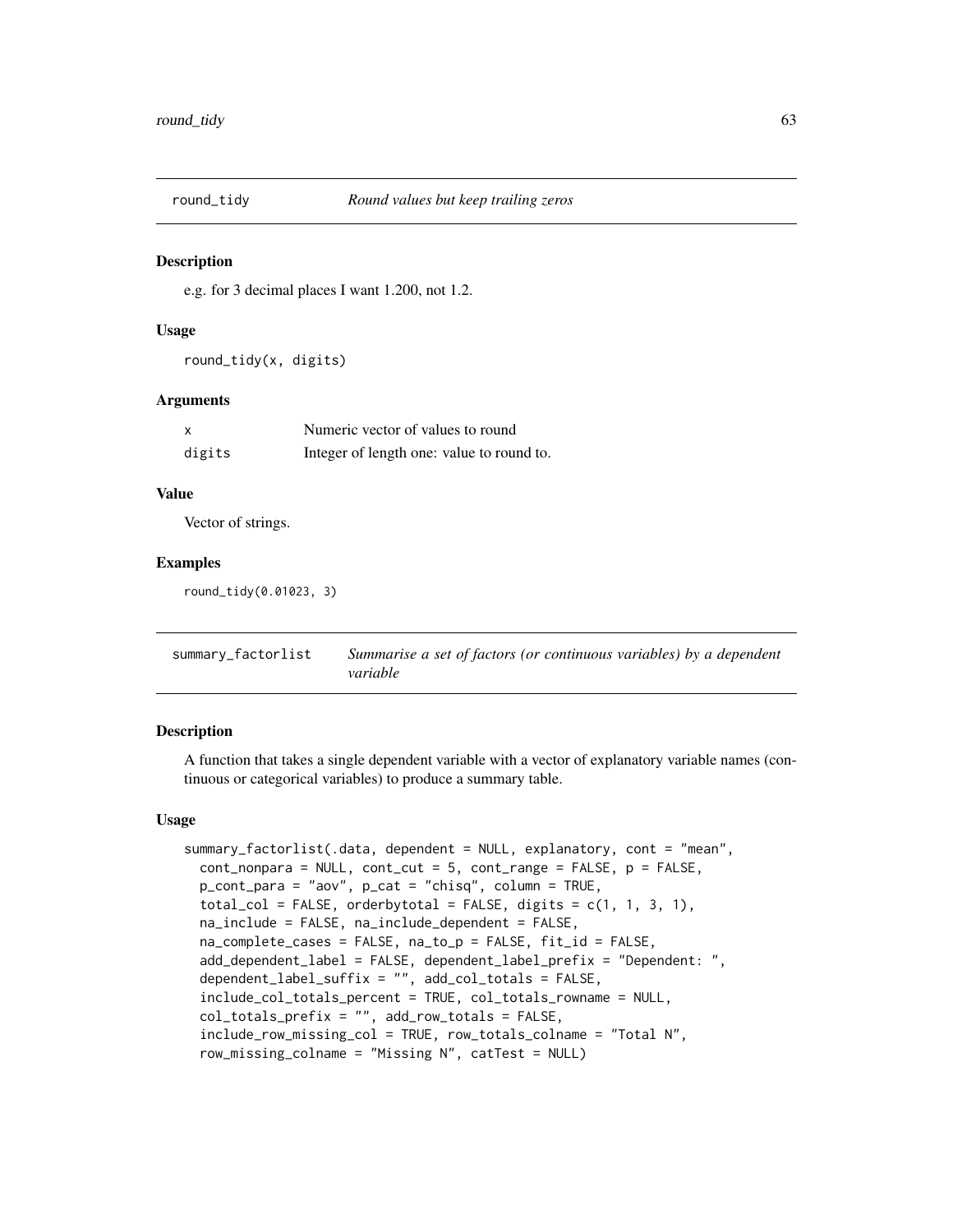# Arguments

| .data                                           | Dataframe.                                                                                                                                                                                                                                                                                                        |
|-------------------------------------------------|-------------------------------------------------------------------------------------------------------------------------------------------------------------------------------------------------------------------------------------------------------------------------------------------------------------------|
| dependent                                       | Character vector of length 1: name of dependent variable (2 to 5 factor levels).                                                                                                                                                                                                                                  |
| explanatory                                     | Character vector of any length: name(s) of explanatory variables.                                                                                                                                                                                                                                                 |
| cont                                            | Summary for continuous explanatory variables: "mean" (standard deviation) or<br>"median" (interquartile range). If "median" then non-parametric hypothesis test<br>performed (see below).                                                                                                                         |
| cont_nonpara                                    | Numeric vector of form e.g. c(1,2). Specify which variables to perform non-<br>parametric hypothesis tests on and summarise with "median".                                                                                                                                                                        |
| cont_cut                                        | Numeric: number of unique values in continuous variable at which to consider<br>it a factor.                                                                                                                                                                                                                      |
| cont_range                                      | Logical. Median is show with 1st and 3rd quartiles.                                                                                                                                                                                                                                                               |
| p                                               | Logical: Include null hypothesis statistical test.                                                                                                                                                                                                                                                                |
| p_cont_para                                     | Character. Continuous variable parametric test. One of either "aov" (analy-<br>sis of variance) or "t.test" for Welch two sample t-test. Note continuous non-<br>parametric test is always Kruskal Wallis (kruskal.test) which in two-group set-<br>ting is equivalent to Mann-Whitney U /Wilcoxon rank sum test. |
|                                                 | For continous dependent and continuous explanatory, the parametric test p-value<br>returned is for the Pearson correlation coefficient. The non-parametric equiva-<br>lent is for the p-value for the Spearman correlation coefficient.                                                                           |
| p_cat                                           | Character. Categorical variable test. One of either "chisq" or "fisher".                                                                                                                                                                                                                                          |
| column                                          | Logical: Compute margins by column rather than row.                                                                                                                                                                                                                                                               |
| total_col                                       | Logical: include a total column summing across factor levels.                                                                                                                                                                                                                                                     |
| orderbytotal                                    | Logical: order final table by total column high to low.                                                                                                                                                                                                                                                           |
| digits                                          | Number of digits to round to (1) mean/median, (2) standard deviation / interquar-<br>tile range, $(3)$ p-value, $(4)$ count percentage.                                                                                                                                                                           |
| na_include<br>na_include_dependent              | Logical: make explanatory variables missing data explicit (NA).                                                                                                                                                                                                                                                   |
|                                                 | Logical: make dependent variable missing data explicit.                                                                                                                                                                                                                                                           |
| na_complete_cases                               |                                                                                                                                                                                                                                                                                                                   |
|                                                 | Logical: include only rows with complete data.                                                                                                                                                                                                                                                                    |
| na_to_p                                         | Logical: include missing as group in statistical test.                                                                                                                                                                                                                                                            |
| fit_id                                          | Logical: allows merging via finalfit_merge.                                                                                                                                                                                                                                                                       |
| add_dependent_label                             | Add the name of the dependent label to the top left of table.                                                                                                                                                                                                                                                     |
| dependent_label_prefix                          |                                                                                                                                                                                                                                                                                                                   |
|                                                 | Add text before dependent label.                                                                                                                                                                                                                                                                                  |
| dependent_label_suffix                          |                                                                                                                                                                                                                                                                                                                   |
|                                                 | Add text after dependent label.                                                                                                                                                                                                                                                                                   |
| add_col_totals Logical. Include column total n. |                                                                                                                                                                                                                                                                                                                   |
| include_col_totals_percent                      |                                                                                                                                                                                                                                                                                                                   |
|                                                 | Include column percentage of total.                                                                                                                                                                                                                                                                               |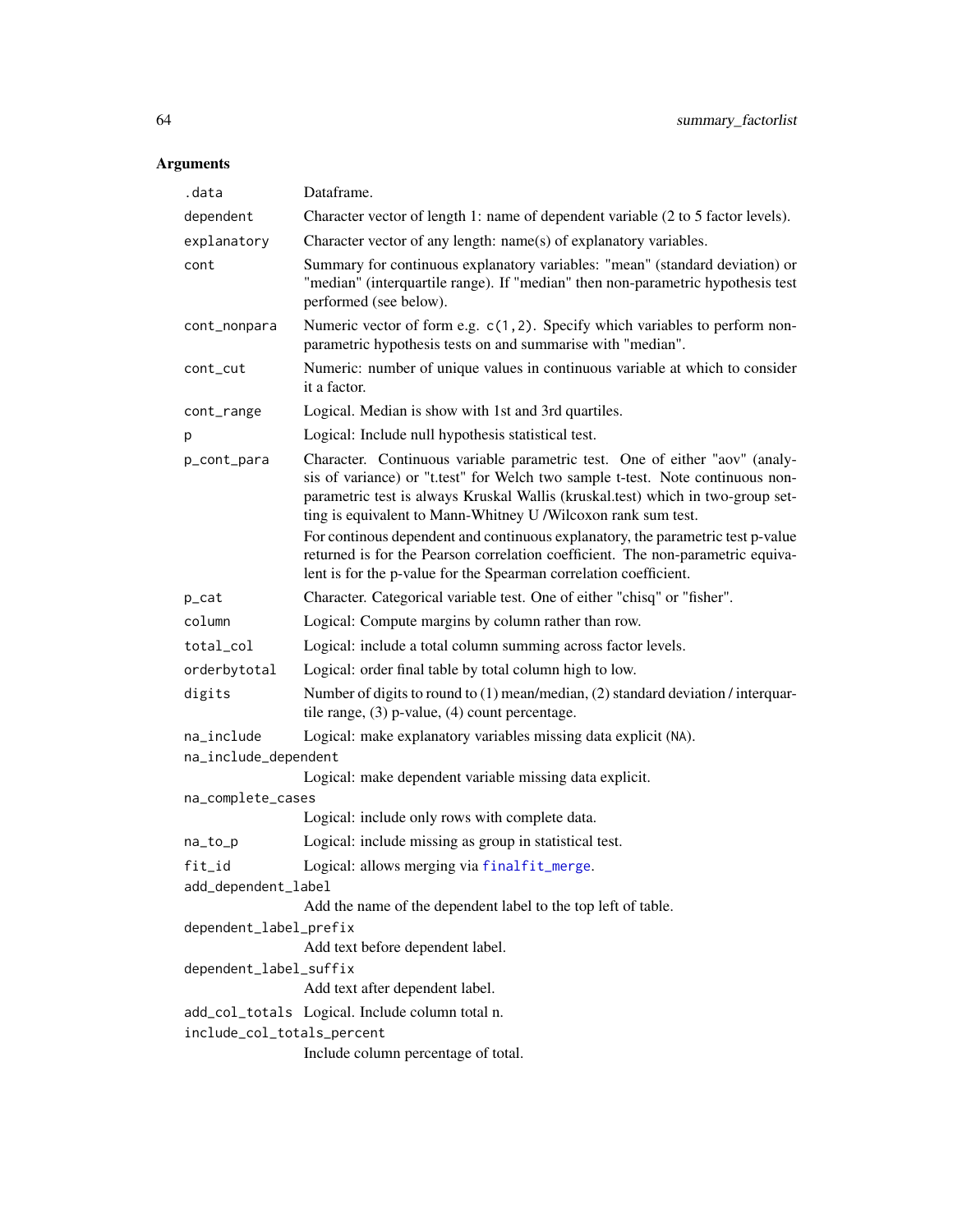| col_totals_rowname      |                                                                                                                                          |  |
|-------------------------|------------------------------------------------------------------------------------------------------------------------------------------|--|
|                         | Logical. Row name for column totals.                                                                                                     |  |
| col_totals_prefix       |                                                                                                                                          |  |
|                         | Character. Prefix to column totals, e.g. "N=".                                                                                           |  |
|                         | add_row_totals Logical. Include row totals. Note this differs from total_col above particularly<br>for continuous explanatory variables. |  |
| include_row_missing_col |                                                                                                                                          |  |
|                         | Logical. Include missing data total for each row. Only used when add_row_totals<br>is TRUE.                                              |  |
| row_totals_colname      |                                                                                                                                          |  |
|                         | Character. Column name for row totals.                                                                                                   |  |
| row_missing_colname     |                                                                                                                                          |  |
|                         | Character. Column name for missing data totals for each row.                                                                             |  |
| catTest                 | Deprecated. See p_cat above.                                                                                                             |  |
|                         |                                                                                                                                          |  |

### Details

This function aims to produce publication-ready summary tables for categorical or continuous dependent variables. It usually takes a categorical dependent variable to produce a cross table of counts and proportions expressed as percentages or summarised continuous explanatory variables. However, it will take a continuous dependent variable to produce mean (standard deviation) or median (interquartile range) for use with linear regression models.

#### Value

Returns a factorlist dataframe.

#### See Also

[fit2df](#page-37-0) [ff\\_column\\_totals](#page-16-0) [ff\\_row\\_totals](#page-32-0) [ff\\_label](#page-20-1) [ff\\_glimpse](#page-18-0) [ff\\_percent\\_only](#page-25-0)

```
library(finalfit)
library(dplyr)
# Load example dataset, modified version of survival::colon
data(colon_s)
# Table 1 - Patient demographics ----
explanatory = c("age", "age.factor", "sex.factor", "obstruct.factor")
dependent = "perfor.factor"
colon_s %>%
  summary_factorlist(dependent, explanatory, p=TRUE)
# summary.factorlist() is also commonly used to summarise any number of
# variables by an outcome variable (say dead yes/no).
# Table 2 - 5 yr mortality ----
explanatory = c("age.factor", "sex.factor", "obstruct.factor", "perfor.factor")
dependent = "mort_5yr"
```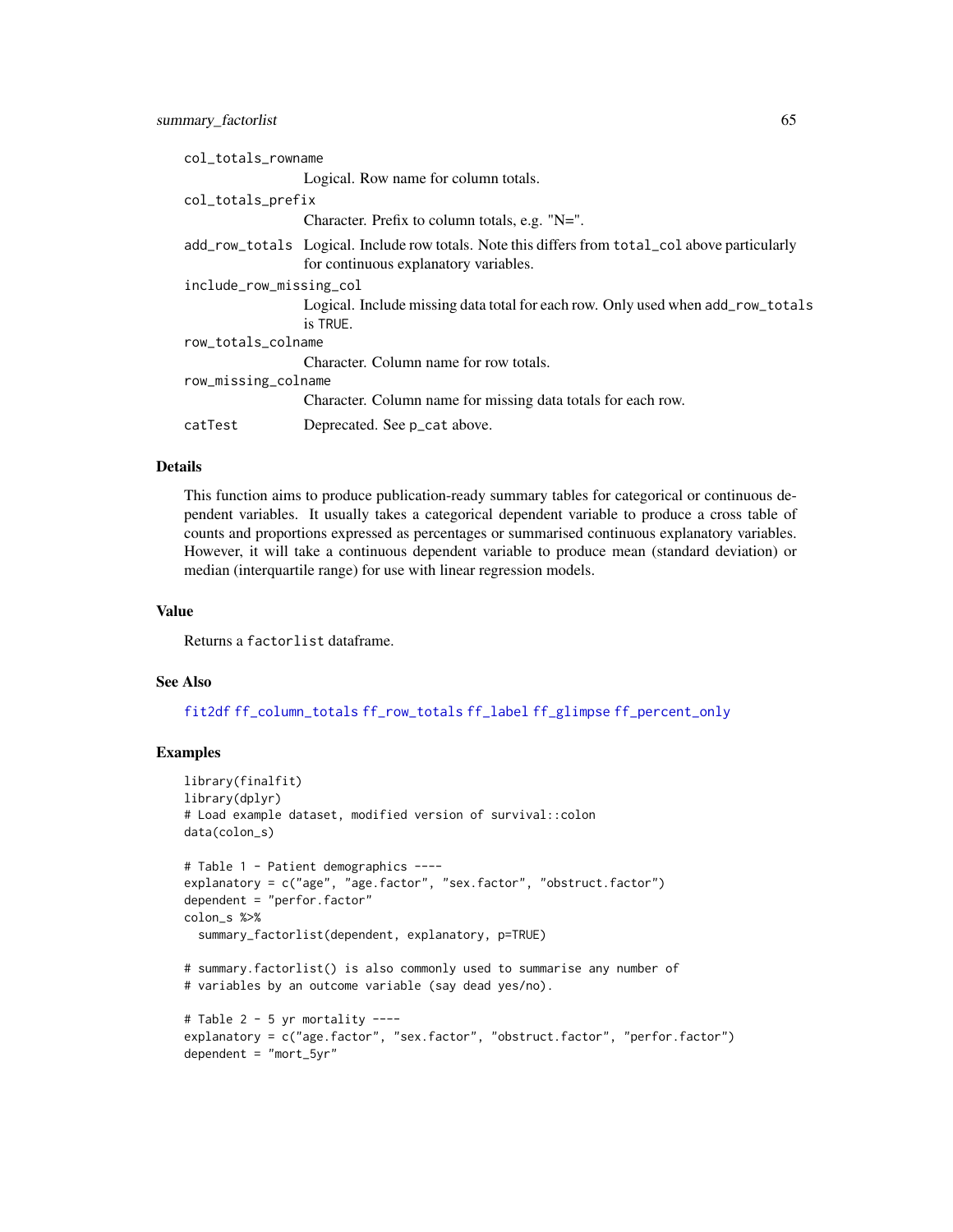```
colon_s %>%
  summary_factorlist(dependent, explanatory)
```
# <span id="page-65-0"></span>surv\_plot *Plot survival curves with number-at-risk table*

# Description

Produce a survival curve plot and number-at-risk table using survminer:: ggsurvplot and finalfit conventions.

# Usage

surv\_plot(.data, dependent, explanatory, ...)

#### Arguments

| .data       | Dataframe.                                                                    |
|-------------|-------------------------------------------------------------------------------|
| dependent   | Character vector of length 1: Survival object of the form Surv(time, status). |
| explanatory | Character vector of max length 2: quoted name(s) of explanatory variables.    |
| $\cdots$    | Arguments passed to ggsurvplot.                                               |

## Value

Returns a table and plot produced in ggplot2.

#### See Also

Other finalfit plot functions: [coefficient\\_plot](#page-7-0), [ff\\_plot](#page-27-0), [hr\\_plot](#page-47-0), [or\\_plot](#page-59-0)

```
library(finalfit)
library(dplyr)
# Survival plot
data(colon_s)
explanatory = c("perfor.factor")
dependent = "Surv(time, status)"
colon_s %>%
  surv_plot(dependent, explanatory, xlab="Time (days)", pval=TRUE, legend="none")
```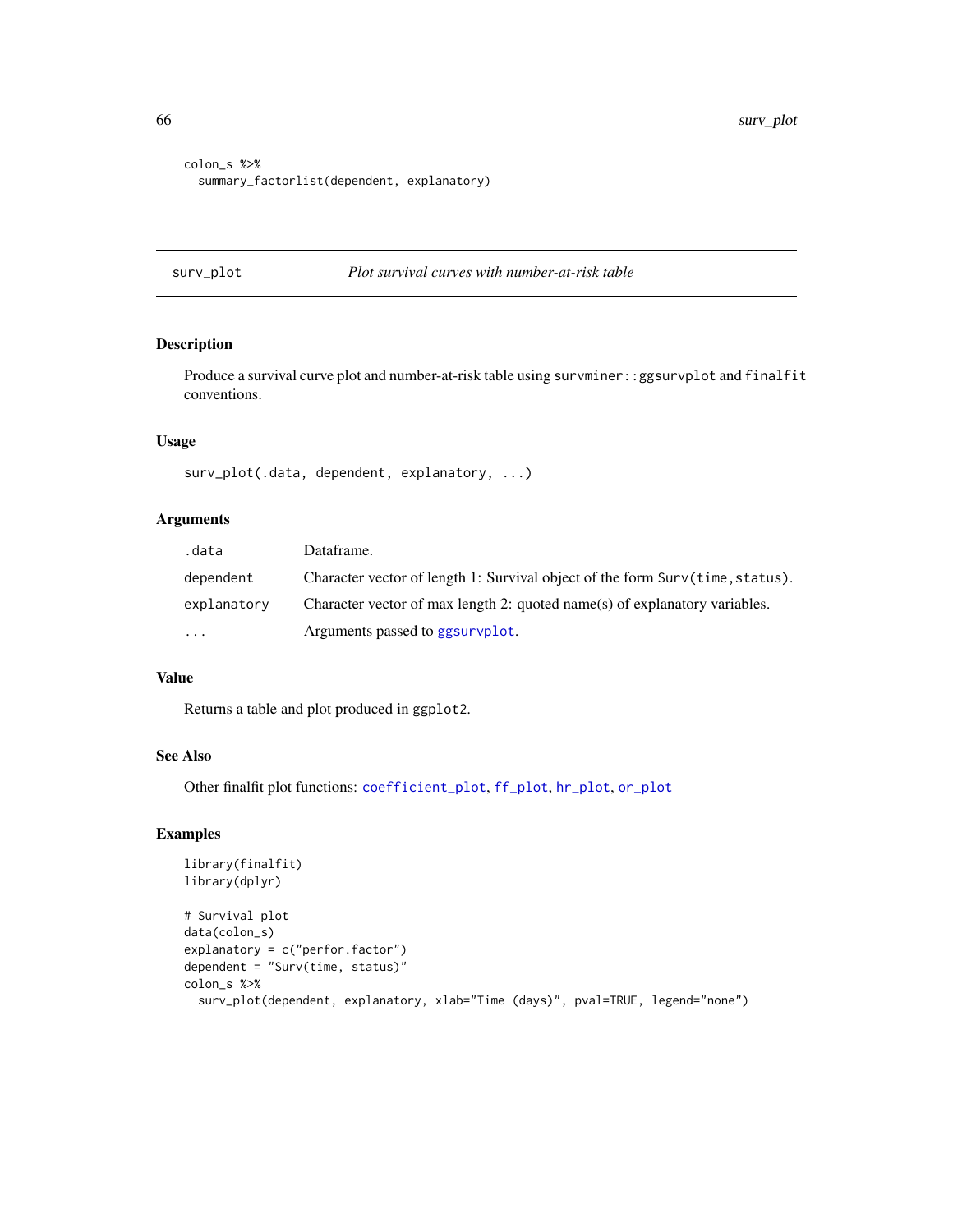<span id="page-66-0"></span>

Wrapper for [svyglm](#page-0-0). Fit a generalised linear model to data from a complex survey design, with inverse-probability weighting and design-based standard errors.

### Usage

svyglmmulti(design, dependent, explanatory, ...)

#### Arguments

| design      | Survey design.                                                                  |
|-------------|---------------------------------------------------------------------------------|
| dependent   | Character vector of length 1: name of depdendent variable (must have 2 levels). |
| explanatory | Character vector of any length: name(s) of explanatory variables.               |
| $\cdots$    | Other arguments to be passed to syvglm.                                         |

# Value

A list of univariable fitted model outputs. Output is of class svyglmlist.

# See Also

[fit2df](#page-37-0)[,finalfit\\_merge](#page-20-0)

Other finalfit model wrappers: [coxphmulti](#page-9-0), [coxphuni](#page-10-0), [crrmulti](#page-11-0), [crruni](#page-12-0), [glmmixed](#page-43-0), [glmmulti\\_boot](#page-45-0), [glmmulti](#page-44-0), [glmuni](#page-46-0), [lmmixed](#page-50-0), [lmmulti](#page-51-0), [lmuni](#page-52-0), [svyglmuni](#page-68-0)

# Examples

# Examples taken from survey::svyglm() help page.

```
library(survey)
library(dplyr)
data(api)
dependent = "api00"explanatory = c("ell", "meals", "mobility")
library(survey)
library(dplyr)
data(api)
apistrat = apistrat %>%
 mutate(
 api00 = ff_label(api00, "API in 2000 (api00)"),
```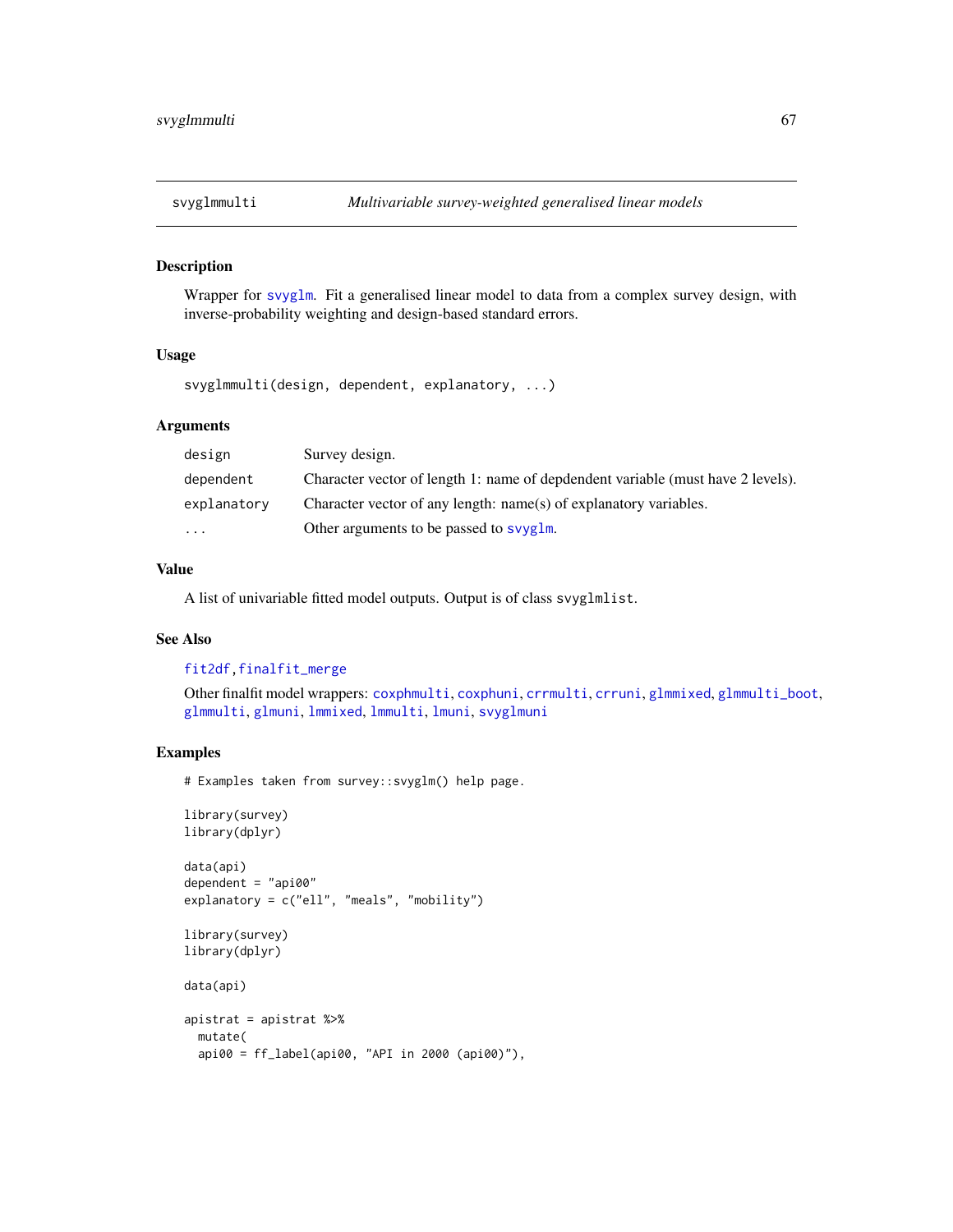```
ell = ff_label(ell, "English language learners (percent)(ell)"),
 meals = ff_label(meals, "Meals eligible (percent)(meals)"),
 mobility = ff_label(mobility, "First year at the school (percent)(mobility)"),
 sch.wide = ff_label(sch.wide, "School-wide target met (sch.wide)")
 \lambda# Linear example
dependent = "api00"explanatory = c("ell", "meals", "mobility")
# Stratified design
dstrat = svydesign(id=~1,strata=~stype, weights=~pw, data=apistrat, fpc=~fpc)
# Univariable fit
fit_uni = dstrat %>%
 svyglmuni(dependent, explanatory) %>%
 fit2df(estimate_suffix = " (univariable)")
# Multivariable fit
fit_multi = dstrat %>%
 svyglmmulti(dependent, explanatory) %>%
 fit2df(estimate_suffix = " (multivariable)")
# Pipe together
apistrat %>%
 summary_factorlist(dependent, explanatory, fit_id = TRUE) %>%
 ff_merge(fit_uni) %>%
 ff_merge(fit_multi) %>%
 select(-fit_id, -index) %>%
 dependent_label(apistrat, dependent)
# Binomial example
## Note model family needs specified and exponentiation if desired
dependent = "sch.wide"
explanatory = c("ell", "meals", "mobility")
# Univariable fit
fit_uni = dstrat %>%
  svyglmuni(dependent, explanatory, family = "quasibinomial") %>%
 fit2df(exp = TRUE, estimate_name = "OR", estimate_suffix = " (univariable)")
# Multivariable fit
fit_multi = dstrat %>%
 svyglmmulti(dependent, explanatory, family = "quasibinomial") %>%
 fit2df(exp = TRUE, estimate_name = "OR", estimate_suffix = " (multivariable)")
# Pipe together
apistrat %>%
 summary_factorlist(dependent, explanatory, fit_id = TRUE) %>%
 ff_merge(fit_uni) %>%
 ff_merge(fit_multi) %>%
  select(-fit_id, -index) %>%
```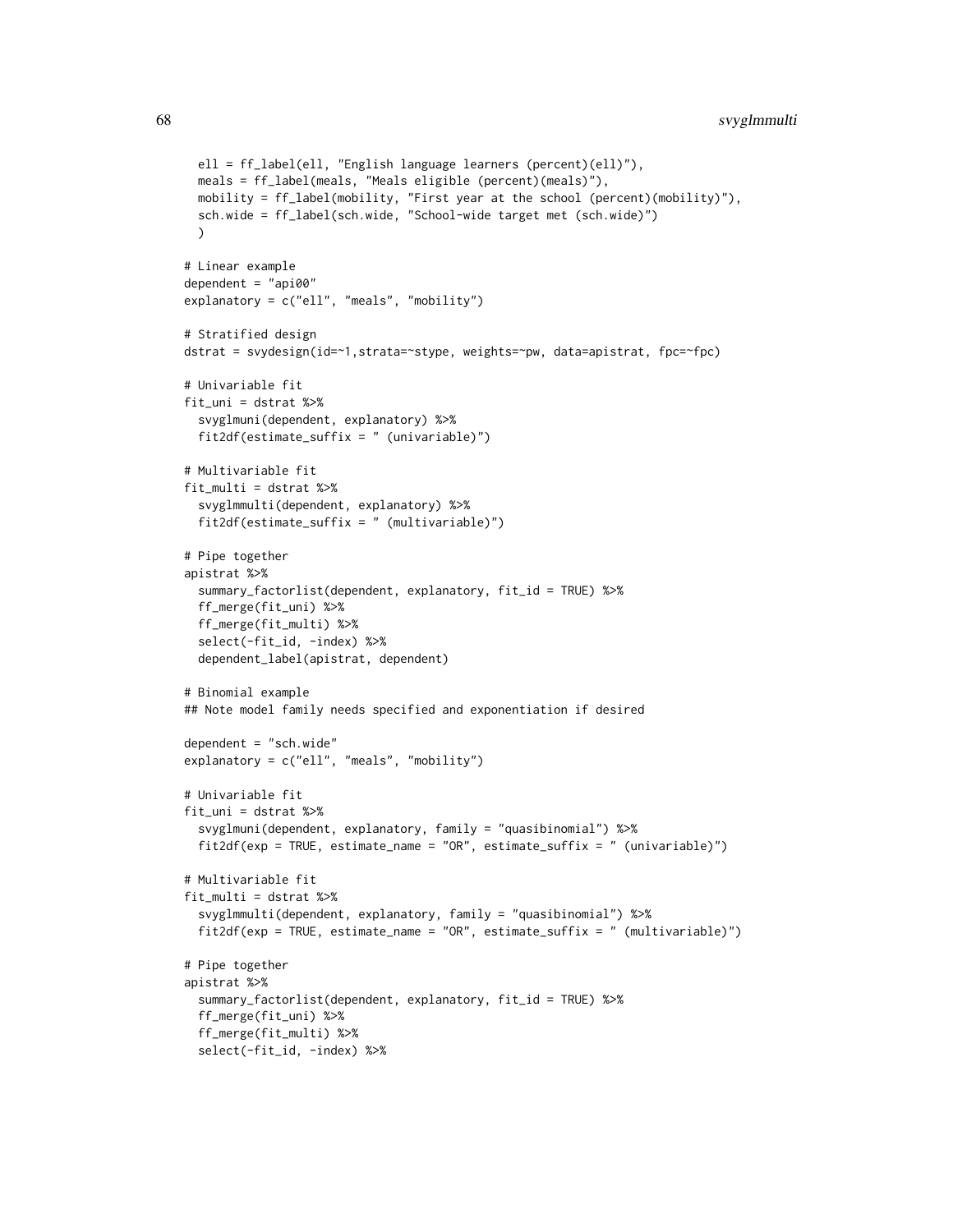# svyglmuni 69

dependent\_label(apistrat, dependent)

<span id="page-68-0"></span>svyglmuni *Univariable survey-weighted generalised linear models*

# Description

Wrapper for [svyglm](#page-0-0). Fit a generalised linear model to data from a complex survey design, with inverse-probability weighting and design-based standard errors.

#### Usage

```
svyglmuni(design, dependent, explanatory, ...)
```
#### Arguments

| design      | Survey design.                                                                  |
|-------------|---------------------------------------------------------------------------------|
| dependent   | Character vector of length 1: name of depdendent variable (must have 2 levels). |
| explanatory | Character vector of any length: name(s) of explanatory variables.               |
| $\cdots$    | Other arguments to be passed to syvglm.                                         |

## Value

A list of univariable fitted model outputs. Output is of class svyglmlist.

#### See Also

# [fit2df](#page-37-0)[,finalfit\\_merge](#page-20-0)

Other finalfit model wrappers: [coxphmulti](#page-9-0), [coxphuni](#page-10-0), [crrmulti](#page-11-0), [crruni](#page-12-0), [glmmixed](#page-43-0), [glmmulti\\_boot](#page-45-0), [glmmulti](#page-44-0), [glmuni](#page-46-0), [lmmixed](#page-50-0), [lmmulti](#page-51-0), [lmuni](#page-52-0), [svyglmmulti](#page-66-0)

### Examples

# Examples taken from survey::svyglm() help page.

```
library(survey)
library(dplyr)
```
data(api) dependent = "api00" explanatory = c("ell", "meals", "mobility")

```
library(survey)
library(dplyr)
```
data(api)

apistrat = apistrat %>%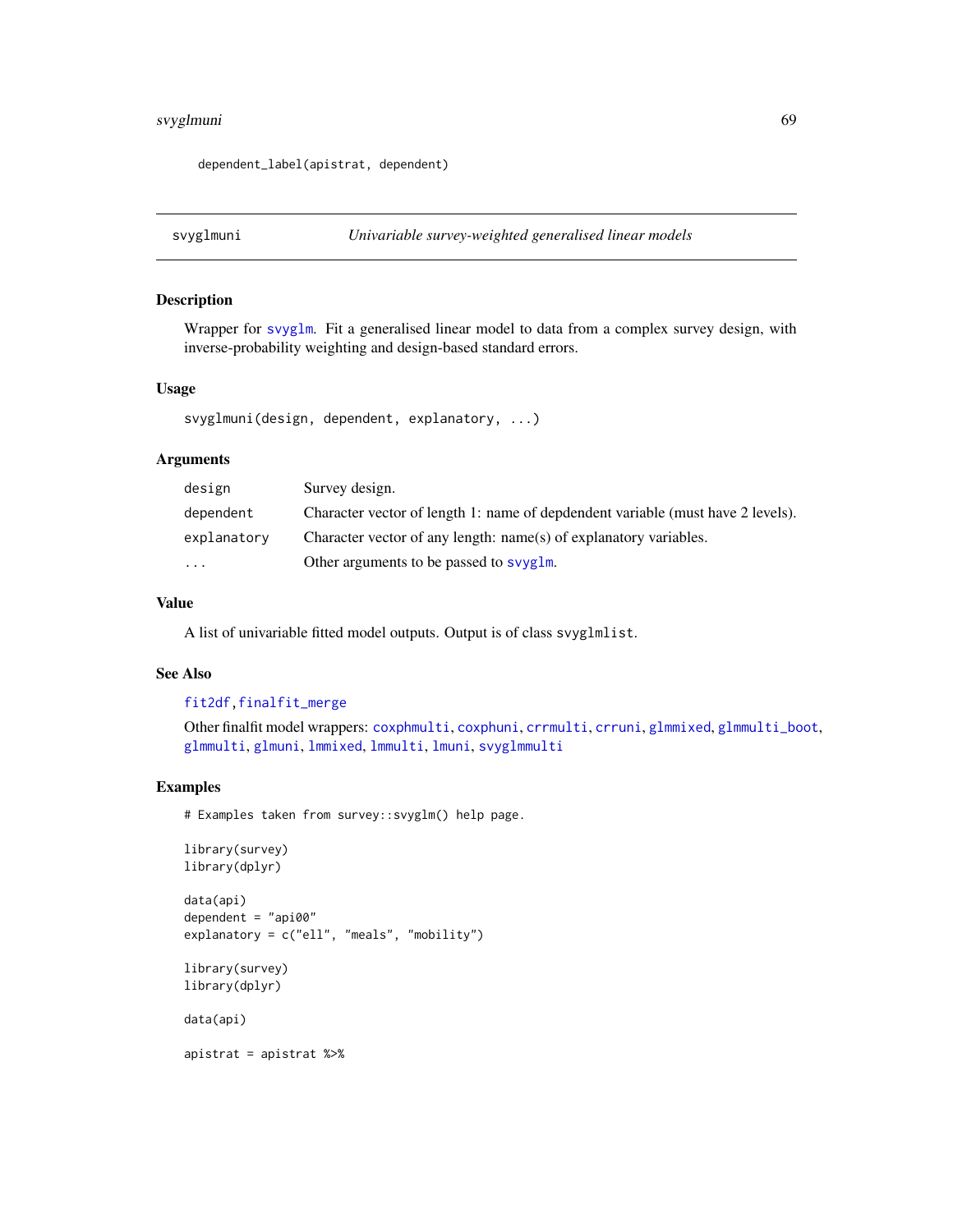```
mutate(
 api00 = ff_label(api00, "API in 2000 (api00)"),
 ell = ff_label(ell, "English language learners (percent)(ell)"),
 meals = ff_label(meals, "Meals eligible (percent)(meals)"),
 mobility = ff_label(mobility, "First year at the school (percent)(mobility)"),
 sch.wide = ff_label(sch.wide, "School-wide target met (sch.wide)")
 )
# Linear example
dependent = "api00"
explanatory = c("ell", "meals", "mobility")
# Stratified design
dstrat = svydesign(id=~1,strata=~stype, weights=~pw, data=apistrat, fpc=~fpc)
# Univariable fit
fit_uni = dstrat %>%
 svyglmuni(dependent, explanatory) %>%
 fit2df(estimate_suffix = " (univariable)")
# Multivariable fit
fit_multi = dstrat %>%
 svyglmmulti(dependent, explanatory) %>%
 fit2df(estimate_suffix = " (multivariable)")
# Pipe together
apistrat %>%
 summary_factorlist(dependent, explanatory, fit_id = TRUE) %>%
 ff_merge(fit_uni) %>%
 ff_merge(fit_multi) %>%
 select(-fit_id, -index) %>%
 dependent_label(apistrat, dependent)
# Binomial example
## Note model family needs specified and exponentiation if desired
dependent = "sch.wide"
explanatory = c("ell", "meals", "mobility")
# Univariable fit
fit_uni = dstrat %>%
  svyglmuni(dependent, explanatory, family = "quasibinomial") %>%
 fit2df(exp = TRUE, estimate_name = "OR", estimate_suffix = " (univariable)")
# Multivariable fit
fit_multi = dstrat %>%
 svyglmmulti(dependent, explanatory, family = "quasibinomial") %>%
 fit2df(exp = TRUE, estimate_name = "OR", estimate_suffix = " (multivariable)")
# Pipe together
apistrat %>%
  summary_factorlist(dependent, explanatory, fit_id = TRUE) %>%
 ff_merge(fit_uni) %>%
```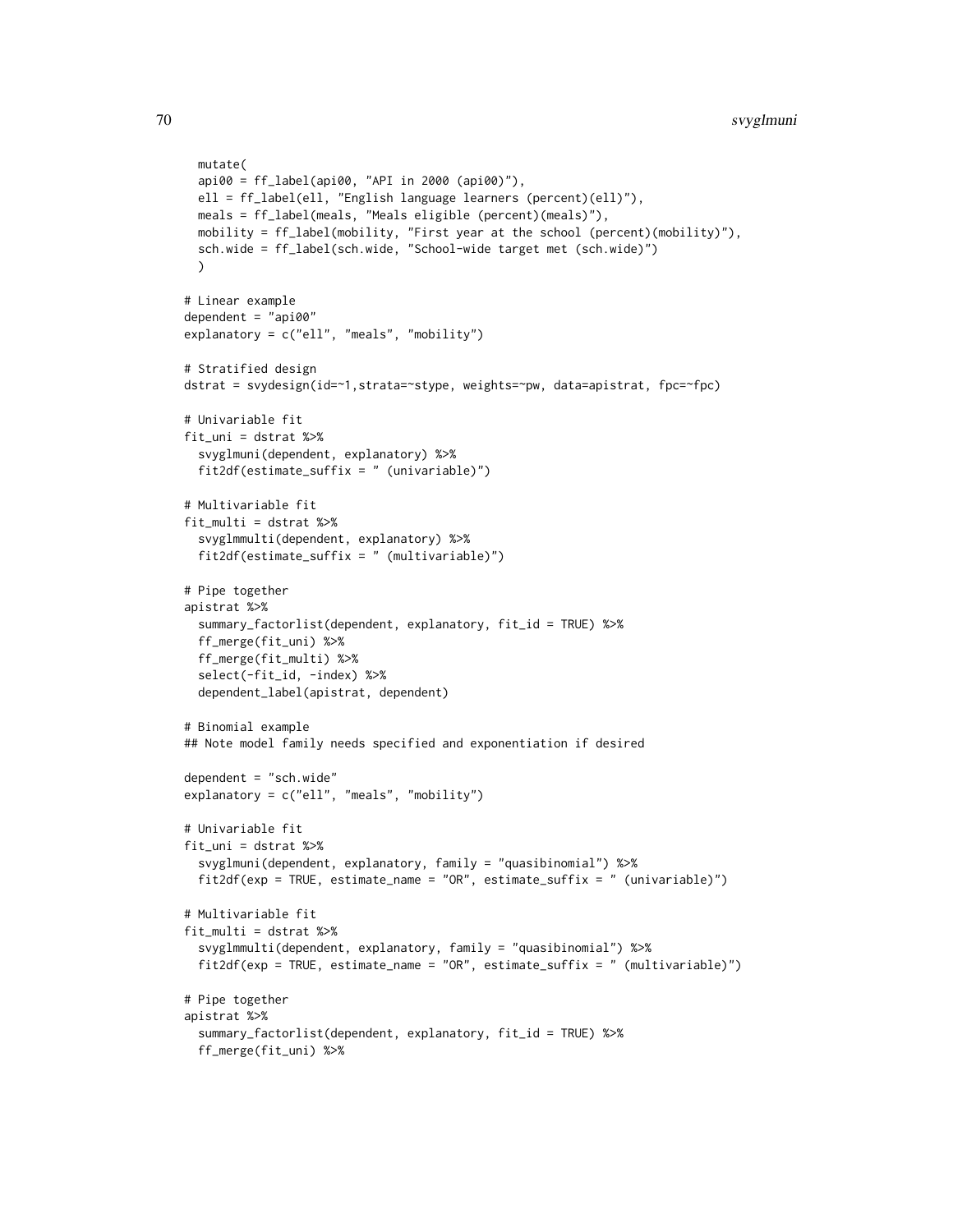```
ff_merge(fit_multi) %>%
select(-fit_id, -index) %>%
dependent_label(apistrat, dependent)
```
#### wcgs *Western Collaborative Group Study*

# Description

3154 healthy young men aged 39-59 from the San Francisco area were assessed for their personality type. All were free from coronary heart disease at the start of the research. Eight and a half years later change in this situation was recorded.

#### Usage

data(wcgs)

## Format

A data frame with 3154 observations on the following 13 variables.

- id Subject ID
- age Age: age in years
- height Height: height in inches
- weight Weight: weight in pounds
- sbp Systolic blood pressure: mmHg
- dbp Diastolic blood pressure: mmHg
- chol Cholesterol: mg/100 ml
- personalityPersonality type/Behavior pattern: a factor with levels A1, A2, B3, B4
- personality\_2L Dichotomous personality type / behavior pattern:  $A =$  aggressive;  $B =$  passive
- ncigs0 Smoking: Cigarettes/day
- smoking Smoking: No, Yes
- arcus0 Corneal arcus: No, Yes
- chd Coronary heart disease event: No Yes
- typechd coronary heart disease is a factor with levels No, MI\_SD (MI or sudden death), Silent\_MI, Angina
- timechd Observation (follow up) time: Days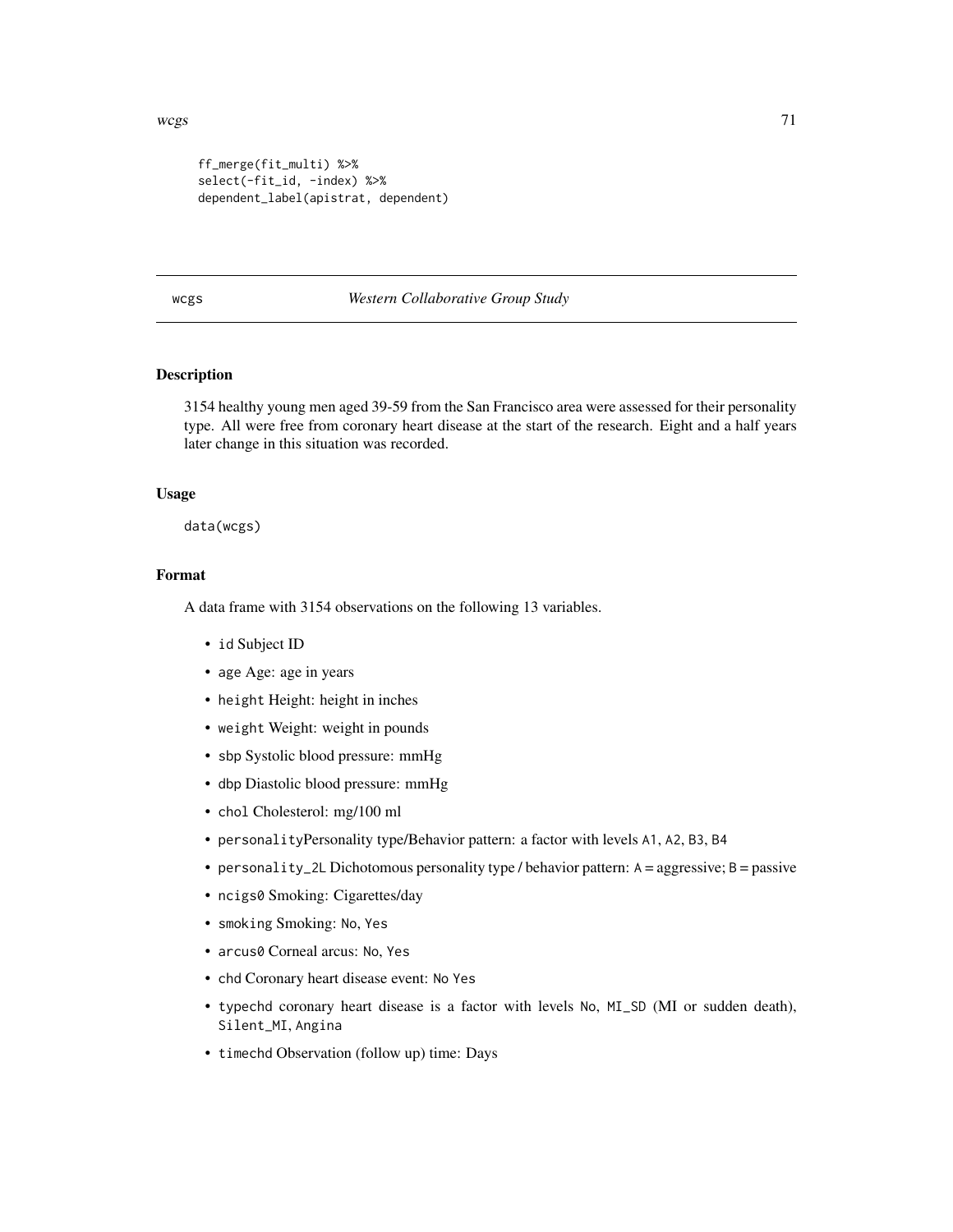#### Details

The WCGS began in 1960 with 3,524 male volunteers who were employed by 11 California companies. Subjects were 39 to 59 years old and free of heart disease as determined by electrocardiogram. After the initial screening, the study population dropped to 3,154 and the number of companies to 10 because of various exclusions. The cohort comprised both blue- and white-collar employees. At baseline the following information was collected: socio-demographic including age, education, marital status, income, occupation; physical and physiological including height, weight, blood pressure, electrocardiogram, and corneal arcus; biochemical including cholesterol and lipoprotein fractions; medical and family history and use of medications; behavioral data including Type A interview, smoking, exercise, and alcohol use. Later surveys added data on anthropometry, triglycerides, Jenkins Activity Survey, and caffeine use. Average follow-up continued for 8.5 years with repeat examinations

### Source

Statistics for Epidemiology by N. Jewell (2004)

## References

Coronary Heart Disease in the Western Collaborative Group Study Final Follow-up Experience of 8 1/2 Years Ray H. Rosenman, MD; Richard J. Brand, PhD; C. David Jenkins, PhD; Meyer Friedman, MD; Reuben Straus, MD; Moses Wurm, MD JAMA. 1975;233(8):872-877. doi:10.1001/jama.1975.03260080034016.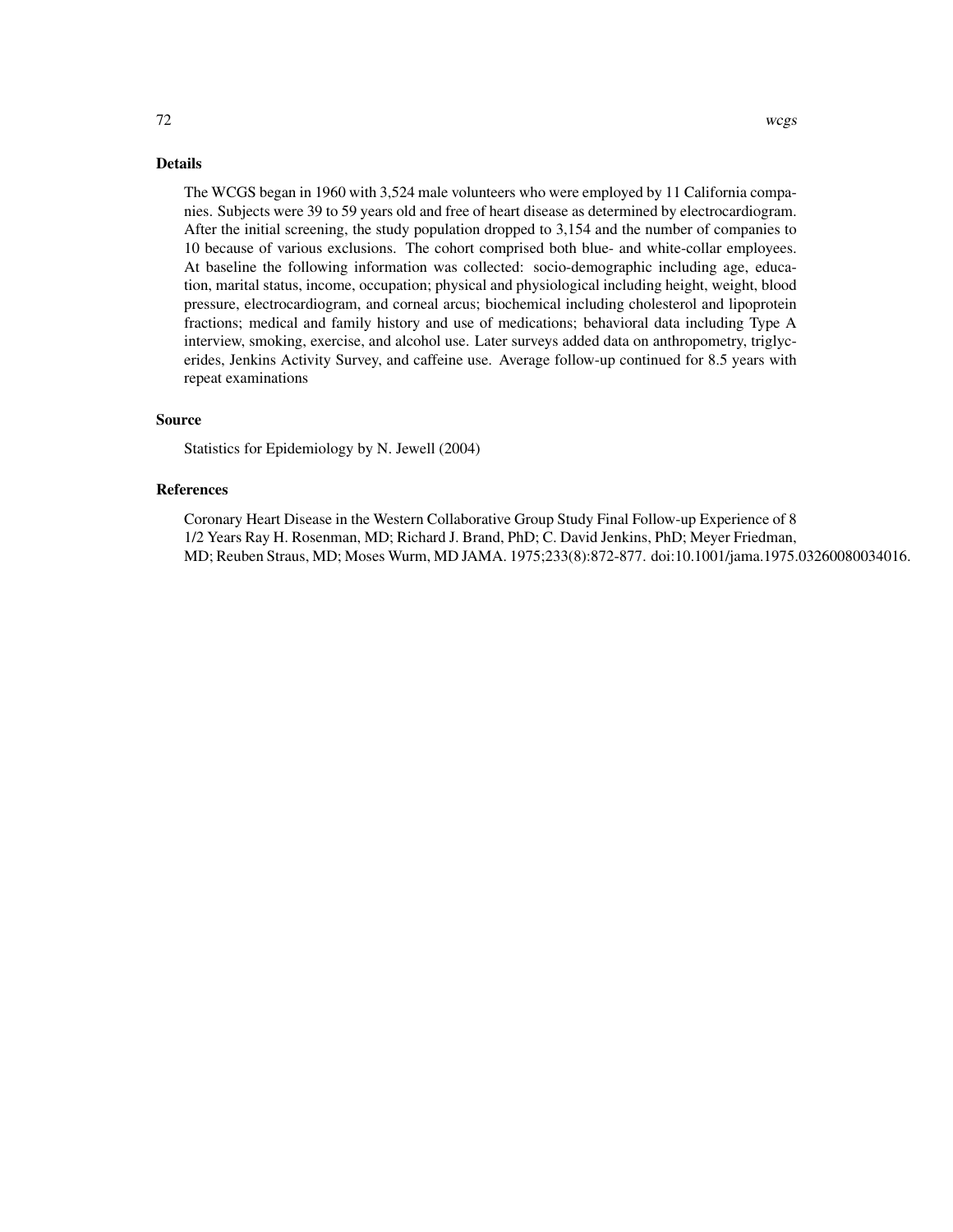## **Index**

∗ data colon\_s, [10](#page-9-0) wcgs, [71](#page-70-0) ∗ finalfit all-in-one functions finalfit, [35](#page-34-0) ∗ finalfit model extractors fit2df, [38](#page-37-0) ∗ finalfit model wrappers coxphmulti, [10](#page-9-0) coxphuni, [11](#page-10-0) crrmulti, [12](#page-11-0) crruni, [13](#page-12-0) glmmixed, [44](#page-43-0) glmmulti, [45](#page-44-0) glmmulti\_boot, [46](#page-45-0) glmuni, [47](#page-46-0) lmmixed, [51](#page-50-0) lmmulti, [52](#page-51-0) lmuni, [53](#page-52-0) svyglmmulti, [67](#page-66-0) svyglmuni, [69](#page-68-0) ∗ finalfit plot functions coefficient\_plot, [8](#page-7-0) ff\_plot, [28](#page-27-0) hr\_plot, [48](#page-47-0) or\_plot, [60](#page-59-0) surv\_plot, [66](#page-65-0) ∗ finalfit wrappers summary\_factorlist, [63](#page-62-0)

```
agrep, 7
```
boot, *[46](#page-45-0)* boot\_compare, *[4](#page-3-0)*, [4,](#page-3-0) *[5](#page-4-0)*, *[26](#page-25-0)* boot\_predict, *[4](#page-3-0)*, [5,](#page-4-0) *[26](#page-25-0)* check\_recode, [7](#page-6-0) coefficient\_plot, *[3](#page-2-0)*, [8,](#page-7-0) *[28,](#page-27-0) [29](#page-28-0)*, *[49](#page-48-0)*, *[61](#page-60-0)*, *[66](#page-65-0)*

colon, *[10](#page-9-0)* colon\_s, [10](#page-9-0) confint.glm, *[41](#page-40-0)* confint.merMod, *[41](#page-40-0)* coxme, *[38](#page-37-0)* coxph, *[10,](#page-9-0) [11](#page-10-0)*, *[38](#page-37-0)* coxphmulti, *[3](#page-2-0)*, [10,](#page-9-0) *[12](#page-11-0)[–14](#page-13-0)*, *[44](#page-43-0)[–47](#page-46-0)*, *[51](#page-50-0)[–53](#page-52-0)*, *[67](#page-66-0)*, *[69](#page-68-0)* coxphuni, *[3](#page-2-0)*, *[11](#page-10-0)*, [11,](#page-10-0) *[13,](#page-12-0) [14](#page-13-0)*, *[44](#page-43-0)[–47](#page-46-0)*, *[51](#page-50-0)[–53](#page-52-0)*, *[67](#page-66-0)*, *[69](#page-68-0)* crr, *[12](#page-11-0)*, *[14](#page-13-0)*, *[38](#page-37-0)* crrmulti, *[3](#page-2-0)*, *[11,](#page-10-0) [12](#page-11-0)*, [12,](#page-11-0) *[14](#page-13-0)*, *[44](#page-43-0)[–47](#page-46-0)*, *[51](#page-50-0)[–53](#page-52-0)*, *[67](#page-66-0)*, *[69](#page-68-0)* crruni, *[3](#page-2-0)*, *[11](#page-10-0)[–13](#page-12-0)*, [13,](#page-12-0) *[44](#page-43-0)[–47](#page-46-0)*, *[51](#page-50-0)[–53](#page-52-0)*, *[67](#page-66-0)*, *[69](#page-68-0)* dependent\_label, [15](#page-14-0) extract\_variable\_label, [16,](#page-15-0) *[21](#page-20-0)*, *[30](#page-29-0)* ff\_column\_totals, [17,](#page-16-0) *[65](#page-64-0)* ff\_formula, [18](#page-17-0) ff\_glimpse, *[3](#page-2-0)*, [19,](#page-18-0) *[65](#page-64-0)* ff\_interaction, *[3](#page-2-0)*, [20](#page-19-0) ff\_label, *[3](#page-2-0)*, *[16](#page-15-0)*, [21,](#page-20-0) *[29](#page-28-0)*, *[65](#page-64-0)* ff\_merge, *[3](#page-2-0)*, [21](#page-20-0) ff\_metrics, [23](#page-22-0) ff\_newdata, [25](#page-24-0) ff\_percent\_only, [26,](#page-25-0) *[65](#page-64-0)* ff\_permute, [27](#page-26-0) ff\_plot, *[3](#page-2-0)*, *[9](#page-8-0)*, [28,](#page-27-0) *[49](#page-48-0)*, *[61](#page-60-0)*, *[66](#page-65-0)* ff\_relabel, *[16](#page-15-0)*, *[21](#page-20-0)*, *[29](#page-28-0)*, [29](#page-28-0) ff\_relabel\_df, [30](#page-29-0) ff\_remove\_p, [31](#page-30-0) ff\_remove\_ref, [32](#page-31-0) ff\_row\_totals, [33,](#page-32-0) *[65](#page-64-0)* ff\_stratify\_helper, [34](#page-33-0) finalfit, *[3](#page-2-0)*, *[26](#page-25-0)*, *[28](#page-27-0)*, *[31,](#page-30-0) [32](#page-31-0)*, [35](#page-34-0) finalfit-package, [3](#page-2-0) finalfit.coxph, *[3](#page-2-0)* finalfit.glm, *[3](#page-2-0)* finalfit.lm, *[3](#page-2-0)*